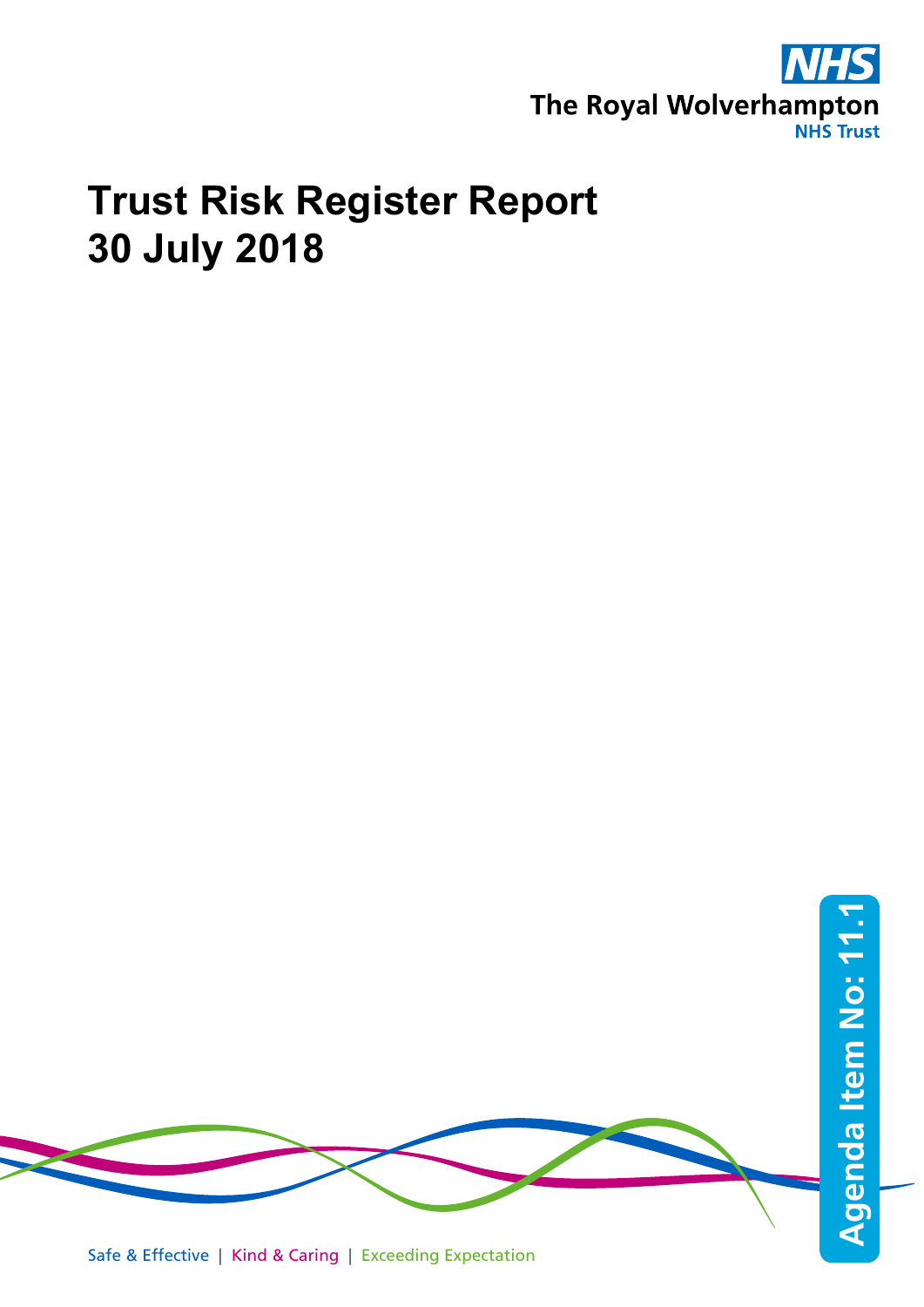## The Royal Wolverhampton NHS Trust



## **Trust Board**

| <b>Meeting Date:</b>                                                   | 30 <sup>th</sup> July 2018                                                                                                                                                                                                                                                                                                                                                      |
|------------------------------------------------------------------------|---------------------------------------------------------------------------------------------------------------------------------------------------------------------------------------------------------------------------------------------------------------------------------------------------------------------------------------------------------------------------------|
| Title:                                                                 | <b>Trust Risk Register</b>                                                                                                                                                                                                                                                                                                                                                      |
| <b>Executive Summary:</b>                                              | <b>Trust Risk Register Key Issues</b>                                                                                                                                                                                                                                                                                                                                           |
|                                                                        | 0 new risks.                                                                                                                                                                                                                                                                                                                                                                    |
|                                                                        | 0 risks removed.                                                                                                                                                                                                                                                                                                                                                                |
|                                                                        | 5 red risks:                                                                                                                                                                                                                                                                                                                                                                    |
|                                                                        | 2080 - Risk to quality of patient care: reduced manpower<br>(COO)                                                                                                                                                                                                                                                                                                               |
|                                                                        | 4661 - Lack of robust system for review and communication<br>of test results (MD)                                                                                                                                                                                                                                                                                               |
|                                                                        | 4472 - Delays in Cubicle Assessment and Triage (COO).                                                                                                                                                                                                                                                                                                                           |
|                                                                        | 4113 - Division 1 failure to achieve CIP target (COO)                                                                                                                                                                                                                                                                                                                           |
|                                                                        | 4903 - Risk of non-compliance with Thoracic Service<br>Specification (COO)                                                                                                                                                                                                                                                                                                      |
| <b>Action Requested:</b>                                               | To inform the Committee of updates to the Trust Risk<br>Register.                                                                                                                                                                                                                                                                                                               |
| <b>Report of:</b>                                                      | <b>Chief Nursing Officer</b>                                                                                                                                                                                                                                                                                                                                                    |
| Author:                                                                | Governance IM&T Lead                                                                                                                                                                                                                                                                                                                                                            |
| <b>Contact Details:</b>                                                | Tel: 01902 695114 Email:                                                                                                                                                                                                                                                                                                                                                        |
| <b>Resource</b><br>Implications:                                       | None identified                                                                                                                                                                                                                                                                                                                                                                 |
| <b>Public or Private:</b><br>(with reasons if private)                 | <b>Public Session</b>                                                                                                                                                                                                                                                                                                                                                           |
| <b>References:</b><br>(eg from/to other committees)                    |                                                                                                                                                                                                                                                                                                                                                                                 |
| <b>Appendices/</b>                                                     |                                                                                                                                                                                                                                                                                                                                                                                 |
| References/                                                            |                                                                                                                                                                                                                                                                                                                                                                                 |
| <b>Background Reading</b>                                              |                                                                                                                                                                                                                                                                                                                                                                                 |
| <b>NHS Constitution:</b><br>(How it impacts on any<br>decision-making) | In determining this matter, the Board should have regard to<br>the Core principles contained in the Constitution of:<br>Equality of treatment and access to services<br>٠<br>High standards of excellence and professionalism<br>4<br>Service user preferences<br>4<br>Cross community working<br>٠<br><b>Best Value</b><br>Accountability through local influence and scrutiny |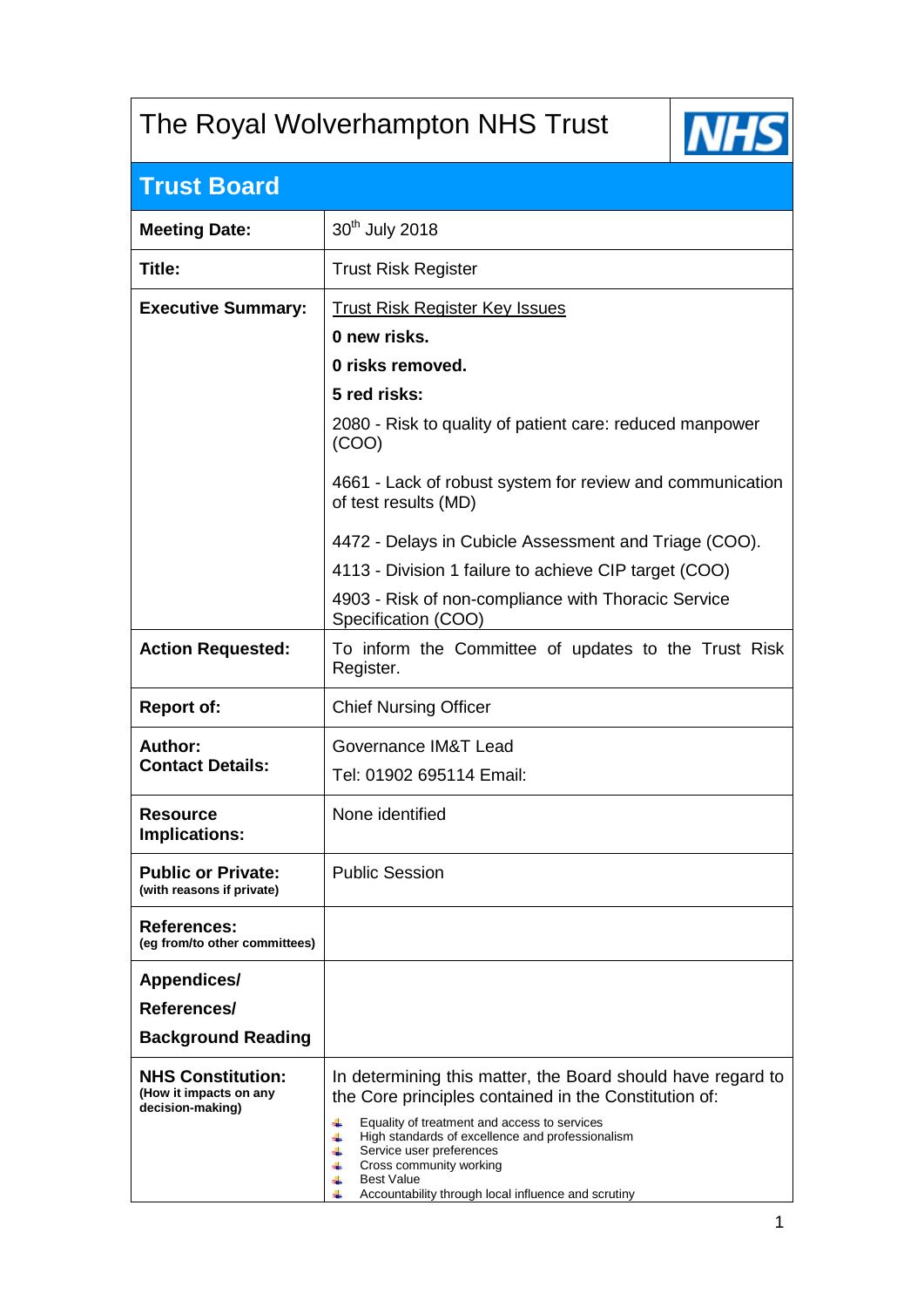|            | <b>Background Details</b>     |  |                   |                                                    |                                                                                                                                                                  |          |           |
|------------|-------------------------------|--|-------------------|----------------------------------------------------|------------------------------------------------------------------------------------------------------------------------------------------------------------------|----------|-----------|
|            |                               |  |                   | <u> Trust Risk Register – Updates (Appendix A)</u> |                                                                                                                                                                  |          |           |
|            |                               |  |                   |                                                    | Following updates the split of the Trust Risk Register is:                                                                                                       |          |           |
|            |                               |  |                   | Risks currently being managed (on-going)           |                                                                                                                                                                  | 33       |           |
|            |                               |  |                   | Risks managed to target level                      |                                                                                                                                                                  | $\Omega$ |           |
|            |                               |  |                   |                                                    | There are currently 33 risks contained within the Trust Register which are<br>distributed across the Trust's (5x5) categorisation matrix as below:               |          |           |
|            |                               |  |                   |                                                    | Consequence                                                                                                                                                      |          |           |
|            | Likelihood                    |  | 1<br>Low          | 2                                                  | 3                                                                                                                                                                | 4        | 5<br>High |
|            | $5 -$ Almost<br>Certain       |  |                   |                                                    |                                                                                                                                                                  | 1 risk   |           |
|            | $4$ – Likely                  |  |                   |                                                    | 13 risks                                                                                                                                                         | 2 risks  | 2 risks   |
|            | $3 - Possible$                |  |                   |                                                    | 7 risks                                                                                                                                                          | 7 risks  |           |
|            | 2 - Unlikely<br>1 risk        |  |                   |                                                    |                                                                                                                                                                  |          |           |
|            |                               |  |                   |                                                    |                                                                                                                                                                  |          |           |
|            | $1 - \text{Rare}$             |  |                   |                                                    |                                                                                                                                                                  |          |           |
|            | high risk to the Trust:<br>ID |  | <b>Risk Title</b> |                                                    | Utilising the Trust's categorisation matrix (risk plot above) as a way of<br>pragmatically prioritising the Trust's risks, the following are considered to be of |          | Lead      |
|            | 2080                          |  |                   |                                                    | Risk to quality of patient care: reduced manpower                                                                                                                |          | COO       |
|            | 4661                          |  | results           |                                                    | Lack of robust system for review and communication of test                                                                                                       |          | MD        |
| <b>RED</b> | 4113                          |  |                   | Division 1 failure to achieve CIP target           |                                                                                                                                                                  |          | COO       |
|            | 4472                          |  |                   | Delays in Cubicle Assessment and Triage            |                                                                                                                                                                  |          | COO       |

2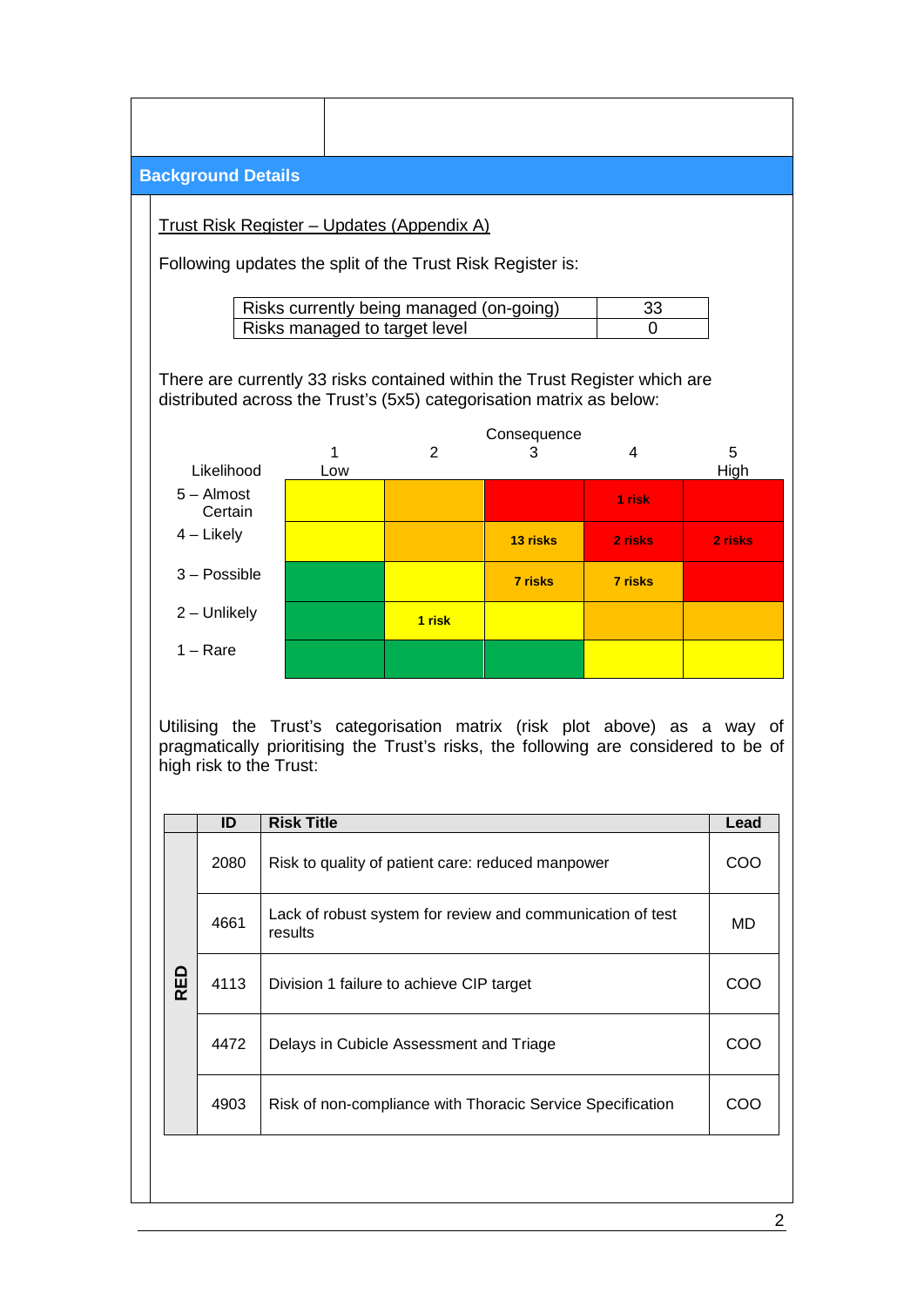The following illustrates how risks on the TRR are mapped against the strategic objectives:

| Strategic Objective                                                                              |                |    | TRR |   |
|--------------------------------------------------------------------------------------------------|----------------|----|-----|---|
|                                                                                                  | R              | А  | Y   | G |
| 1) Be in the top 25% for key<br>performance measures                                             |                |    |     |   |
| 2) Proactively seek opportunities to<br>develop our services                                     |                |    |     |   |
| 3) To have an effective & well<br>integrated health and care system that<br>operates efficiently |                | 5  |     |   |
| 4) Maintain financial health -<br>appropriate investment enhancement<br>to patient services      | $\mathfrak{p}$ | 3  |     |   |
| 5) Attract, retain & develop our staff &<br>improve employee engagement                          | 1              | 3  |     |   |
| 6) Create a culture of compassion,<br>safety & quality                                           | $\mathfrak{p}$ | 16 |     |   |

### **Recommendation(s)**

**The Board considers the report and any changes with the Board Assurance** Framework and Trust Risk Register.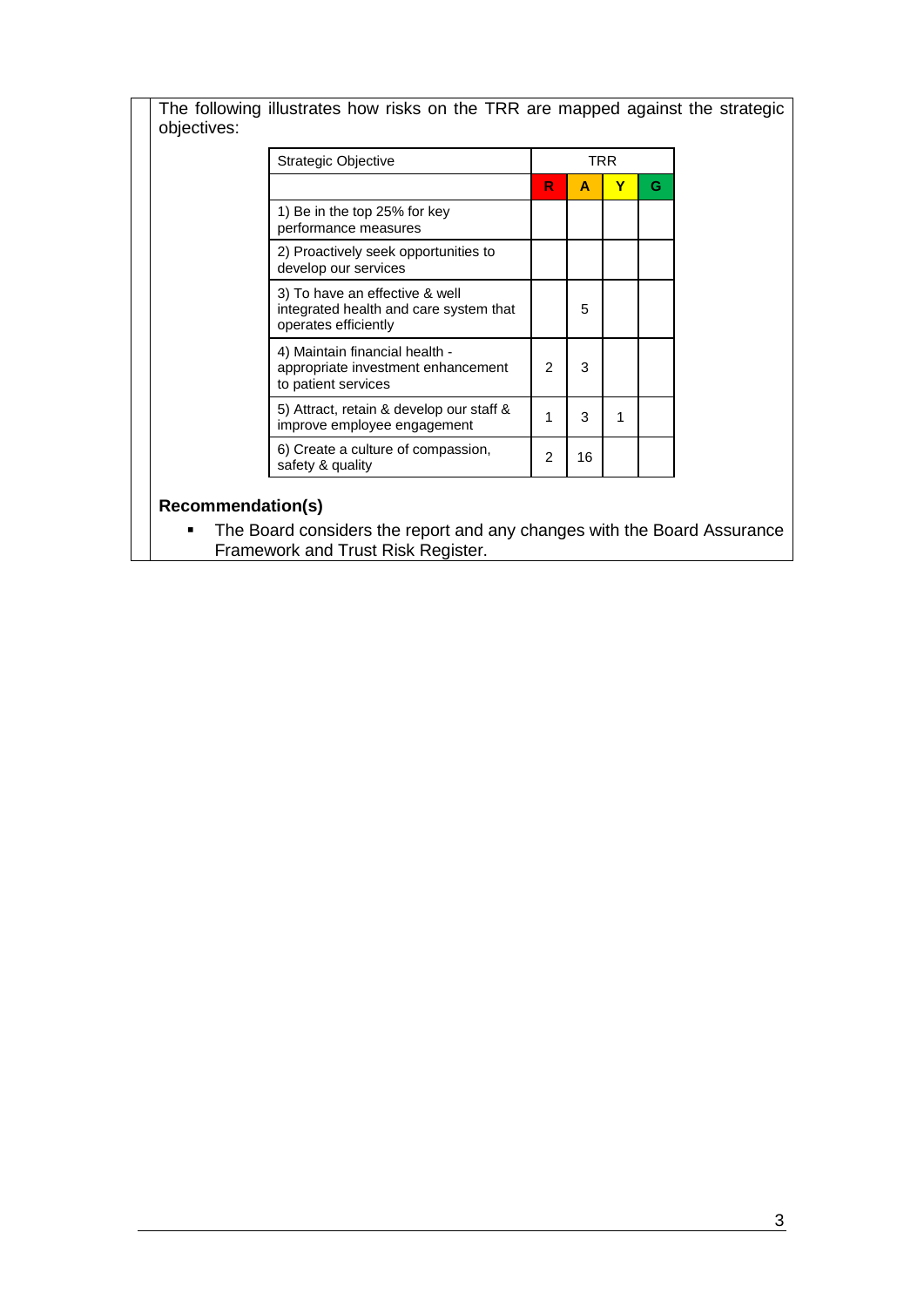| Lead<br><b>Director</b>       | <b>Risk</b> | <b>Risk Title</b>                                             | <b>Field updated</b>               | <b>Update made</b>                                                                                                                                                                                                                                                                                                               |
|-------------------------------|-------------|---------------------------------------------------------------|------------------------------------|----------------------------------------------------------------------------------------------------------------------------------------------------------------------------------------------------------------------------------------------------------------------------------------------------------------------------------|
| Chief<br>Operating<br>Officer | 4113        | Inability to achieve<br>CIP                                   |                                    |                                                                                                                                                                                                                                                                                                                                  |
|                               |             |                                                               | Gap in Assurance -<br><b>New</b>   | This year the theatre efficiency<br>programmed has achieved - PID value to<br>be validated                                                                                                                                                                                                                                       |
|                               | 4706        | Infrastructure/enviro<br>nment in Nucleus                     |                                    |                                                                                                                                                                                                                                                                                                                                  |
|                               |             | <b>Theatres</b>                                               | Positive Assurance -<br><b>New</b> | Theatre 5 is now fully refurbished                                                                                                                                                                                                                                                                                               |
|                               |             |                                                               | Gap in Assurance -<br><b>New</b>   | 12/07/18 since 10/03/18 - 4x incidents of<br>Brown Fluid coming from ceilings in A15<br>last one 05/07, 1 of the temperature<br>controls failing in Theatre1 (09/07) and 4 of<br>flies in theatres 1 and 2 (13 x flies) last<br>incident of flies was 01/06/18 - Incident<br>report has been attached to this risk<br>assessment |
|                               |             |                                                               | Action Plan - New                  | Reconfiguration of the Reception Storage<br>being planned by the Estates Dept                                                                                                                                                                                                                                                    |
|                               | 4596        | QS104 - Gallstone<br><b>Disease</b>                           |                                    |                                                                                                                                                                                                                                                                                                                                  |
|                               |             |                                                               | Positive Assurance -<br><b>New</b> | One dedicated hot gallbladder slot on<br>theatre list available x3 per week                                                                                                                                                                                                                                                      |
|                               |             |                                                               | Action Plan - New                  | Advert out for substantive 3rd Upper GI<br>Surgeon.                                                                                                                                                                                                                                                                              |
|                               | 4599        | Emergency<br><b>Services</b>                                  |                                    |                                                                                                                                                                                                                                                                                                                                  |
|                               |             | Governance<br>Arrangements                                    | Positive Controls -<br><b>New</b>  | Band 7s to pick up incidents so<br>Governance lead can focus on true<br>incidents                                                                                                                                                                                                                                                |
|                               |             |                                                               | Positive Assurance -<br><b>New</b> | Number of SUI's and SUI actions is<br>reducing                                                                                                                                                                                                                                                                                   |
|                               |             |                                                               | Positive Assurance -<br><b>New</b> | Band 7s are closing down Pressure Injury<br>incidents allowing Governance lead to<br>focus on true incidents.                                                                                                                                                                                                                    |
|                               |             |                                                               | Positive Assurance -<br><b>New</b> | When Governance lead is on leave GO to<br>review attendance with management trio                                                                                                                                                                                                                                                 |
|                               |             |                                                               | Positive Assurance -<br><b>New</b> | Substantive consultant establishment<br>increased to 5 Paeds and 11 adult                                                                                                                                                                                                                                                        |
|                               |             |                                                               | Gap in Assurance -<br><b>New</b>   | Prehistoric incidents need reviewing (July<br>18)                                                                                                                                                                                                                                                                                |
|                               |             |                                                               | Action Plan - New                  | Governance lead to review and close<br>historic incidents by Aug 18                                                                                                                                                                                                                                                              |
|                               | 4161        | Shortage of<br><b>Qualified Nurses</b><br>across the Division |                                    |                                                                                                                                                                                                                                                                                                                                  |
|                               |             |                                                               | Positive Assurance -<br><b>New</b> | Children & Neonates Open Day was<br>successful, recruited 18 nurses                                                                                                                                                                                                                                                              |
|                               |             |                                                               | Action Plan - New                  | Pending Business Case being developed<br>for overseas nurse recruitment                                                                                                                                                                                                                                                          |
|                               | 4375        | NX87 Heart Centre<br>- Fire SafetyF                           |                                    |                                                                                                                                                                                                                                                                                                                                  |
|                               |             |                                                               | Action Plan - New                  | The Trust has been awarded funding from<br>NHSI (PDC) of approximately £1.195m.<br>Planning to undertake phase 1 asap<br>(courtyards). Refer to 4 stage plan<br>attached in documents                                                                                                                                            |

### **Appendix A: Tracking changes within Trust Risk Register (July 2018)**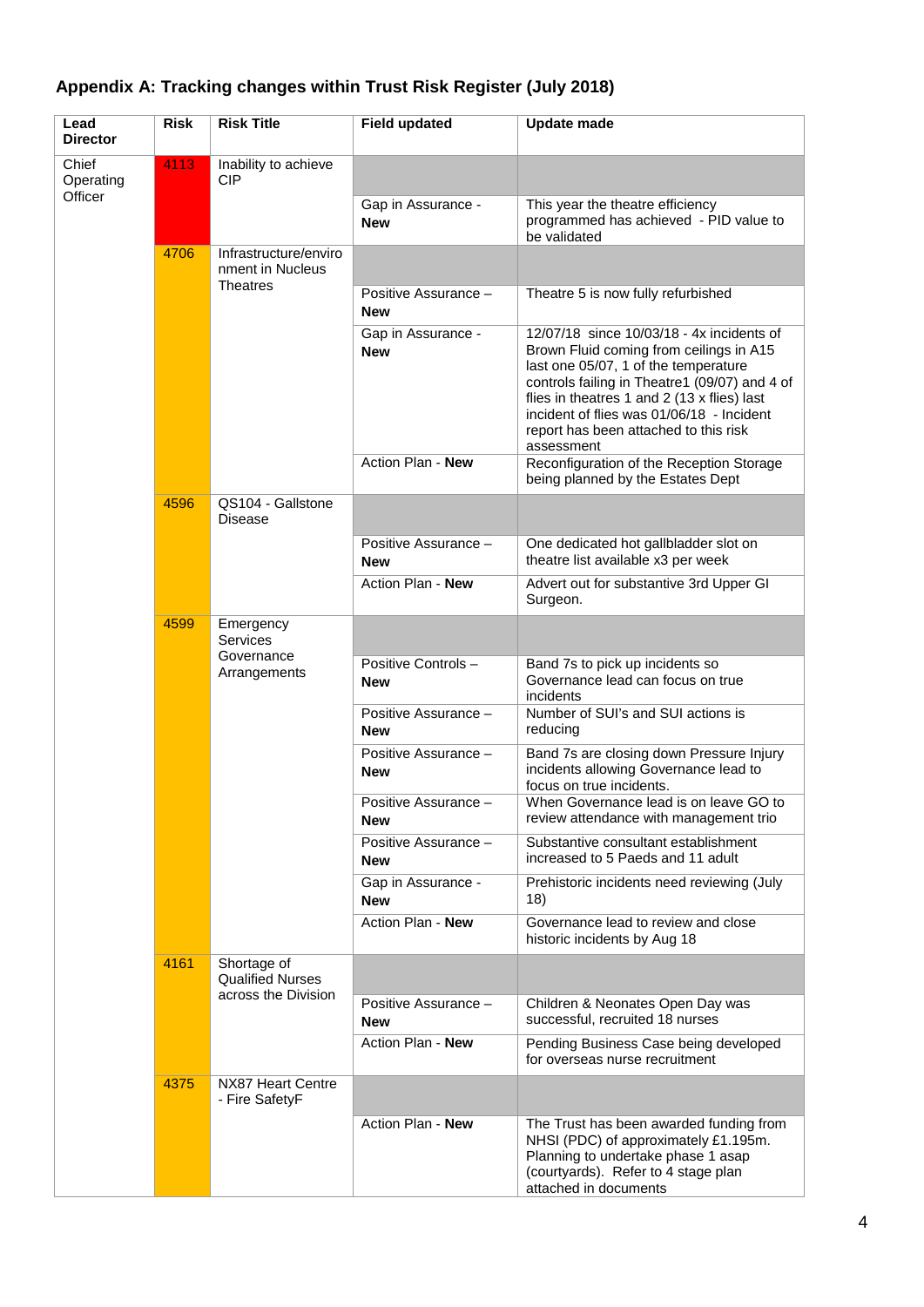| 4411 | NX08/NX09 McHale<br>Building - Fire                           |                                    |                                                                                                                                                         |
|------|---------------------------------------------------------------|------------------------------------|---------------------------------------------------------------------------------------------------------------------------------------------------------|
|      | Safety                                                        | Positive Assurance -<br><b>New</b> | Fire Stopping has taken place within the<br>Tugway.                                                                                                     |
|      |                                                               | Action Plan - New                  | Risk profile to be reviewed following<br>installation of CCTV within the Tugway.                                                                        |
| 3069 | <b>Risk of Never</b><br>Events within<br>Division 1: Risks to |                                    |                                                                                                                                                         |
|      | Patient Safety and<br>Trust reputation                        | Action Plan - New                  | Division 1 Management team Never Event<br>Action Plan in place                                                                                          |
| 4529 | Vacancies in<br><b>Medical Staffing</b>                       |                                    |                                                                                                                                                         |
|      |                                                               | Positive Assurance -<br><b>New</b> | Representative still attending these<br>meetings                                                                                                        |
|      |                                                               | Positive Assurance -<br><b>New</b> | To be picked up as part of the Medical<br>Workforce Group, chaired by Trust Medical<br>Director - date of 1st meeting: 12/07/2018                       |
|      |                                                               | Positive Assurance -<br><b>New</b> | Recruitment in progress: Appointed x 2<br>Colorectal Surgeons, interviewing for<br>Locum Consultant CT Anaesthetics and a<br>Consultant in Chronic Pain |
| 4665 | X-Ray Cannock                                                 |                                    |                                                                                                                                                         |
|      |                                                               | Positive Assurance -<br><b>New</b> | Equipment replacement confirmed on<br>capital replacement programme 18-19                                                                               |
| 2080 | Risk to quality of<br>patient care:<br>reduced manpower       |                                    |                                                                                                                                                         |
|      |                                                               | <b>Action Plan - New</b>           | Review VCP process                                                                                                                                      |
|      |                                                               | Action Plan - New                  | Paper for nursing clinical fellows to be<br>presented to TMC in July 2018                                                                               |
| 4565 | Delivery of Agency<br>Expenditure                             |                                    |                                                                                                                                                         |
|      |                                                               | Gap in Assurance -<br><b>New</b>   | Orthotist and 2 x Cardiac Investigations<br>HCP in place                                                                                                |
|      |                                                               | Gap in Assurance -<br><b>New</b>   | Some clerical agency remains to support<br>projects                                                                                                     |
| 4528 | Incomplete Health<br>Records on Clinical<br>Web Portal        |                                    |                                                                                                                                                         |
|      |                                                               | Gap in Assurance -<br><b>New</b>   | No continuous Datix incidents (Jul 18)                                                                                                                  |
| 4472 | Delays in Cubicle<br>Assessment and                           |                                    |                                                                                                                                                         |
|      | Triage                                                        | Positive Assurance -<br><b>New</b> | Metric developed re initial assessments                                                                                                                 |
|      |                                                               | Action Plan - New                  | DR and WW to review final version of<br>escalation tool before it goes live (Aug 18)                                                                    |
|      |                                                               | Action Plan - New                  | Business case for new cubicles is<br>approved and plans are currently being<br>drawn up by the design team and architect<br>(Nov 18)                    |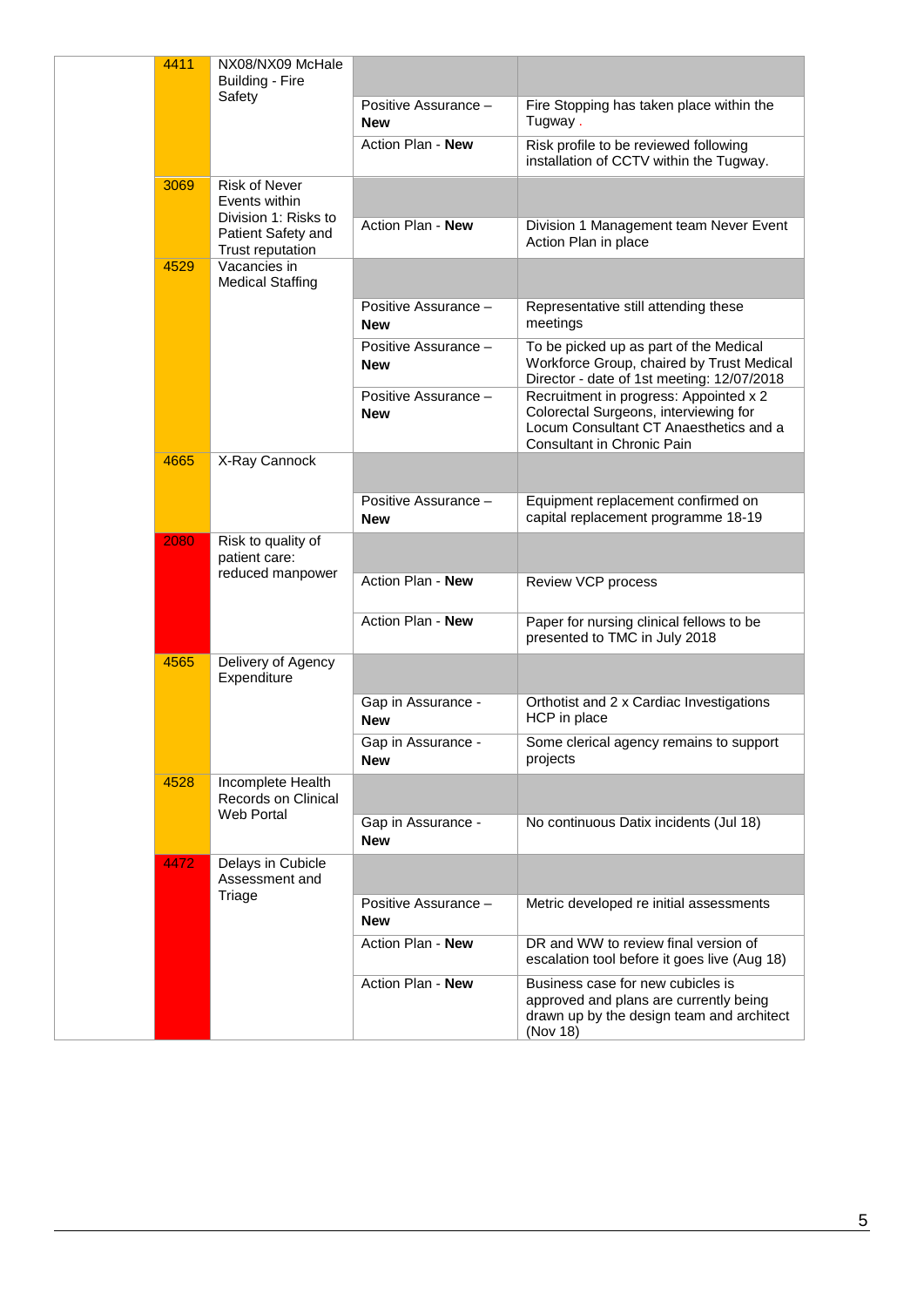#### **The Royal Wolverhampton NHS Trust**

Trust Risk Register

#### July-2018

| 5 |   | ◆   | 20 |    |
|---|---|-----|----|----|
|   | a | 12. | 16 | 40 |
|   | R |     | Ø  | Æ  |
|   |   | ጓ   |    |    |
|   |   |     |    |    |

|                                      |                                                                                     |                                                                                                      |                                                                                                                                                                                    |                                                                                                                               |                                                                      |                                                                                       |                                                                                                                    |  |                                          | . <u>.</u>                          |                                     |
|--------------------------------------|-------------------------------------------------------------------------------------|------------------------------------------------------------------------------------------------------|------------------------------------------------------------------------------------------------------------------------------------------------------------------------------------|-------------------------------------------------------------------------------------------------------------------------------|----------------------------------------------------------------------|---------------------------------------------------------------------------------------|--------------------------------------------------------------------------------------------------------------------|--|------------------------------------------|-------------------------------------|-------------------------------------|
| <b>Director</b>                      | <b>Cross</b><br>Ref                                                                 | What is the Risk?                                                                                    | Level of<br><b>Risk</b>                                                                                                                                                            | How are we managing<br>the risk?                                                                                              | <b>Evidence that it is</b><br>working.                               | Any Evidence that it is<br>not working.                                               | What else can we do?                                                                                               |  | <b>Risk</b><br>after<br>actions          | <b>Date Last</b><br><b>Reviewed</b> | <b>TB</b><br><b>Accept</b><br>Risk? |
| <b>Risk Lead</b>                     | D                                                                                   | <b>Principal Risk</b>                                                                                |                                                                                                                                                                                    | <b>Controls</b>                                                                                                               | <b>Positive Assurances</b>                                           | <b>Gaps in Assurance/Control</b>                                                      | Action Plan that addresses Gaps in<br>Control                                                                      |  | <b>Residual</b><br><b>Risk Level</b>     |                                     |                                     |
| <b>Risks Currently Being Managed</b> |                                                                                     |                                                                                                      |                                                                                                                                                                                    |                                                                                                                               |                                                                      |                                                                                       |                                                                                                                    |  |                                          |                                     |                                     |
| <b>Trust Objective:</b>              |                                                                                     | To have an effective & well integrated health and care system th                                     |                                                                                                                                                                                    |                                                                                                                               |                                                                      |                                                                                       |                                                                                                                    |  |                                          |                                     |                                     |
| Chief<br>Operating<br>Officer        | 2719                                                                                | Lack of real time bed<br>management and<br>retrospective admissions on<br>PAS can have a significant |                                                                                                                                                                                    | $3 \times 3 = 9$ 1) Monitoring of PAS<br>AMBER update / use (monthly)<br>(Nov 14)                                             | 1) All requests for beds<br>via patient flow team<br>(July 15)       | 1) Patients still entered<br>retrospectively on PAS,<br>especially after<br>weekends. | 1) Communication plan to<br>remind staff to ensure timely<br>and appropriate admission<br>onto PAS and other Trust |  | Feb-18 $2 \times 3 = 6$<br><b>YELLOW</b> | $Jul-18$                            | Yes                                 |
|                                      | impact on electronic testing<br>and potentially e-discharge<br>systems leading to a |                                                                                                      | 3) Implementation of<br>safehands bed                                                                                                                                              | 1) real time bed<br>management improving                                                                                      | 1) System bugs in<br>safehands causing<br>delays to bed allocation - | Clinical systems                                                                      |                                                                                                                    |  |                                          |                                     |                                     |
|                                      |                                                                                     |                                                                                                      | mon-fri<br>management (Apr 15)<br>Ward Clerks.<br>potential impact on patient<br>4) Additional support<br>5) Improvement in<br>closed<br>from Teletracking to<br>dashboard metrics |                                                                                                                               |                                                                      | <b>Business Case for additional</b>                                                   | May-18                                                                                                             |  |                                          |                                     |                                     |
|                                      |                                                                                     | care/safety.                                                                                         |                                                                                                                                                                                    |                                                                                                                               |                                                                      |                                                                                       |                                                                                                                    |  |                                          |                                     |                                     |
|                                      |                                                                                     | Date of origin: 23/05/11                                                                             |                                                                                                                                                                                    | optimise use of real time<br>system - (Jan 16)                                                                                | 3) Use of Safehands, real<br>time bed management                     |                                                                                       |                                                                                                                    |  |                                          |                                     |                                     |
|                                      |                                                                                     | Date of escalation $=$<br>24/05/11                                                                   |                                                                                                                                                                                    | 5) Establishment of task<br>and finish groups to<br>manage and improve.<br>Compliance to real time<br>bed allocation (Aug 16) | system from September<br>16 (paperless).                             |                                                                                       |                                                                                                                    |  |                                          |                                     |                                     |
|                                      |                                                                                     |                                                                                                      |                                                                                                                                                                                    | 2) Ward clerk review<br>completed. Pilot for<br>weekend working<br>commences Feb 18.                                          |                                                                      |                                                                                       |                                                                                                                    |  |                                          |                                     |                                     |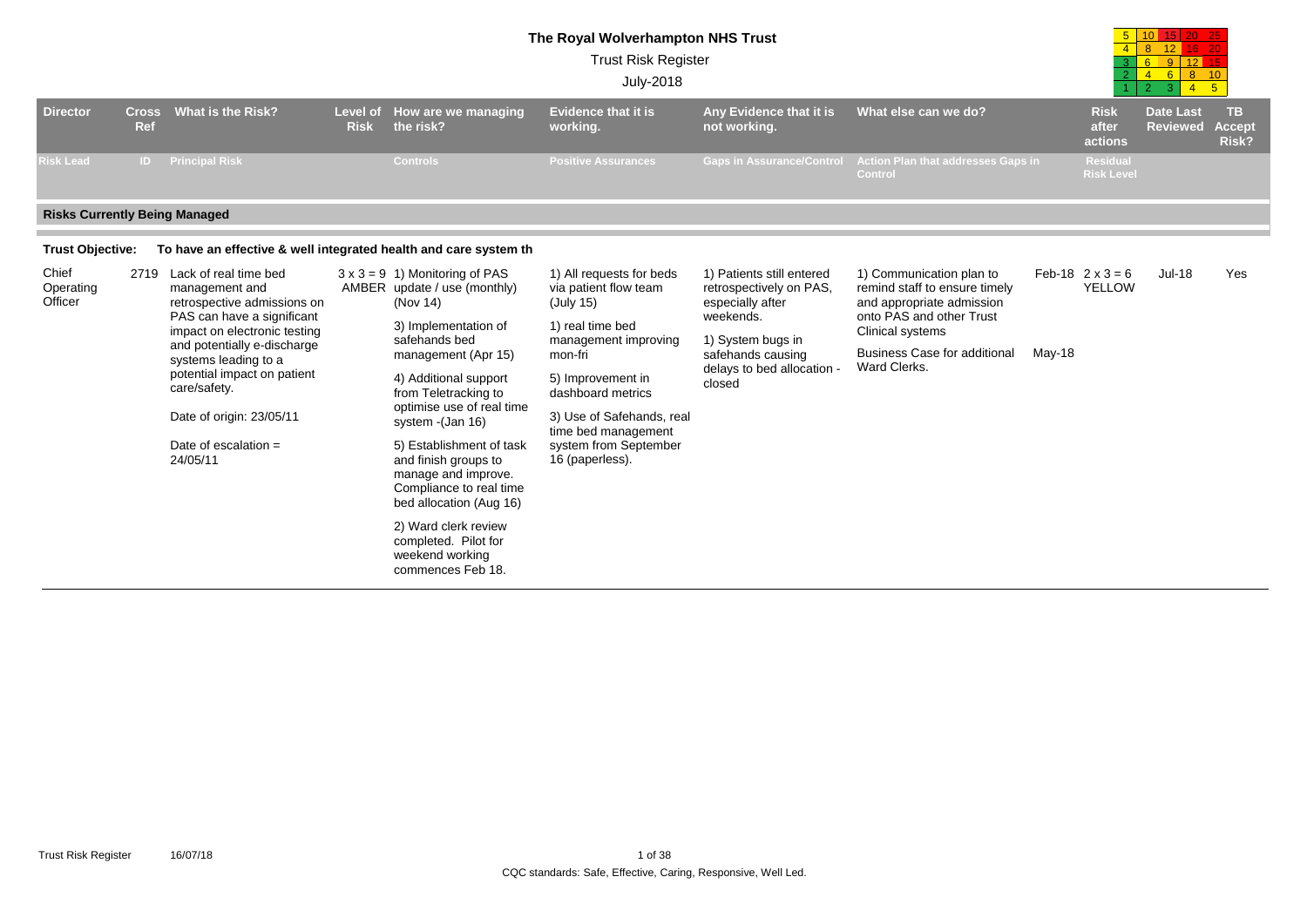| <b>Director</b>               | <b>Cross</b><br>Ref | What is the Risk?                                                                                                                                                                                                                                                                                                                                                                                                                                                                                                                             | <b>Risk</b>                   | Level of How are we managing<br>the risk?                                                                                                                                                             | <b>Evidence that it is</b><br>working.                                                          | Any Evidence that it is<br>not working.                                                                                                         | What else can we do?                                                                                                                                                                                                                                                                                                                                                                                                                                                                                                                                                           |                                   | <b>Risk</b><br>after<br>actions   | <b>Date Last</b><br><b>Reviewed</b> | TB.<br><b>Accept</b><br>Risk? |
|-------------------------------|---------------------|-----------------------------------------------------------------------------------------------------------------------------------------------------------------------------------------------------------------------------------------------------------------------------------------------------------------------------------------------------------------------------------------------------------------------------------------------------------------------------------------------------------------------------------------------|-------------------------------|-------------------------------------------------------------------------------------------------------------------------------------------------------------------------------------------------------|-------------------------------------------------------------------------------------------------|-------------------------------------------------------------------------------------------------------------------------------------------------|--------------------------------------------------------------------------------------------------------------------------------------------------------------------------------------------------------------------------------------------------------------------------------------------------------------------------------------------------------------------------------------------------------------------------------------------------------------------------------------------------------------------------------------------------------------------------------|-----------------------------------|-----------------------------------|-------------------------------------|-------------------------------|
| Chief<br>Operating<br>Officer | 4596                | If a patient with acute<br>cholecystitis does not have<br>cholecystectomy within 1<br>week (as recommended by<br>NICE QS104) and a patient<br>with acute gallstone<br>pancreatitis is does not<br>have cholecystectomy<br>within 2 weeks (as<br>recommended by NCEPOD<br>in Treat the Cause) the<br>patient is at increased risk<br>of recurrent admissions with<br>complications of gallstones,<br>potentially serious morbidity<br>and an increased risk of<br>mortality.<br>Date of origin: 09/08/16<br>Date of escalation $=$<br>06/02/17 | $4 \times 3 =$<br>12<br>AMBER | 1. CEPOD list to deal<br>with these cases (Aug.<br>2016)<br>2. (27.02.18) SLA with<br>Stoke reversed to bring<br>additional resources from<br>current RWT Consultant<br>and buy service from<br>Stoke | 1. (05.07.18) One<br>dedicated hot gallbladder<br>slot on theatre list<br>available x3 per week | 1. (05.07.18) Patients are<br>presenting with<br>complications of<br>gallstones<br>1. (05.07.18) Local audit<br>showing recurrent<br>admissions | 1. (09.04.18) Secure an<br>acute hot gallbladder list -<br>Radiography support agreed<br>week commencing 12/02/18.<br>UGI Consultant to discuss<br>pathway with Anaesthetist.<br>Clinical Director to draft SOP<br>for discussion / agreement<br>within Directorate.<br>1. (05.07.18) Advert put out<br>for substantive 3rd Upper GI<br>Surgeon.<br>1. (09.04.18) Further<br>discussions to take place re:<br>UGI pathway with<br>Gastroenterology re Acute<br>Pancreatitis patients<br>1. (05.07.18) Directorate to<br>formulate business case for a<br>4th Upper GI Surgeon. | Aug-18<br>Dec-18<br><b>Jul-18</b> | Dec-18 $2 \times 2 = 4$<br>YELLOW | Jul-18                              | Yes                           |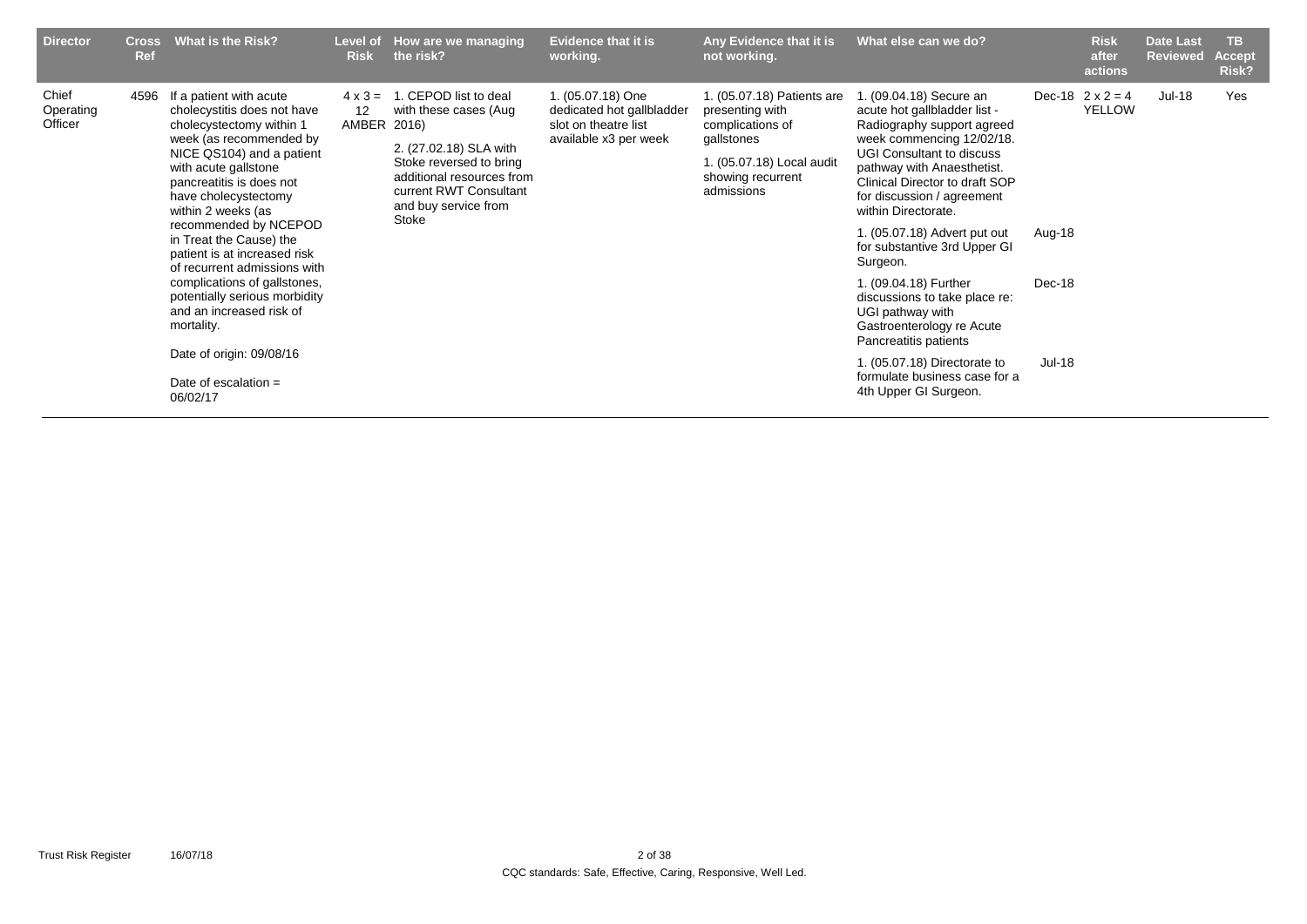| <b>Director</b>               | <b>Ref</b> | Cross What is the Risk?                                                                                                                                                                                                                                                                                                                                                        | <b>Risk</b> | Level of How are we managing<br>the risk?                                                                                                                                                                                                                                                                                                                                                                                                                                                                                                                                                                                                                                                                                                                            | <b>Evidence that it is</b><br>working.                                                                                                                                                                                                                                                                                                                                                                                                                                                                                                                                                                                                                                                                                                 | Any Evidence that it is<br>not working.                                                                                                                                                                                                                                                                                                                                                                                                                                                                                                                                                                              | What else can we do? |                                          | <b>Risk</b><br>after<br>actions | Date Last<br><b>Reviewed</b> | <b>TB</b><br><b>Accept</b><br>Risk? |
|-------------------------------|------------|--------------------------------------------------------------------------------------------------------------------------------------------------------------------------------------------------------------------------------------------------------------------------------------------------------------------------------------------------------------------------------|-------------|----------------------------------------------------------------------------------------------------------------------------------------------------------------------------------------------------------------------------------------------------------------------------------------------------------------------------------------------------------------------------------------------------------------------------------------------------------------------------------------------------------------------------------------------------------------------------------------------------------------------------------------------------------------------------------------------------------------------------------------------------------------------|----------------------------------------------------------------------------------------------------------------------------------------------------------------------------------------------------------------------------------------------------------------------------------------------------------------------------------------------------------------------------------------------------------------------------------------------------------------------------------------------------------------------------------------------------------------------------------------------------------------------------------------------------------------------------------------------------------------------------------------|----------------------------------------------------------------------------------------------------------------------------------------------------------------------------------------------------------------------------------------------------------------------------------------------------------------------------------------------------------------------------------------------------------------------------------------------------------------------------------------------------------------------------------------------------------------------------------------------------------------------|----------------------|------------------------------------------|---------------------------------|------------------------------|-------------------------------------|
| Chief<br>Operating<br>Officer |            | 4599 If there are staffing issues<br>within the Emergency Dept,<br>especially substantive<br>shortages within the<br>Medical team, along with<br>increased numbers of<br>patients attending, leading<br>to significant pressure on<br>the staff within ED. This will<br>lead to an inability to<br>engage fully with<br>Governance processes.<br>This will result in potential | 12          | $4 \times 3 = 1$ ) Matron has set up a<br>group to ensure all<br>AMBER nursing actions are<br>addressed and learning<br>is shared across the<br>team (22/08/16)<br>2) Review of Governance<br>work streams at the<br><b>Divisional Governance</b><br>meetings, incuding NICE,<br>External guidance, Audit,<br>Risk (22/08/16)                                                                                                                                                                                                                                                                                                                                                                                                                                        | 3) Significant number of<br>SUI actions<br>overdue/dates amended<br>[04/07/18]<br>2) Number of External<br>Reviews that remain<br>outstanding [04/07/18]<br>3) Actions are taking a<br>considerable amount of<br>time to implement/ close<br>[04/07/18]                                                                                                                                                                                                                                                                                                                                                                                                                                                                                | 8) Workforce plan in progress<br>for middle grades<br>13) Governance lead to<br>review and close historic<br>incidents                                                                                                                                                                                                                                                                                                                                                                                                                                                                                               | Aug-18               | Sep-18 $2 \times 3 = 6$<br><b>YELLOW</b> | <b>Jul-18</b>                   | Yes                          |                                     |
|                               |            | compromised patient care,<br>inability to provide<br>assurance in relation to the<br>Governance agenda and<br>financial penalties as a<br>result of missed targets re<br>RCA's and DoC.<br>Date of origin: Aug 16<br>Date of escalation: Mar 17                                                                                                                                |             | 3) Monitoring of all<br>SUI/Audit actions through<br>to completion (22/08/16)<br>4) Performance meetings<br>in place (22/08/16)<br>5) Directorate<br>Governance meeting in<br>place and attended by<br>Directorate Management<br>Team (22/08/16)<br>6) Staff member<br>identified to provide<br>Governance support 2<br>days per week (22/08/16)<br>7) Process in place to<br>review re-attendances for<br>potential SUI's<br>proactively (22/08/16)<br>8) Ongoing recruitment<br>[07/09/17]<br>9) Governance pre meets<br>in place (14/11/16)<br>10) Incident reporting and<br>governance covered as<br>part of junior doctors<br>induction [04/12/17]<br>11) Date of governance<br>meeting has been<br>amended to enable<br>attendance by wider<br>team [04/12/17] | 4) substantive consultant<br>establishment to 5 Paeds<br>and 11 adult (9/7/18)<br>1) Bd7 nursing forums<br>taking place regularly and<br>working well [04/07/18]<br>3) Action plan now<br>reviewed in Divisional<br>Friday morning meeting<br>[04/07/18]<br>3) Local audit of SUI<br>actions is showing good<br>compliance, with<br>exception of Discharge<br>checklist [04/07/18]<br>3) HOT reporting of<br>radiological results in<br>place [04/07/18]<br>8) links to recruitment<br>risks 2374 (medics) and<br>4496 (nursing) [04/07/18]<br>3,4) SUI actions saved<br>on w drive for easier<br>access to all [04/07/18]<br>3) Number of overdue<br>SUI actions has reduced<br>[04/07/18]<br>8) 2 ACP trainee in place<br>[04/07/18] | 9) Difficulties in reviewing<br>whole agenda at pre<br>meet due to the volume<br>of outstanding SUI<br>actions/ number of RCAs<br>to be reviewed and<br>signed off [04/07/18]<br>7) No process in place<br>within ED other than GO<br>supporting, to ensure re-<br>attenders report is<br>reviewed in the absence<br>of governance lead<br>[04/07/18]<br>3) Local audit of SUI<br>actions is showing poor<br>compliance with<br>Discharge checklist<br>[04/07/18]<br>3,4) SUI actions reviewed<br>once a month based on<br>avalability of CL<br>[04/07/18]<br>13) Prehistoric incidents<br>need reviewing [04/07/18] |                      |                                          |                                 |                              |                                     |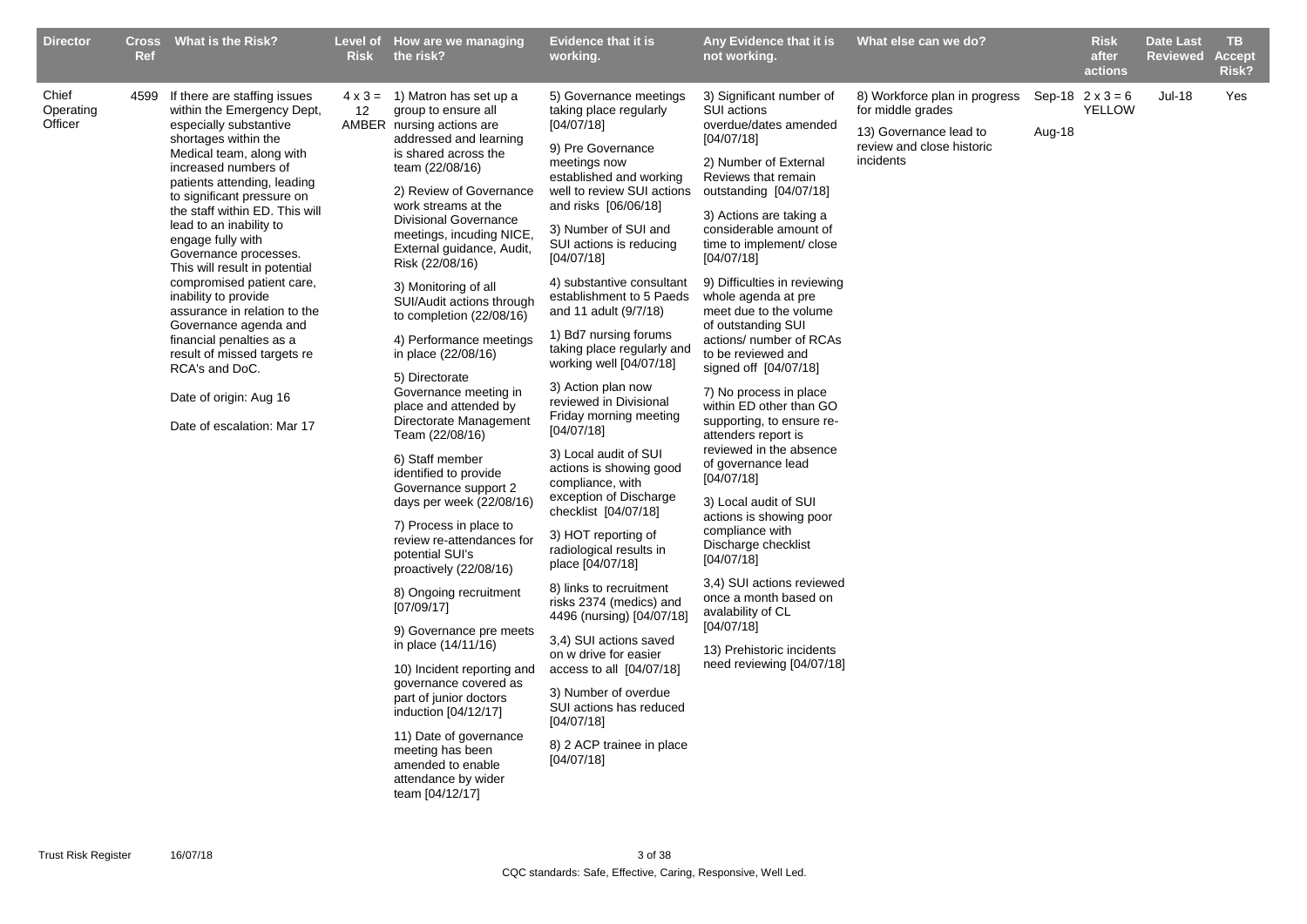| <b>Director</b>               | <b>Cross</b><br><b>Ref</b> | What is the Risk?                                                                                                                                                                                                                                                                                                                                                                                                                                                                                                                                                                                                | <b>Risk</b> | Level of How are we managing<br>the risk?                                                                                                                                                                                                    | <b>Evidence that it is</b><br>working.                                                                                                                                                                                                      | Any Evidence that it is<br>not working.                                                                                                                                                                                                             | What else can we do?                                                                                                | <b>Risk</b><br>after<br>actions                              | <b>Date Last</b><br><b>Reviewed</b> | TB.<br><b>Accept</b><br>Risk? |
|-------------------------------|----------------------------|------------------------------------------------------------------------------------------------------------------------------------------------------------------------------------------------------------------------------------------------------------------------------------------------------------------------------------------------------------------------------------------------------------------------------------------------------------------------------------------------------------------------------------------------------------------------------------------------------------------|-------------|----------------------------------------------------------------------------------------------------------------------------------------------------------------------------------------------------------------------------------------------|---------------------------------------------------------------------------------------------------------------------------------------------------------------------------------------------------------------------------------------------|-----------------------------------------------------------------------------------------------------------------------------------------------------------------------------------------------------------------------------------------------------|---------------------------------------------------------------------------------------------------------------------|--------------------------------------------------------------|-------------------------------------|-------------------------------|
|                               |                            |                                                                                                                                                                                                                                                                                                                                                                                                                                                                                                                                                                                                                  |             | 13) Band 7s to pick up<br>incidents so Governance<br>lead can focus on true<br>incidents [04/07/18]                                                                                                                                          | 13) Band 7s are closing<br>down Pressure Injury<br>incidents allowing<br>Governance lead to focus<br>on true incidents.<br>[04/07/18]                                                                                                       |                                                                                                                                                                                                                                                     |                                                                                                                     |                                                              |                                     |                               |
|                               |                            |                                                                                                                                                                                                                                                                                                                                                                                                                                                                                                                                                                                                                  |             |                                                                                                                                                                                                                                              | 7) When Governance<br>lead is on leave GO to<br>review reattendance with<br>management trio<br>[04/07/18]                                                                                                                                   |                                                                                                                                                                                                                                                     |                                                                                                                     |                                                              |                                     |                               |
| Chief<br>Operating<br>Officer | 4761                       | If we are unable to fill our<br>vacancies and obtain visas<br>in JMS anaesthetics and<br><b>JMS Cardiothoracic Surgery</b><br>we will be unable to provide<br>a comprehensive cardiac<br>and anaesthetic service. As<br>of 19 April 2018 we will<br>have 4 empty posts in JMS<br>Surgery and 2 for<br>anaesthetics. Implications<br>are -we will be unable to<br>provide an assistant for<br>elective planned surgery<br>and cover OOH<br>emergencies in theatre and<br>in ITU with 4 vacancies.<br>Two agency locums for<br>JMS surgery are being used.<br>Date of origin: May 17<br>Date of escalation: May 18 | 12          | $3 \times 4 = 2$ . Anaesthetics - Agreed<br>we can recruit 2 training<br>AMBER ACCPs (4.4.18)<br>1. Job Vacancies are<br>being advertised in BMJ<br>as well as on NHS Jobs.<br>(09.17)<br>3. Surgery - 2 agency<br>locums in place. (4.4.18) | 1-3 No incidents have<br>occurred to date (25 June<br>18)<br>1-3 Recruited to Surgical<br>post (2x vacancies<br>remain) (25 June 18)<br>1-3 Anaesthetic 3x<br>vacancies, one of which<br>will be covered by<br>Agency Locum (25 June<br>18) | 1 & 2. Anaesthetics - 2<br>vacancy remains, 1x<br>agency locum covering<br>17/6/18 (25 June 18)<br>1 & 3. Surgery - 2<br>vacancies remain and<br>utilising agency to cover<br>(25 June 18)<br>2. It takes two years to<br>train ACCP's (25 June 18) | 1. Recruit to vacant posts-<br><b>Surgical and Anaesthetics</b><br>2. Training of ACCP's<br>3 Locum Cover - Surgery | Aug-18 $2 \times 3 = 6$<br><b>YELLOW</b><br>Aug-18<br>Aug-18 | <b>Jul-18</b>                       |                               |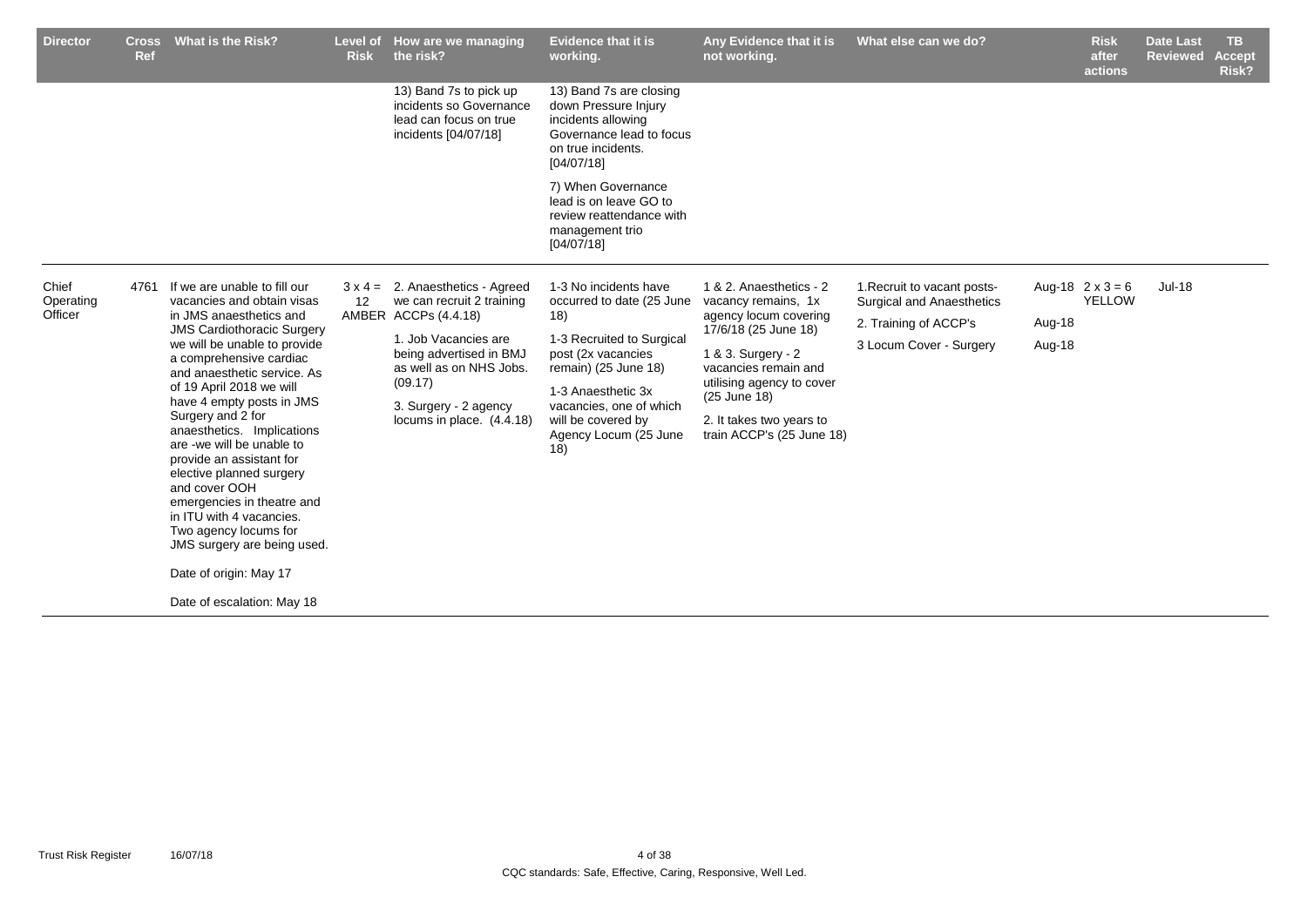| <b>Director</b>               | Ref | Cross What is the Risk?                                                                                                                                                                                                                                                                                                                                                                                                                                                                                                                                                                                                    | <b>Risk</b> | Level of How are we managing<br>the risk?                                                                                                                                                                                                                                                                                                                                                                                                                                                                                                                                                                                                                                                                                                                          | <b>Evidence that it is</b><br>working.                                                                                                                                                                                                                                                                                                                                                              | Any Evidence that it is<br>not working.                                                                                                                                                                                                                                                                                                                                                                                                                                                                                                                                                                                                                                                                                                                                                                                                                                    | What else can we do?                                                                                             |        | <b>Risk</b><br>after<br>actions | Date Last<br><b>Reviewed</b> | TB.<br><b>Accept</b><br>Risk? |
|-------------------------------|-----|----------------------------------------------------------------------------------------------------------------------------------------------------------------------------------------------------------------------------------------------------------------------------------------------------------------------------------------------------------------------------------------------------------------------------------------------------------------------------------------------------------------------------------------------------------------------------------------------------------------------------|-------------|--------------------------------------------------------------------------------------------------------------------------------------------------------------------------------------------------------------------------------------------------------------------------------------------------------------------------------------------------------------------------------------------------------------------------------------------------------------------------------------------------------------------------------------------------------------------------------------------------------------------------------------------------------------------------------------------------------------------------------------------------------------------|-----------------------------------------------------------------------------------------------------------------------------------------------------------------------------------------------------------------------------------------------------------------------------------------------------------------------------------------------------------------------------------------------------|----------------------------------------------------------------------------------------------------------------------------------------------------------------------------------------------------------------------------------------------------------------------------------------------------------------------------------------------------------------------------------------------------------------------------------------------------------------------------------------------------------------------------------------------------------------------------------------------------------------------------------------------------------------------------------------------------------------------------------------------------------------------------------------------------------------------------------------------------------------------------|------------------------------------------------------------------------------------------------------------------|--------|---------------------------------|------------------------------|-------------------------------|
| Chief<br>Operating<br>Officer |     | 4862 Currently, there is an<br>increase in demand for<br>neonatal cots at Levels 1, 2,<br>3, which exceeds agreed<br>commissioned activity and<br>funded nursing<br>establishment. If funding<br>and service commissioning<br>is not increased to meet<br>BAPM standards, then this<br>will lead to delays in<br>delivering high risk ladies,<br>transfer intrauterine cases<br>and repatriation of RWT<br>babies resulting in the<br>potential for an adverse<br>outcome for mother and/ or<br>baby leading to increase in<br>legal cases as a result of<br>harm.<br>Date of origin: Sep 17<br>Date of escalation: Oct 17 | 12          | $4 \times 3 = 1$ ) Neonatal and Obstetric<br>teams working together<br>AMBER to plan and prioritise<br>planned cases according<br>to clinical need<br>(15/09/2017)<br>2) Liaising with<br>neighbouring Trust to<br>initiate intrauterine<br>transfers from RWT<br>when clinically safe<br>(15/09/2017)<br>3) Additional staffing<br>sought through Trust<br>bank and current<br>workforce (15/09/2017)<br>4) Loan of essential<br>equipment from Trust<br>within the network<br>(15/09/2017)<br>5) Actions<br>implemented/lessons<br>learnt from RCA<br>2017/10549 (175503) -<br>Transfer the most stable<br>babies out where<br>possible to reduce risk of<br>an emergency enroute<br>(Oct 17)<br><b>Business Case for</b><br>additional staff to TMC<br>April 18 | 4) Equipment available<br>for loan from other Trusts<br>(01/05/2018)<br>1) Obstetric and Neonatal<br>teams planning ahead<br>and agreeing delivery<br>times (01/05/2018)<br>1-5) This is now part of<br>the overall NNU staffing<br>business case. The mix<br>of levels 1,2 and 3 cots<br>have been changed and<br>the figures in this<br>business case now are<br>reflective of this<br>(01.05.18) | 1,2) Incident reports have<br>been received concerning<br>lack of staff and<br>equipment.(01/05/2018)<br>4) Availability of spare<br>equipment from other<br>Trusts not quaranteed<br>due to their own<br>pressures. (01/05/2018)<br>2) Neighbouring Trusts<br>cannot always<br>accommodate babies at<br>request due to their own<br>pressures (01/05/2018)<br>3) Additional staffing<br>cannot always be found<br>leading to increase in<br>stress of those working.<br>(01/05/2018)<br>3) There are number of<br>incidents relating to staff<br>and over capacity on<br>monthly basis.<br>(01/05/2018)<br>4) There are ongoing<br>incidents relating to the<br>lack of clinical equipment<br>to support activity, i.e.,<br>machines providing<br>ventilation support<br>(01/05/2018)<br>3) 88 patients were<br>refused admission for<br>various reasons.<br>(01/05/2018) | 1-5) Recruitment to circa 20<br>WTE once business case<br>has been agreed<br>Risk to be amalgamated with<br>4962 | May-18 | Sep-18 $3x2=6$<br><b>YELLOW</b> | <b>Jul-18</b>                |                               |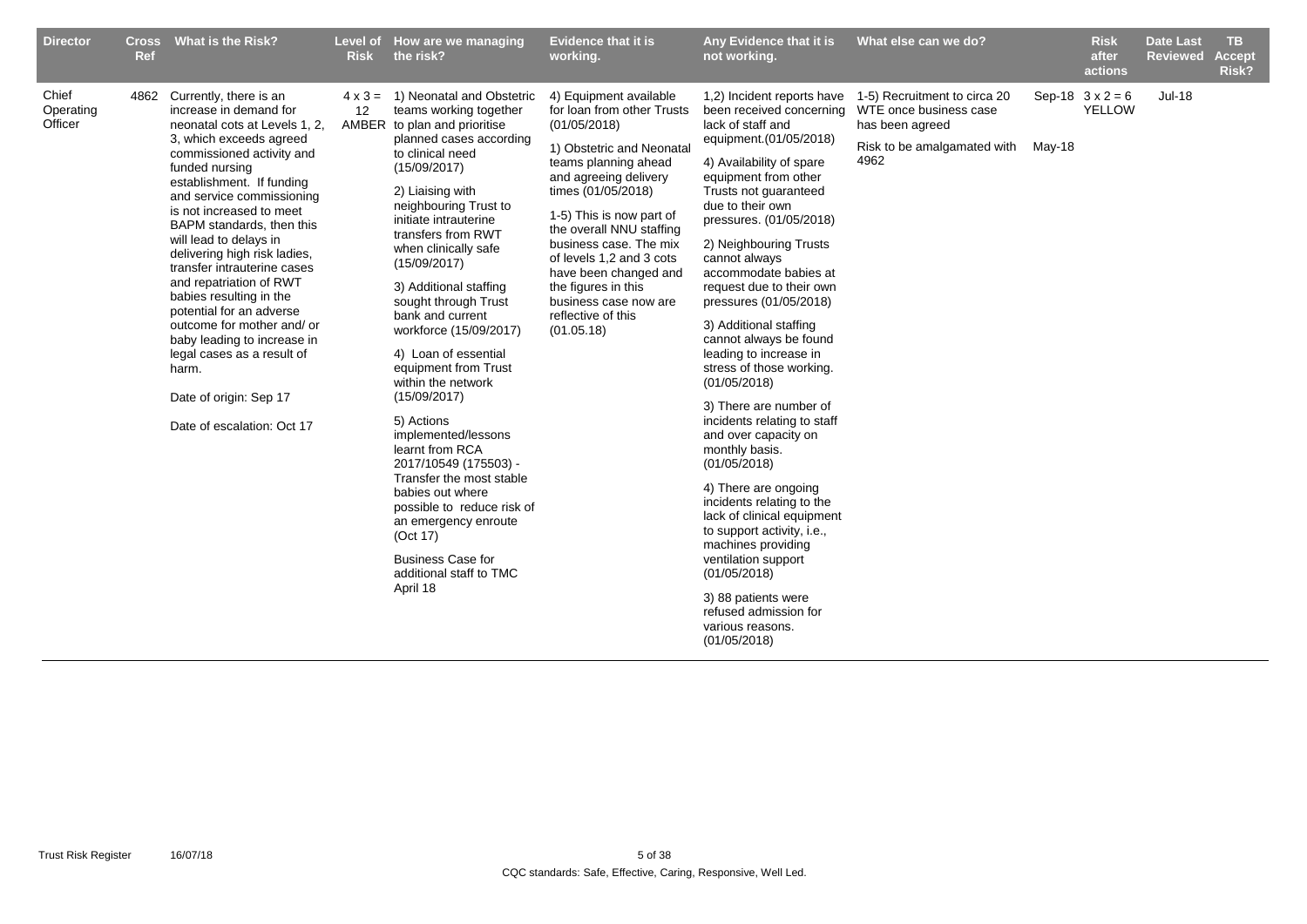| <b>Director</b>               | <b>Ref</b> | Cross What is the Risk?                                                                                                                                                                                                                                                    | <b>Risk</b> | Level of How are we managing<br>the risk?                                                                                                                                                                                                                                                                                                                                                                                                                                                                                                                                                                                                                                                                                                                                                                                                                                                                                                                                                                                                                                   | <b>Evidence that it is</b><br>working.                                                                                                                                                                                                                                                                                                                                                                                                                                                                                                                                                                                                                                                                                                | Any Evidence that it is<br>not working.                                                                                                                          | What else can we do?                                                                                                                                                                                                                                                                                                                                                                                                                                                                 |                            | <b>Risk</b><br>after<br>actions          | <b>Date Last</b><br><b>Reviewed</b> | <b>TB</b><br><b>Accept</b><br>Risk? |
|-------------------------------|------------|----------------------------------------------------------------------------------------------------------------------------------------------------------------------------------------------------------------------------------------------------------------------------|-------------|-----------------------------------------------------------------------------------------------------------------------------------------------------------------------------------------------------------------------------------------------------------------------------------------------------------------------------------------------------------------------------------------------------------------------------------------------------------------------------------------------------------------------------------------------------------------------------------------------------------------------------------------------------------------------------------------------------------------------------------------------------------------------------------------------------------------------------------------------------------------------------------------------------------------------------------------------------------------------------------------------------------------------------------------------------------------------------|---------------------------------------------------------------------------------------------------------------------------------------------------------------------------------------------------------------------------------------------------------------------------------------------------------------------------------------------------------------------------------------------------------------------------------------------------------------------------------------------------------------------------------------------------------------------------------------------------------------------------------------------------------------------------------------------------------------------------------------|------------------------------------------------------------------------------------------------------------------------------------------------------------------|--------------------------------------------------------------------------------------------------------------------------------------------------------------------------------------------------------------------------------------------------------------------------------------------------------------------------------------------------------------------------------------------------------------------------------------------------------------------------------------|----------------------------|------------------------------------------|-------------------------------------|-------------------------------------|
| <b>Trust Objective:</b>       |            | Maintain financial health - appropriate investment enhancement                                                                                                                                                                                                             |             |                                                                                                                                                                                                                                                                                                                                                                                                                                                                                                                                                                                                                                                                                                                                                                                                                                                                                                                                                                                                                                                                             |                                                                                                                                                                                                                                                                                                                                                                                                                                                                                                                                                                                                                                                                                                                                       |                                                                                                                                                                  |                                                                                                                                                                                                                                                                                                                                                                                                                                                                                      |                            |                                          |                                     |                                     |
| Chief<br>Operating<br>Officer |            | 4113 If Division 1 are unable to<br>achieve the identified CIP<br>target for 2018/2019 then<br>there are implications for<br>the financial position of the<br>Trust<br>Linked to BAF risk SR8.<br>Date of origin: 07/04/15<br>Date of escalation $=$<br>09/10/15 & June 16 |             | $4 \times 5 = 3$ . Vacancy control panel<br>20 RED in place (Oct 2015) and<br>higher restrictions being<br>applied (Jan 17)<br>2. Financial Forecasting<br>meetings now include<br>Confirm & Challenge CIP<br>so that there is a<br>consistent approach to<br>Directorate financial<br>position/challenge (Sept<br>17)<br>1. Increased PMO<br>resources to support<br>delivery of the Trusts<br>efficiency programme<br>(June 16)<br>4. Monitored by the<br>Financial Recovery Board<br>(FRB) (Oct 2017)<br>5. Member of Service Re-<br>design Team aligned to<br>Division 1 Programme to<br>provide structure and<br>targeted support to<br>operational teams in their<br>delivery of CIP<br>6. Operating Theatre<br>Efficiency Group (OTEG)<br>set-up and running for 12<br>months. Each Directorate<br>has 'Local' sub-groups<br>(Sept 17)<br>7. All agency requests<br>above £120 P.H to be<br>approved by COO/CEO<br>8. Division involved in<br><b>Financial Recovery Board</b><br>chaired by CEO (Nov<br>2017)<br>9. PIDs are forthcoming<br>to the Finance team (Nov | 2, 3 & 4. Structure in<br>place to discuss and<br>identify opportunities to<br>create efficiencies and<br>business growth (Oct 17)<br>3. VCP meetings held<br>weekly and posts go<br>through this process (Oct<br>17)<br>5. If there is a risk that<br>impacts on a team's<br>ability to deliver their CIP<br>schemes then the<br>member of Service Re-<br>deisgn Team would be<br>available to support as<br>and when required at the<br>Quality Meetings. (Oct 17)<br>1-9. Against an annual<br>CIP target of £9.9m,<br>£591k has been achieved<br>of which £363k is<br>recurrent. In month the<br>variance is £218k<br>adverse to the financial<br>target. The Division<br>achieved £276k (full year<br>effect) in month (June 18) | 2 & 3. Unidentified CIP<br>still remains (May 18).<br>6. This year the theatre<br>efficiency programmed<br>has achieved - PID value<br>to be validated (June 18) | 1-9) Continue with process to<br>identify and deliver<br>efficiencies<br>2) Review of year to date<br>underspends with a view to<br>take non-recurrent to CIP<br>1) Divisional Management<br>Team to meet with CDs<br>collectively to discuss<br>growing the business,<br>increasing utilisation of<br>theatres and OPD<br>1-9) Trust commencing roll-<br>out of Clinical Excellence<br>Programme to cover Carter,<br>GIRFT and Model Hospital,<br>led by Deputy Medical<br>Director | Aug-18<br>Aug-18<br>Aug-18 | Aug-18 $2 \times 3 = 6$<br><b>YELLOW</b> | <b>Jul-18</b>                       | Yes                                 |
|                               |            |                                                                                                                                                                                                                                                                            |             | 2017)                                                                                                                                                                                                                                                                                                                                                                                                                                                                                                                                                                                                                                                                                                                                                                                                                                                                                                                                                                                                                                                                       |                                                                                                                                                                                                                                                                                                                                                                                                                                                                                                                                                                                                                                                                                                                                       |                                                                                                                                                                  |                                                                                                                                                                                                                                                                                                                                                                                                                                                                                      |                            |                                          |                                     |                                     |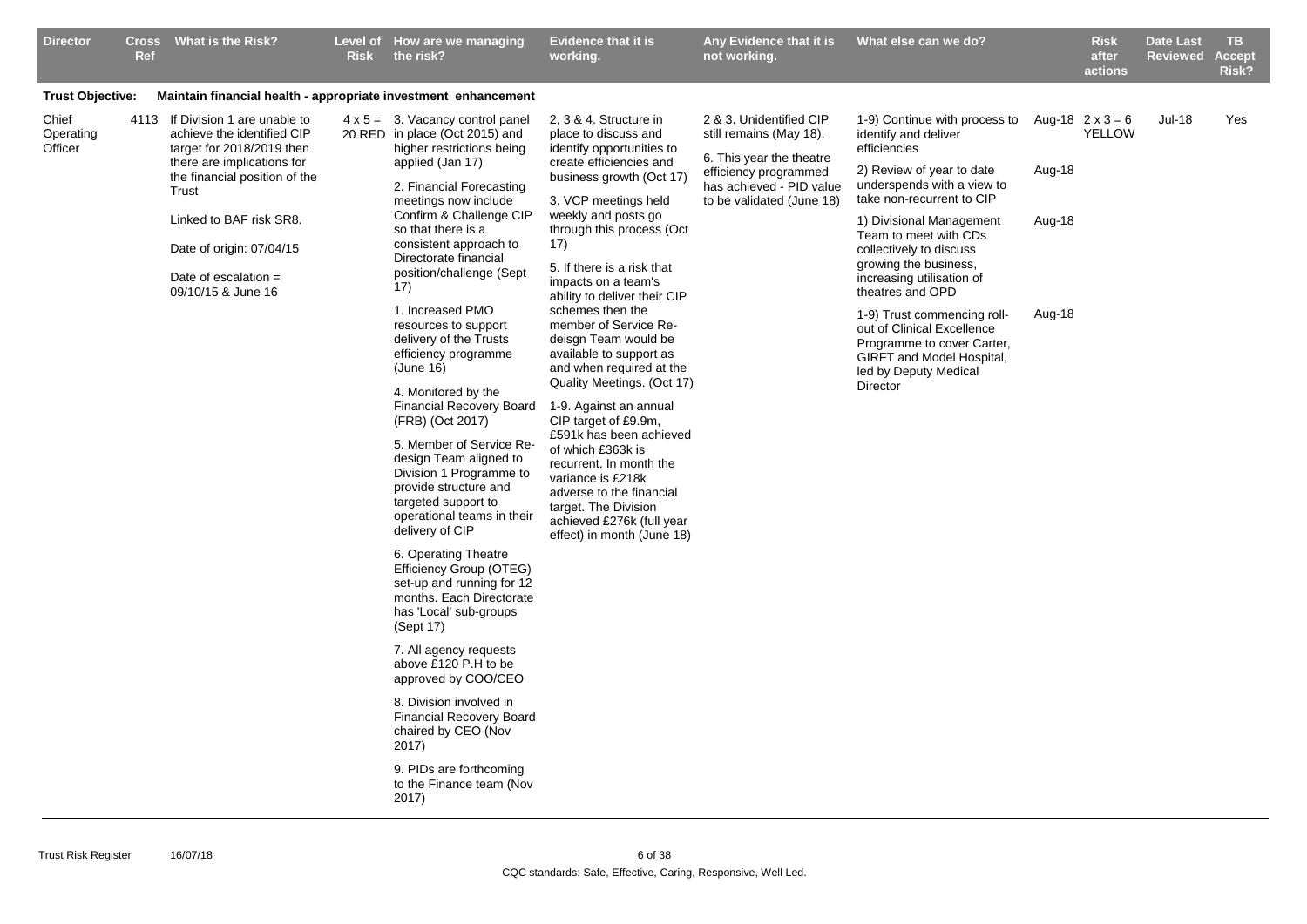| <b>Director</b>               | Ref | Cross What is the Risk?                                                                                                                                                  | <b>Risk</b> | Level of How are we managing<br>the risk?                                                                     | Evidence that it is<br>working. | Any Evidence that it is<br>not working.                      | What else can we do?                                                                                                                                                                                                                                         |          | <b>Risk</b><br>after<br>actions | <b>Date Last</b><br><b>Reviewed</b> | <b>TB</b><br><b>Accept</b><br>Risk? |
|-------------------------------|-----|--------------------------------------------------------------------------------------------------------------------------------------------------------------------------|-------------|---------------------------------------------------------------------------------------------------------------|---------------------------------|--------------------------------------------------------------|--------------------------------------------------------------------------------------------------------------------------------------------------------------------------------------------------------------------------------------------------------------|----------|---------------------------------|-------------------------------------|-------------------------------------|
| Chief<br>Financial<br>Officer |     | 4794 The 2016/17 year end<br>invoice for £4.8m is not paid<br>and the debt has to be<br>written off.<br>Date of origin: Mar 2017<br>Date of escalation: 19th Jun<br>2017 |             | $3 \times 3 = 9$ 2) Escalate as necessary<br>AMBER (June 17)<br>1) Continue to follow up<br>on debt (June 17) |                                 | 1) Currently arbitration<br>process has stopped<br>(Sept 17) | 1) Issue was raised at the<br>quarterly review meeting with<br>NHS Improvement on 13 July<br>2017. Directors of both<br>organisations were present<br>and it was agreed that NHS<br>Improvement would now<br>escalate further for a<br>conclusion. (Sept 17) |          | $3 \times 3 = 9$<br>AMBER       | May-18                              | Yes                                 |
|                               |     |                                                                                                                                                                          |             |                                                                                                               |                                 |                                                              | 2) NHS I informed Trust at<br>IDM 31 Aug that the debt was<br>now being escalated out of<br>region for conclusion (Sept<br>17)                                                                                                                               |          |                                 |                                     |                                     |
|                               |     |                                                                                                                                                                          |             |                                                                                                               |                                 |                                                              | 4) NHS I confirmed at<br>telephone conference on 19<br>Jan 2018 that the issue was<br>being put on the arbitration<br>list for national escalation<br>with NHS England (Jan 18)                                                                              | $Jan-18$ |                                 |                                     |                                     |
|                               |     |                                                                                                                                                                          |             |                                                                                                               |                                 |                                                              | Trust contacted NHS I in<br>writing on 14th Feb<br>requesting an update but no<br>response received yet (Feb<br>$18)$ .                                                                                                                                      |          |                                 |                                     |                                     |
|                               |     |                                                                                                                                                                          |             |                                                                                                               |                                 |                                                              | 4) Trust made verbal contact<br>with NHS Improvement<br>Regional Director of Finance<br>on 8 March and assured that<br>arbitration process was still<br>being pursued with NHS<br>England                                                                    |          |                                 |                                     |                                     |
|                               |     |                                                                                                                                                                          |             |                                                                                                               |                                 |                                                              | Trust maintained position in<br>its 2017/18 accounts. NHSI<br>confirmed that the arbitration<br>case will be pursued after the<br>accounts closure.                                                                                                          |          |                                 |                                     |                                     |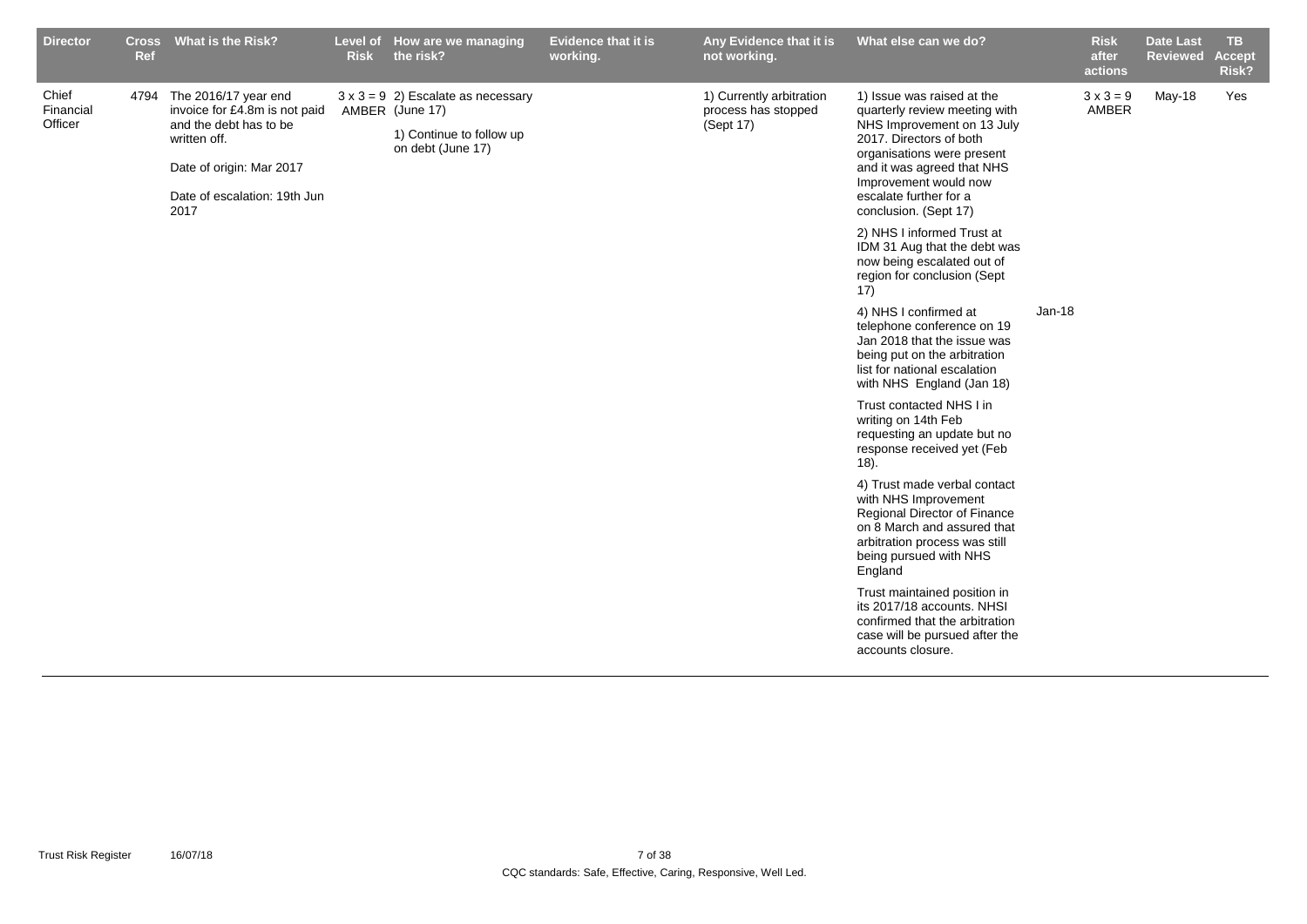| <b>Director</b>               | <b>Ref</b> | Cross What is the Risk?                                                                                                                                                                                                                                                                                                                                                    | <b>Risk</b>                      | Level of How are we managing<br>the risk?                                                                                                                                                                                                                                                                                                                                                                                                               | <b>Evidence that it is</b><br>working.                                                                                                                                                                                                                                                                                                                                                                                                                    | Any Evidence that it is<br>not working.                                                                          | What else can we do?                                                                                                                                                                                                                                                                                                                                                                                                                                                                                                                                                       | <b>Risk</b><br>after<br>actions   | <b>Date Last</b><br><b>Reviewed</b> | TB.<br><b>Accept</b><br>Risk? |
|-------------------------------|------------|----------------------------------------------------------------------------------------------------------------------------------------------------------------------------------------------------------------------------------------------------------------------------------------------------------------------------------------------------------------------------|----------------------------------|---------------------------------------------------------------------------------------------------------------------------------------------------------------------------------------------------------------------------------------------------------------------------------------------------------------------------------------------------------------------------------------------------------------------------------------------------------|-----------------------------------------------------------------------------------------------------------------------------------------------------------------------------------------------------------------------------------------------------------------------------------------------------------------------------------------------------------------------------------------------------------------------------------------------------------|------------------------------------------------------------------------------------------------------------------|----------------------------------------------------------------------------------------------------------------------------------------------------------------------------------------------------------------------------------------------------------------------------------------------------------------------------------------------------------------------------------------------------------------------------------------------------------------------------------------------------------------------------------------------------------------------------|-----------------------------------|-------------------------------------|-------------------------------|
| Chief<br>Operating<br>Officer | 4903       | If the Directorate are unable<br>to meet the new NHSE<br>service specification for<br>thoracic work then thoracic<br>work will no longer be<br>commissioned at this Trust<br>from April 2019. This will<br>result in a loss of income<br>circa £2,000,000 of income<br>for the Trust per year.<br>Date of origin: 16th Nov<br>2017<br>Date of escalation: 18th<br>Dec 2017 |                                  | $4 \times 5 = 1$ . Trust have requested<br>20 RED that NHSE reconsider<br>codes used to determine<br>number of eligible<br>resections . (Nov 17)<br>2. 13/12/17 Medical<br>Director held discussions<br>with Walsall Manor<br>Hospital to increase<br>referral cases to RWT<br>(Jan 18)<br>3. Frozen section<br>samples to be<br>communicated from lab<br>to theatres within one<br>hour (Jan 2018)<br>4. Recruitment strategy in<br>place (April 2018) | 1-3 ANP has been<br>recruited and will<br>commence in post 2nd<br>July 2018 (25 June 18)<br>4. Business case for 1<br>additional consultant has<br>been agreed at TMC and<br>interviews to be held in<br>April 2018 (25 June 18)<br>4. Business case for 1<br>additional band 7 ANP<br>has been agreed and<br>staff have been recruited.<br>(25 June 18)<br>4. Locum surgeon has<br>been recruited to cover 1<br>post from 17th June 2018<br>(25 June 18) | 1. Awaiting decision of<br>NHSE (25 June 18)                                                                     |                                                                                                                                                                                                                                                                                                                                                                                                                                                                                                                                                                            | $1 \times 5 = 5$<br><b>YELLOW</b> | <b>Jul-18</b>                       |                               |
| Chief<br>Financial<br>Officer |            | 4955 The Trust is expecting the<br>return of<br>MRET/Readmissions/Fines<br>monies from<br>Wolverhampton CCG<br>(worth $£1.7m$ ) for the<br>2018/19 year end but has<br>yet to secure payment.<br>Date of origin: 20th Feb<br>2018<br>Date of escalation: 20th<br>Feb 2018                                                                                                  | $3 \times 3 = 9$<br><b>AMBER</b> |                                                                                                                                                                                                                                                                                                                                                                                                                                                         | Ongoing dialogue and<br>planning assumption<br>from Wton CCG of intent<br>to pay.                                                                                                                                                                                                                                                                                                                                                                         | The Trust needs to<br>provide sufficient<br>evidence to the CCG's<br>satisfaction for the<br>payment to be made. | Further detailed written<br>submission required to the<br>CCG.<br>Constructive dialogue<br>between Deputy CFOs and<br>agreement on the process for<br>returning<br>Readmissions/Fines and<br>payment of monies for<br>stranded costs. MRET return<br>is subject to agreement from<br>Economy wide Emergency<br>Services Board.<br>Further dialogue has taken<br>place with Wolverhampton<br>CCG as to risk share<br>agreement using the<br>Staffordshire format. The<br>Trust is considering its<br>response based on the<br>counter offer from<br>Wolverhampton CCG 21/5. | $3 \times 3 = 9$<br>AMBER         | May-18                              |                               |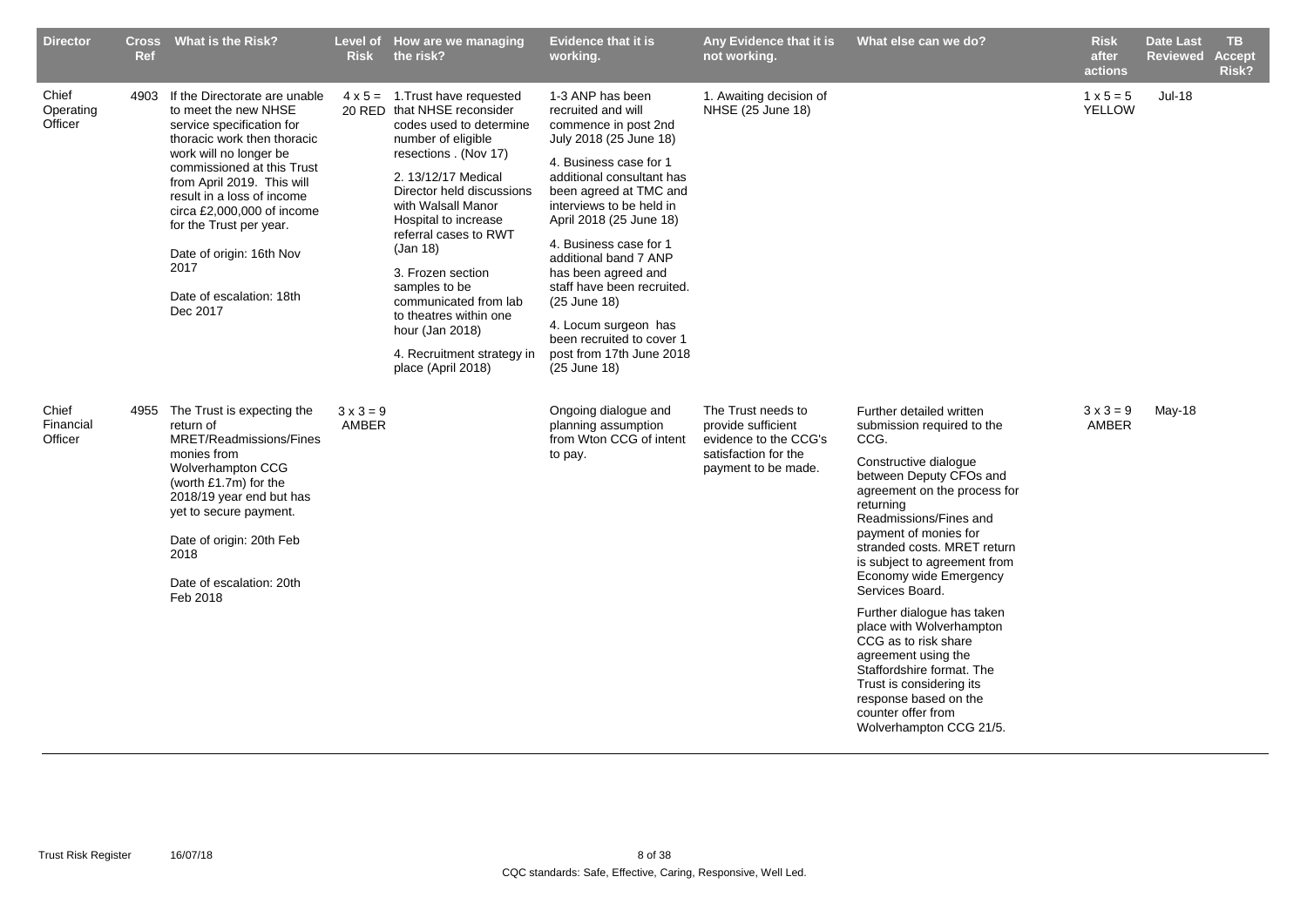| <b>Director</b>               | <b>Cross</b><br>Ref | What is the Risk?                                                                                                                                                                                                                                                                                                                                                                                                                                  | Level of<br><b>Risk</b>   | How are we managing<br>the risk? | <b>Evidence that it is</b><br>working.                                                              | Any Evidence that it is<br>not working.                          | What else can we do?                                                                                                                                                                                     | <b>Risk</b><br>after<br>actions | <b>Date Last</b><br><b>Reviewed</b> | <b>TB</b><br>Accept<br>Risk? |
|-------------------------------|---------------------|----------------------------------------------------------------------------------------------------------------------------------------------------------------------------------------------------------------------------------------------------------------------------------------------------------------------------------------------------------------------------------------------------------------------------------------------------|---------------------------|----------------------------------|-----------------------------------------------------------------------------------------------------|------------------------------------------------------------------|----------------------------------------------------------------------------------------------------------------------------------------------------------------------------------------------------------|---------------------------------|-------------------------------------|------------------------------|
| Chief<br>Financial<br>Officer | 5017                | The Trust has followed<br>national instructions on<br>activity growth instructions<br>and secured commissioner<br>monies to this effect. The<br>risk is that the Trust is<br>unable to achieve the<br>activity levels and therefore<br>income target due to<br>incorrect modelling<br>assumptions/operational<br>challenges (referral<br>patterns, staffing, etc).<br>Date of origin: 24th April<br>2018<br>Date of escalation: 24th<br>April 2018 | $3 \times 3 = 9$<br>AMBER |                                  | Ongoing Discussion with<br>Divisions/Groups/Director<br>ates on activity level<br>plans for 2018/19 | Some specialties are<br>challenged due to<br>manpower shortages. | Further refine capacity and<br>demand issues<br>Detailed activity levels and a<br>capacity plan has been<br>shared. Directorates/Groups<br>actively considering whether<br>further capacity is required. | $x =$                           | May-18                              |                              |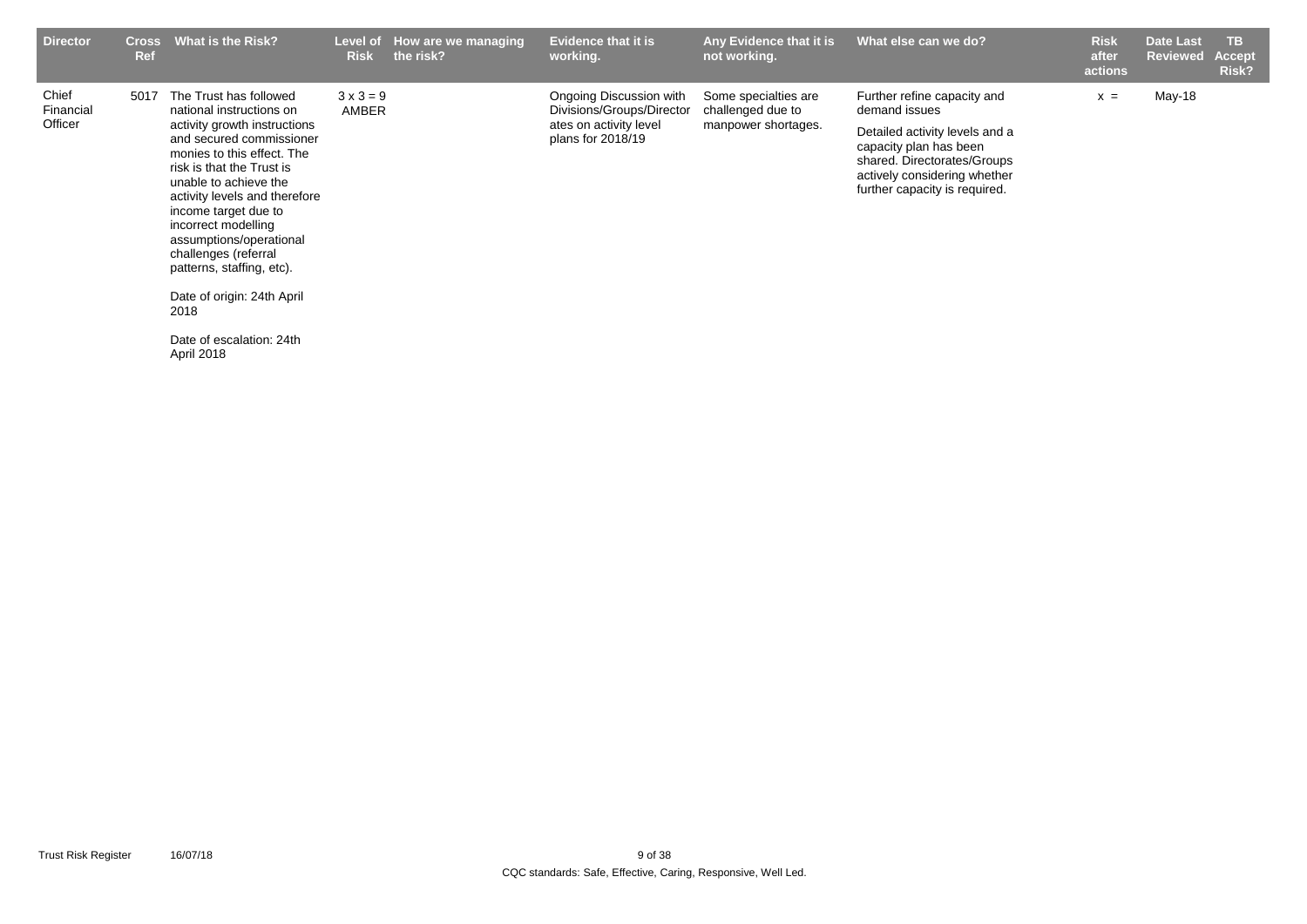| <b>Director</b><br><b>Evidence that it is</b><br>What is the Risk?<br>Any Evidence that it is<br>What else can we do?<br>How are we managing<br><b>Cross</b><br><b>Level of</b><br><b>Risk</b><br>the risk?<br>working.<br>not working.<br>Ref                                                                                                                                                                                                                                                                                                                                                                                                                                                                                                                                                                                                                                                                                                                                                                                                                                                                                                                                                                                                                                                                                                                                                                                                                                                                                                 |                  | <b>Risk</b><br>after<br>actions          | <b>Date Last</b><br><b>Reviewed</b> | TB.<br><b>Accept</b><br>Risk? |
|------------------------------------------------------------------------------------------------------------------------------------------------------------------------------------------------------------------------------------------------------------------------------------------------------------------------------------------------------------------------------------------------------------------------------------------------------------------------------------------------------------------------------------------------------------------------------------------------------------------------------------------------------------------------------------------------------------------------------------------------------------------------------------------------------------------------------------------------------------------------------------------------------------------------------------------------------------------------------------------------------------------------------------------------------------------------------------------------------------------------------------------------------------------------------------------------------------------------------------------------------------------------------------------------------------------------------------------------------------------------------------------------------------------------------------------------------------------------------------------------------------------------------------------------|------------------|------------------------------------------|-------------------------------------|-------------------------------|
| <b>Trust Objective:</b><br>Attract, retain & develop our staff & improve employee engagemen                                                                                                                                                                                                                                                                                                                                                                                                                                                                                                                                                                                                                                                                                                                                                                                                                                                                                                                                                                                                                                                                                                                                                                                                                                                                                                                                                                                                                                                    |                  |                                          |                                     |                               |
| Chief<br>1713 Failure to effectively<br>$4 \times 3 = 2$ ) Areas to be contained<br>1) Job Planning Audit<br>1) Sign off of all job plans<br>1) Develop business case for<br>with SPA allocation have<br>Operating<br>maximise workforce<br>12<br>indicated a number of<br>not complete (July 2018)<br>recording electronic tool to<br>Officer<br>AMBER been agreed<br>productivity; failure to<br>actions now addressed<br>assist with job planning.<br>1) Audit review still raised<br>routinely review consultant<br>1) Internal audit to review<br>1) Training commenced<br>concerns - closed Dec 17<br>4) Usage reports for<br>job plans.<br>progress made on job<br>medical bank - Dec 17<br>on new job planning<br>planning (Jan-Mar 2018)<br>process - Feb 16<br>Date of origin: 03/06/08<br>3) RAG rated tool to<br>5) Further update to Audit<br>monitor compliance<br>4) Medical agency costs<br>Date of escalation $=$<br>Committee in progress.<br>against Job Plans has<br>reducing Dec 17.<br>11/05/11<br>been developed and now<br>1) Increase in number of<br>shared with directorates<br>'signed off' job plans<br>Sept 17.<br>October 2017 + April 2018<br>1) Job plans continue to<br>be reviewed and sign off<br>by DMD / MD- sign off<br>committee established<br>(Apr-Aug18)<br>1) New Job Planning<br>Policy agreed by LNC<br>Mar 17<br>5) Job Planning updates<br>to be presented to clinical<br>excellence group (Jan 18)<br>6) Job Planning<br><b>Consistency Panel</b><br>established 18/19 (May<br>18 first one). | Mar-18<br>Sep-18 | Jul-18 $3 \times 2 = 6$<br><b>YELLOW</b> | <b>Jul-18</b>                       | Yes                           |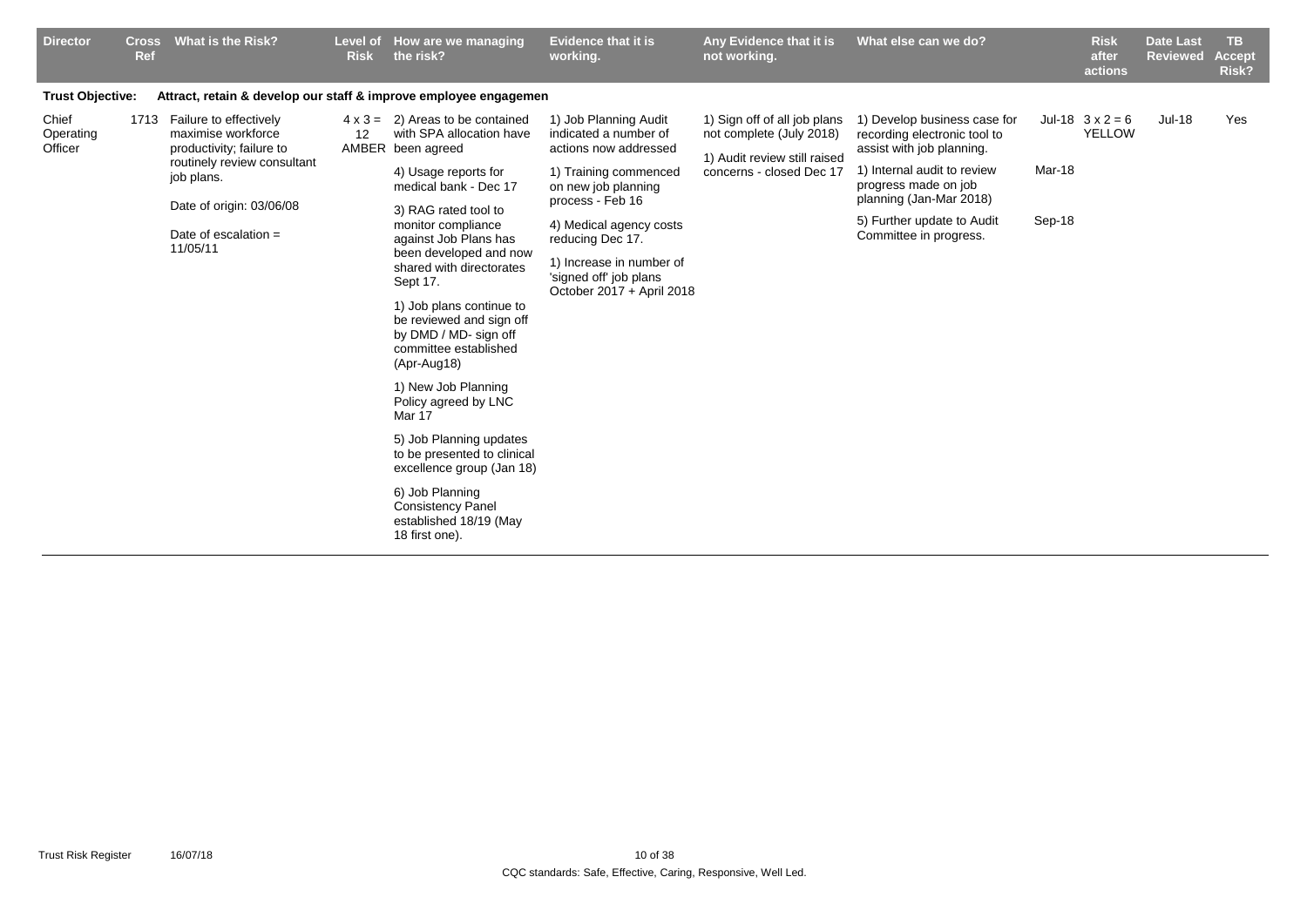| <b>Director</b>               | <b>Cross</b><br>Ref | What is the Risk?                                                                                                                                                                                                                                                                                                                                                                                  | <b>Risk</b> | Level of How are we managing<br>the risk?                                                                                                                                                                                                                                                                                                                                                                                                                                                   | <b>Evidence that it is</b><br>working.                                                                                                                                                                                                                                                                                                                                                                                                                                                                                                                                                                                                                                                                                                                                                 | Any Evidence that it is<br>not working.                                                                                                                                                                                                                                                                                                                                                                                                               | What else can we do?                                                                                                                                                                                                                  |                                   | <b>Risk</b><br>after<br>actions | <b>Date Last</b><br><b>Reviewed</b> | TB.<br><b>Accept</b><br><b>Risk?</b> |
|-------------------------------|---------------------|----------------------------------------------------------------------------------------------------------------------------------------------------------------------------------------------------------------------------------------------------------------------------------------------------------------------------------------------------------------------------------------------------|-------------|---------------------------------------------------------------------------------------------------------------------------------------------------------------------------------------------------------------------------------------------------------------------------------------------------------------------------------------------------------------------------------------------------------------------------------------------------------------------------------------------|----------------------------------------------------------------------------------------------------------------------------------------------------------------------------------------------------------------------------------------------------------------------------------------------------------------------------------------------------------------------------------------------------------------------------------------------------------------------------------------------------------------------------------------------------------------------------------------------------------------------------------------------------------------------------------------------------------------------------------------------------------------------------------------|-------------------------------------------------------------------------------------------------------------------------------------------------------------------------------------------------------------------------------------------------------------------------------------------------------------------------------------------------------------------------------------------------------------------------------------------------------|---------------------------------------------------------------------------------------------------------------------------------------------------------------------------------------------------------------------------------------|-----------------------------------|---------------------------------|-------------------------------------|--------------------------------------|
| Chief<br>Operating<br>Officer | 2080                | If the Trust is unable to<br>recruit and retain sufficient<br>nursing staff across the<br>Division then there will be<br>reduced quality of care for<br>patients, including<br>increased risk of falls from<br>harm.<br>(Linked to local risks 2780)<br>CHU, 4164 Renal, 4272<br>Therapy Svs, 4321 DN's,<br>3431 CofE)<br>Date of origin: 02/01/09<br>Date of escalation $=$<br>12/01/16<br>On BAF |             | $5 \times 4 = 1$ ) Ongoing active<br>20 RED recruitment exercises -<br>including overseas (Jul<br>2018)<br>8) Use of Nurse Bank<br>when required (Jan 16)<br>3) Defined minimum safe<br>staffing levels now in<br>place revised October<br>2017<br>5) Modified dependency<br>tool for inpatient areas<br>commenced (Jan 16)<br>9) Staffing incidents<br>reviewed on monthly<br>basis (Jan 16)<br>10) Closed Ward 3 at<br>West Park Hospital (June<br>16)<br>4) Closed ward B7 (June<br>2017 | 8) HCA's are available<br>via Bank (Jul 18)<br>3) Safe staffing levels are<br>being maintained across<br>acute wards (Jul 18)<br>3) All B7s trustwide filling<br>OOH rota first, then<br>managing in-hours gaps,<br>including putting<br>themselves in if<br>necessary (Jul 18)<br>1) Proactive recruitment<br>approach continuing (Jul<br>18)<br>1) Fill rates have been<br>reviewed and weekly<br>eroster meetings now<br>taking place with Director<br>of Nursing (Jul 18)<br>1-10) Monthly workforce<br>group introduced to<br>review nurse recruitment<br>and retention (Jul 18)<br>1) Electronic VCP<br>process introduced for Bd<br>2 and 5 substantive direct<br>role replacement (Jul 18)<br>1) Proposal to increase<br>number of student nurses<br>per intake from 70 to 100 | 1) 84.45 wte trained<br>nursing vacancies<br>remain, 63.56 roles<br>offered, but not in post<br>(Jul 18)<br>8) Insufficient RN's<br>available on Bank,<br>backfilled by HCA (Jul<br>(18)<br>1) Nationallly we are an<br>outlier re safe staffing<br>levels (Jul 18)<br>1) Recruited staff are<br>newly qualified which can<br>lead to mentorship and<br>training pressures (Jul<br>18)<br>1) 41 HCA vacancies<br>remain, 5 places offered<br>(Jul 18) | 1) Nursing strategy in<br>development - outline draft<br>produced<br>1) continue with proactive<br>recruitment approach<br>1) Paper for nursing clinical<br>fellows to be presented to<br>TMC in July 2018<br>1,8) review VCP process | Aug-18<br>Aug-18<br><b>Jul-18</b> | $4 \times 3 =$<br>12            | <b>Jul-18</b>                       | Yes                                  |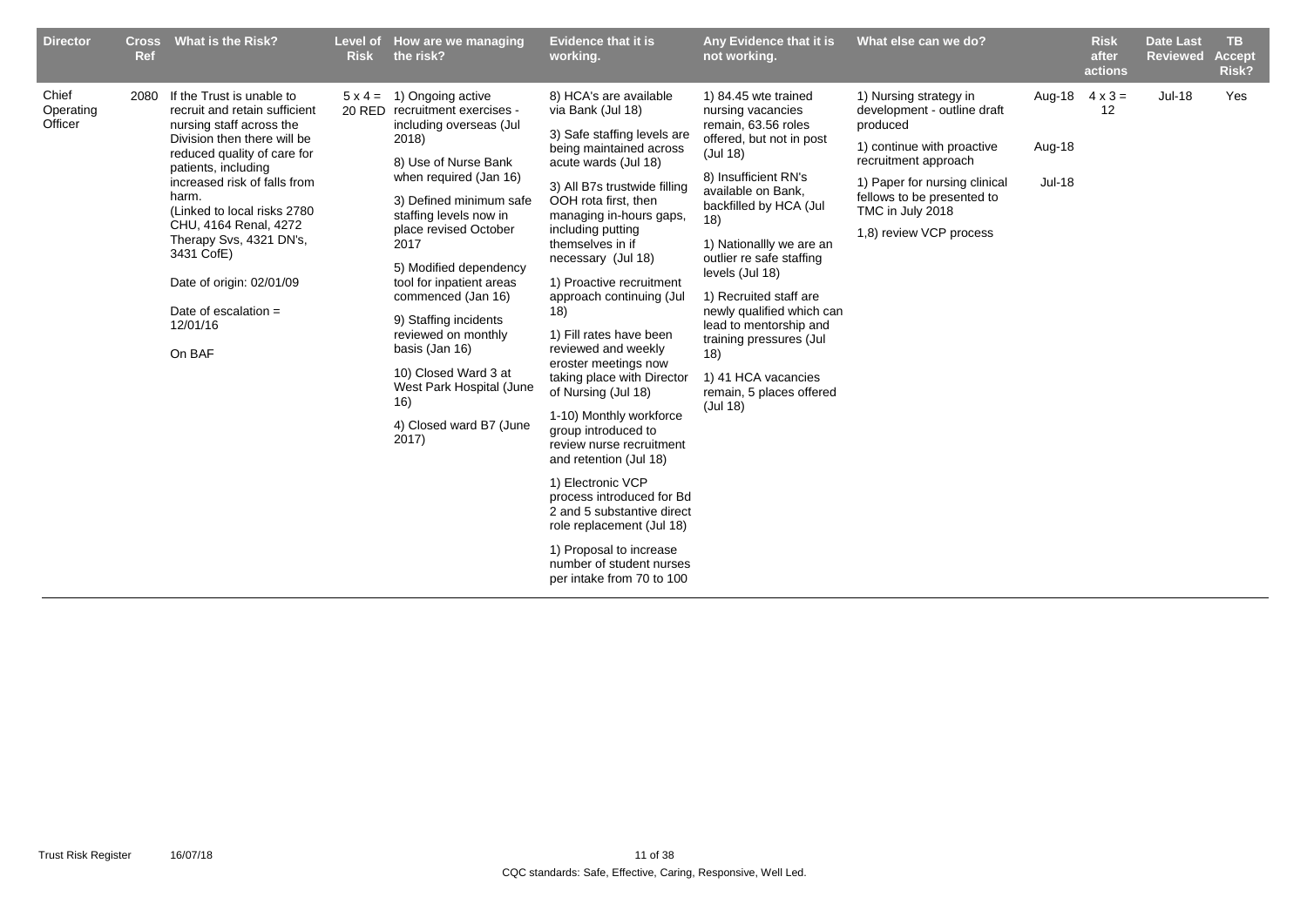| <b>Director</b>               | <b>Cross</b><br><b>Ref</b> | What is the Risk?                                                                                                                                                                                                                                                                                                                                                                                                                                                                                                                                                                                                                      | <b>Risk</b> | Level of How are we managing<br>the risk?                                                                                                                                                                                                                                                                                                                                                                                                                                                                                                                                                                                                                                      | <b>Evidence that it is</b><br>working.                                                                                                                                                                                                                                                                                                                                                                                                                                                                                                                                             | Any Evidence that it is<br>not working.                                                                                                                                                                                                                       | What else can we do?                                                                                                                                                                                                                                |                            | <b>Risk</b><br>after<br>actions          | <b>Date Last</b><br><b>Reviewed</b> | TB.<br><b>Accept</b><br>Risk? |
|-------------------------------|----------------------------|----------------------------------------------------------------------------------------------------------------------------------------------------------------------------------------------------------------------------------------------------------------------------------------------------------------------------------------------------------------------------------------------------------------------------------------------------------------------------------------------------------------------------------------------------------------------------------------------------------------------------------------|-------------|--------------------------------------------------------------------------------------------------------------------------------------------------------------------------------------------------------------------------------------------------------------------------------------------------------------------------------------------------------------------------------------------------------------------------------------------------------------------------------------------------------------------------------------------------------------------------------------------------------------------------------------------------------------------------------|------------------------------------------------------------------------------------------------------------------------------------------------------------------------------------------------------------------------------------------------------------------------------------------------------------------------------------------------------------------------------------------------------------------------------------------------------------------------------------------------------------------------------------------------------------------------------------|---------------------------------------------------------------------------------------------------------------------------------------------------------------------------------------------------------------------------------------------------------------|-----------------------------------------------------------------------------------------------------------------------------------------------------------------------------------------------------------------------------------------------------|----------------------------|------------------------------------------|-------------------------------------|-------------------------------|
| Chief<br>Operating<br>Officer | 4529                       | If there are vacancies in<br>consultant or non-<br>consultant medical staff<br>across the Division, this will<br>compromise the provision<br>of a safe, effective elective<br>service and to the safe<br>staffing of on-call rotas. In<br>that circumstance there<br>may be a need to try to<br>employ locum medical staff<br>with the potential problems<br>of high cost and uncertain<br>quality.<br>Please note: Risk 4239<br>(Obs & Gynae), Risk 4467<br>(Cardio) staffing risks have<br>been linked to this<br>overarching Divisional<br>medical staffing risk.<br>Date of origin: 23/04/16<br>Date of escalation $=$<br>17/05/16 | 12          | $4 \times 3 = 2$ . Review of Obs &<br>Gynae rota's underway<br>AMBER as a result of increased<br>activity (Sept 2017)<br>3. Baseline resourcing<br>meetings held to review<br>vacancies and<br>expenditure, identify<br>recruitment opportunities<br>within Directorates<br>explore alternative<br>solutions including future<br>workforce planning and<br>forecasting (Sept 17)<br>4. Trust is part of West<br>Mid's Project to reduce<br>Locum Agency use and<br>Pay (Dec 2017)<br>5. Trust part of Junior<br>Doctors in-training<br>streamlining group (Dec<br>2017)<br>1. Recuitment in place<br>(Dec 17)<br>6. Membership to<br><b>Clinician's Connected</b><br>(June 18) | 1-5) Some reduction in<br>medical spend (Sept 17)<br>1-5) Medical workforce<br>vacancy rate 11.53.<br>majority of these are<br>training grades (July 18)<br>4) Representative still<br>attending these meetings<br>(July 18)<br>3) To be picked up as<br>part of the Medical<br>Workforce Group,<br>chaired by Trust Medical<br>Director - date of 1st<br>meeting: 12/07/2018<br>(July 18)<br>1) Recruitment in<br>progress: Appointed x 2<br>Colorectal Surgeons,<br>interviewing for Locum<br><b>Consultant CT</b><br>Anaesthetics and a<br><b>Consultant in Chronic</b><br>Pain | 1-5) Number of<br>vacancies remain across<br>the Division including<br>within Anaesthetics and<br>Head & Neck (Sept 2017)<br>1-5) Locum expenditure<br>increased month on<br>month Oct/Nov/Dec 17<br>but still significantly<br>decreased overall (Dec<br>17) | 1-4. Continue with Fellowship<br>Programme<br>1. Continue campaign with<br>regular adverts<br>1-5. Developing roles to<br>support medical rota (ANPs)<br>and ACCPs)<br>6. Review of CVs by<br>Clinician's Connected to fill<br>Consultant vacancies | Sep-18<br>Sep-18<br>Sep-18 | Sep-18 $2 \times 2 = 4$<br><b>YELLOW</b> | $Jul-18$                            | Yes                           |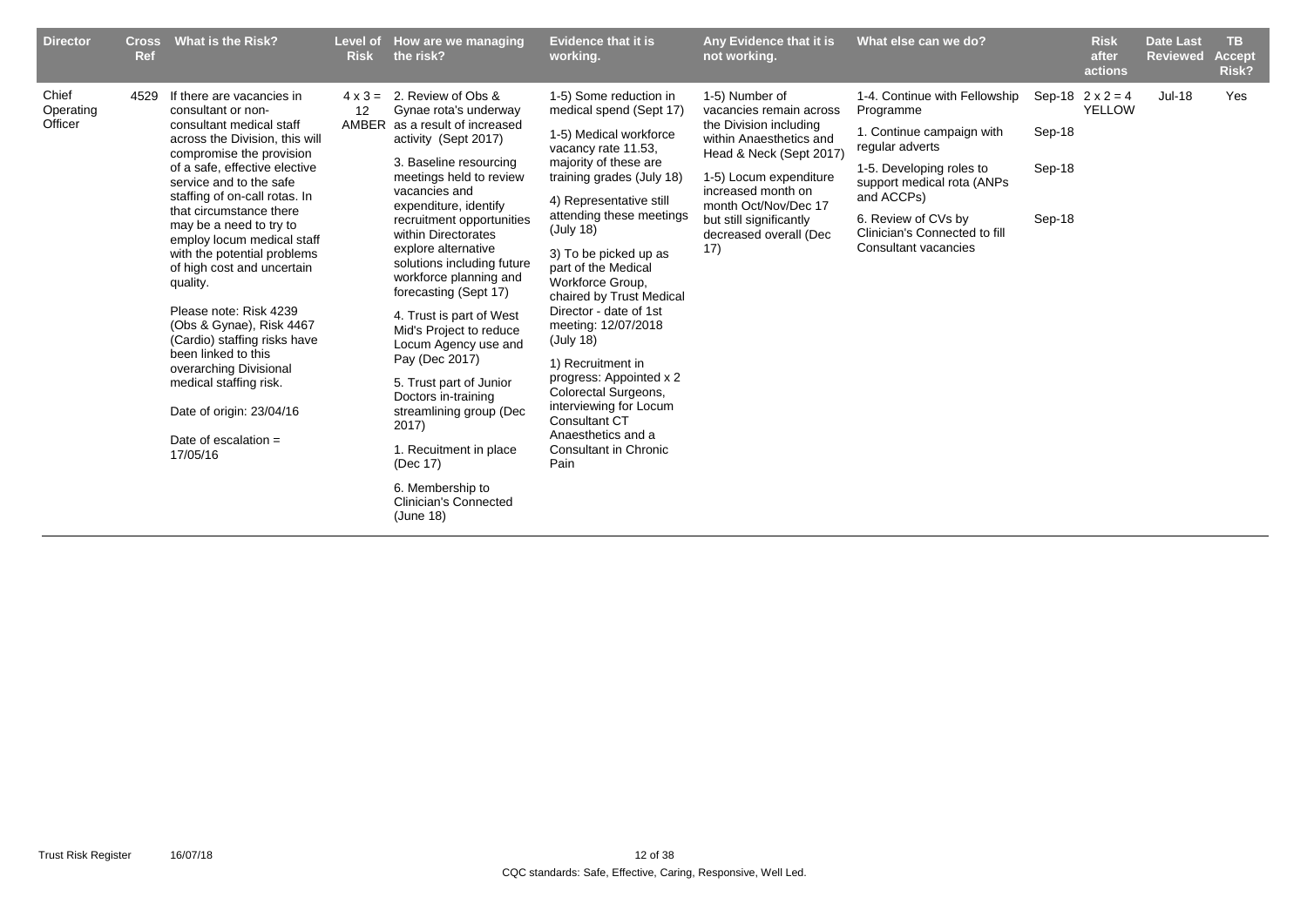| <b>Director</b>             | <b>Ref</b> | Cross What is the Risk?                                                                                                                                                                                                                                                                                                                                                                                                                                                                                                                                                                                                                                                                                                                                                                                                                                                                                                                                                                                                                                                                       | <b>Risk</b> | Level of How are we managing<br>the risk?                                                                                                                                                                                                                                                                                                                                                                                                                                                                                                                                                                                                                                                                                                                                                                                                                                                                                                                                                                                                             | <b>Evidence that it is</b><br>working.                                                                                                                                                                                                                                                                                                                                                                         | Any Evidence that it is<br>not working.                                                                                                                                                                                                                                                                                                                                                                                                                                                                                                                                                                                                                                                                                                                                                                                                                                                                                                             | What else can we do?                                                                                                                                                                                                                                                                                                                                                                                                                                                                                                                                                                |                                                                                                   | <b>Risk</b><br>after<br>actions  | <b>Date Last</b><br><b>Reviewed</b> | TB.<br><b>Accept</b><br>Risk? |
|-----------------------------|------------|-----------------------------------------------------------------------------------------------------------------------------------------------------------------------------------------------------------------------------------------------------------------------------------------------------------------------------------------------------------------------------------------------------------------------------------------------------------------------------------------------------------------------------------------------------------------------------------------------------------------------------------------------------------------------------------------------------------------------------------------------------------------------------------------------------------------------------------------------------------------------------------------------------------------------------------------------------------------------------------------------------------------------------------------------------------------------------------------------|-------------|-------------------------------------------------------------------------------------------------------------------------------------------------------------------------------------------------------------------------------------------------------------------------------------------------------------------------------------------------------------------------------------------------------------------------------------------------------------------------------------------------------------------------------------------------------------------------------------------------------------------------------------------------------------------------------------------------------------------------------------------------------------------------------------------------------------------------------------------------------------------------------------------------------------------------------------------------------------------------------------------------------------------------------------------------------|----------------------------------------------------------------------------------------------------------------------------------------------------------------------------------------------------------------------------------------------------------------------------------------------------------------------------------------------------------------------------------------------------------------|-----------------------------------------------------------------------------------------------------------------------------------------------------------------------------------------------------------------------------------------------------------------------------------------------------------------------------------------------------------------------------------------------------------------------------------------------------------------------------------------------------------------------------------------------------------------------------------------------------------------------------------------------------------------------------------------------------------------------------------------------------------------------------------------------------------------------------------------------------------------------------------------------------------------------------------------------------|-------------------------------------------------------------------------------------------------------------------------------------------------------------------------------------------------------------------------------------------------------------------------------------------------------------------------------------------------------------------------------------------------------------------------------------------------------------------------------------------------------------------------------------------------------------------------------------|---------------------------------------------------------------------------------------------------|----------------------------------|-------------------------------------|-------------------------------|
| Chief<br>Nursing<br>Officer |            | 4718 If there is a shortage of staff<br>in the safeguarding team<br>this will result in:<br>1. Delays in providing<br>safeguarding advice and<br>responding to queries<br>raised by staff and<br>concerns raised via Multi<br>Agency Safeguarding Hub<br>(MASH).<br>2. Inability to attend all<br>safeguarding meetings<br>either internally or externally<br>to the Trust<br>3. Inability to work<br>proactively with staff on<br>wards/ in community to<br>ensure key safeguarding<br>messages are disseminated<br>4. Inability to provide<br>safeguarding supervision to<br>key staff who work with<br>vulnerable clients<br>5. Delay in providing face to<br>face safeguarding adult and<br>children training.<br>6. Delay in training staff on<br>key agenda issues, for e.g.<br>Child Sexual Exploitation,<br>Domestic Violence, Slavery,<br>FGM and PREVENT<br>training. There is an<br>Inability to respond to<br>delivering Safeguarding<br>Adult Training as outlined in<br>the Intercollegiate Doc for<br>Adults 2016.<br>Date of origin: 03/03/17<br>Date of escalation: 25/04/17 |             | $2 \times 2 = 4$ 1) Regular review of staff<br>YELLOW available to work (Jan<br>2017)<br>2) Tasks/Meetings are<br>prioritised (Jan 2017)<br>3) MASH information for<br>adult cases allocated<br>directly to SG adult<br>named professonals<br>(May 2018)<br>4) Regular review of<br>safeguarding<br>legislation/CQC action<br>plans, CCG assurance<br>framework and<br>Safeguarding Board<br>partnership programme<br>to prioritise workload of<br>team. (Jan 2017)<br>5) Safeguarding<br>supervision provided to<br>Maternity staff, Health<br>Visitor's, School Nurses<br>and PFN (Jan 2018)<br>6) Safeguarding training<br>is available: Level 1 -<br>Induction (face to face),<br>Level 2 - via e-learning,<br>Level 3 - via face to face<br>for children (Jan 2017)<br>7) Safeguarding Children<br>Team Leader in place<br>(December 2017)<br>8) Post safeguarding<br>case support is provided<br>as required (Nov 2017)<br>9) Supervision Policy<br>Draft 1 written (Mar 18)<br>10) Safeguarding Adults<br>Team Leader in place<br>(April 2018) | 1) 4 of 4 posts have been<br>recruited. (1x start<br>20/11/17, 1x start 4/12/17<br>and 1x start in Sept<br>2018) (June 2018)<br>3) Quality of information<br>required by MASH has<br>been addressed by<br>response to the review<br>(includes introduction of<br>RAG rating for<br>safeguarding enquiries<br>(June 2018)<br>3) All cases are referred<br>(June 2018)<br>8) No issues identified<br>(June 2018) | 1), 2) & 4) Certain<br>meetings are not always<br>attended or represented<br>(June 2018)<br>5) Safeguarding<br>supervision is available to<br>certain staff only due to<br>staffing shortages in<br>Maternity Services.<br>Overall compliance is<br>approx. 75% in Maternity<br>(June 2018)<br>5) & 7) 1 to 1 adult<br>safeguarding maternity<br>supervision is not<br>provided by Safeguarding<br>Team (this is currently<br>provided by a nominated<br>midwife) (June 2018)<br>5) Scope of remaining<br><b>RWT Safeguarding</b><br>Children and Adult<br>supervision requirements<br>unclear. (June 2018)<br>6) Level 3 for adults is<br>not provided to clinical<br>staff as outlined in key<br>legislation (June 2018)<br>4) CQC review of July<br>2016 identified the need<br>to recruit a named<br>midwife (June 2018)<br>1) Named Midwife not in<br>post (June 2018)<br>9) Safeguarding<br>Supervision Policy not<br>implemented (June 2018) | 1) to 8) To continue to<br>regularly contact the chair of<br>the groups and review urgent<br>actions post meetings.<br>1) to 8) SG Adult training<br>delivery to be reviewed<br>5) Review Safeguarding<br>supervision protocol<br>1) & 4) To recruit named<br>midwife to be in post<br>1), 2) & 4) To prioritise and<br>attend meetings<br>5) Additoonal named nurse<br>B7 to be recruited in post<br>6) Review safeguarding<br>training programme<br>1) & 4) Awaiting confirmation<br>of approval of business case<br>for Named Midwife post<br>9) Policy tabled to be<br>approved | <b>Jul-18</b><br>Jul-18<br>Nov-18<br><b>Jul-18</b><br>Nov-18<br>Sep-18<br><b>Jul-18</b><br>Aug-18 | Jul-18 $1 \times 2 = 2$<br>GREEN | <b>Jun-18</b>                       | Yes                           |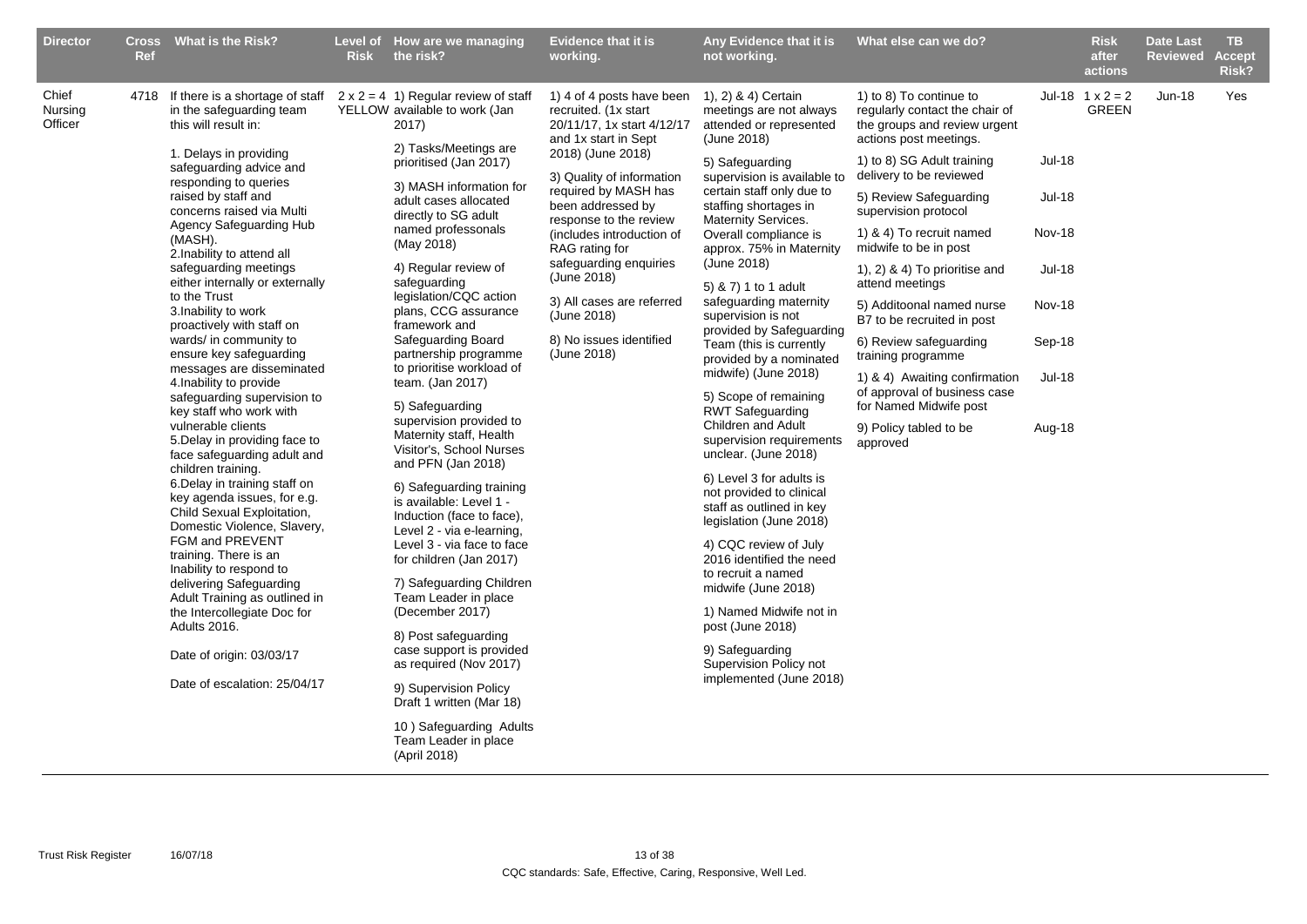| <b>Director</b>               | <b>Cross</b><br>Ref | What is the Risk?                                                                                                                                                                                                                                                                                                                                                                                                                      | <b>Risk</b> | Level of How are we managing<br>the risk?                                                                                                                                                                                                                                                                                                                                                                                                                                                                                                                                                                                                                                                                                                                                                                    | <b>Evidence that it is</b><br>working.                                                                                                        | Any Evidence that it is<br>not working.                                                                                                                                                                                                                                                                                                                                                                                                                                                                                      | What else can we do?                                                                                                                                                                                                                                                                                                                                                                                                                                                                                                                                                                                                                                                                                                                                                    |                                                                            | <b>Risk</b><br>after<br>actions          | <b>Date Last</b><br><b>Reviewed</b> | <b>TB</b><br><b>Accept</b><br>Risk? |
|-------------------------------|---------------------|----------------------------------------------------------------------------------------------------------------------------------------------------------------------------------------------------------------------------------------------------------------------------------------------------------------------------------------------------------------------------------------------------------------------------------------|-------------|--------------------------------------------------------------------------------------------------------------------------------------------------------------------------------------------------------------------------------------------------------------------------------------------------------------------------------------------------------------------------------------------------------------------------------------------------------------------------------------------------------------------------------------------------------------------------------------------------------------------------------------------------------------------------------------------------------------------------------------------------------------------------------------------------------------|-----------------------------------------------------------------------------------------------------------------------------------------------|------------------------------------------------------------------------------------------------------------------------------------------------------------------------------------------------------------------------------------------------------------------------------------------------------------------------------------------------------------------------------------------------------------------------------------------------------------------------------------------------------------------------------|-------------------------------------------------------------------------------------------------------------------------------------------------------------------------------------------------------------------------------------------------------------------------------------------------------------------------------------------------------------------------------------------------------------------------------------------------------------------------------------------------------------------------------------------------------------------------------------------------------------------------------------------------------------------------------------------------------------------------------------------------------------------------|----------------------------------------------------------------------------|------------------------------------------|-------------------------------------|-------------------------------------|
| Chief<br>Operating<br>Officer | 4962                | If the workforce<br>establishment on the<br>Neonatal Unit is not being<br>funded to meet British<br>Association of Perinatal<br>Mortality (BAPM) standards<br>resulting in inadequate<br>staffing levels from<br>vacancies, maternity leave<br>and sickness absence then<br>there is potentially a risk to<br>the quality and safety of<br>care provision for these<br>babies.<br>Date of origin: Feb 18<br>Date of escalation: Feb 18 | 12          | $4 \times 3 = 1$ . Workforce review plan<br>AMBER 2. Monitoring of staff<br>levels and skill mix daily<br>with escalation and<br>capacity plan.<br>3. Proactive recruitment<br>of qualified and<br>unqualified staff to the<br><b>Neonatal Unit</b><br>4. Development of and<br>recruitment to rotational<br>posts between Neonatal<br>Unit, A21, Transitional<br>Care and external trusts'<br>within the Network<br>5. On-going recruitment<br>drive by tertiary children's<br>hospital and local LNU<br>6. Robust preceptorship<br>programme for new<br>starters to include<br>commencement on<br>foundation course within<br>first 6 month period to<br>encourage retention<br>7. Proactive sickness<br>absence management<br>8. Use of available<br>neonatal nurses<br>registered on Trust nurse<br>bank | 3. Offering attractive<br>incentives to successful<br>candidates (01/05/2018)<br>2. 102% occupancy in Q2<br>in Intensive care<br>(01/05/2018) | 1. Trust not currently<br>meeting current version<br>of BAPM standards<br>(01/05/2018)<br>2. Sickness absence -<br>predominantly affected<br>by long term sickness<br>and creeping short term<br>sickness absence levels<br>(01/05/2018)<br>5. Inability to repatriate<br>babies when they reduce<br>to level 2 care needs due<br>to lack of cots in level 2<br>LNU units (01/05/2018)<br>3. Insufficient suitable<br>applicants (01/05/2018)<br>8. Some successful<br>assignments, but<br>unreliable source<br>(01/05/2018) | 1. Work to be undertaken by<br>Staffordshire, Shropshire and<br><b>Black Country Neonatal &amp;</b><br><b>Maternity Network</b><br>(SSBCNMN) in regard to<br>skillmix / workforce profiles<br>3. Recruitment to Band 7, 6,<br>5 and 3 vacancies in a timely<br>manner<br>4. Explore further rotational<br>posts between neonatal unit<br>and Birmingham Children's<br>Hospital<br>3. Secure additional<br>recruitment support from<br>Head of HR Shared<br>Services - to develop a<br>medium / long term<br>recruitment plan for children's<br>services<br>4. Identify rotation<br>opportunities internally and<br>externally via Network, local<br>hospitals and tertiary centre.<br>3+4 Develop a recruitment<br>and retention plan for<br>Neonatal Unit specifically | Jun-18<br><b>Jul-18</b><br><b>Jul-18</b><br><b>Jul-18</b><br><b>Jul-18</b> | Jul-18 $2 \times 2 = 4$<br><b>YELLOW</b> | <b>Jul-18</b>                       |                                     |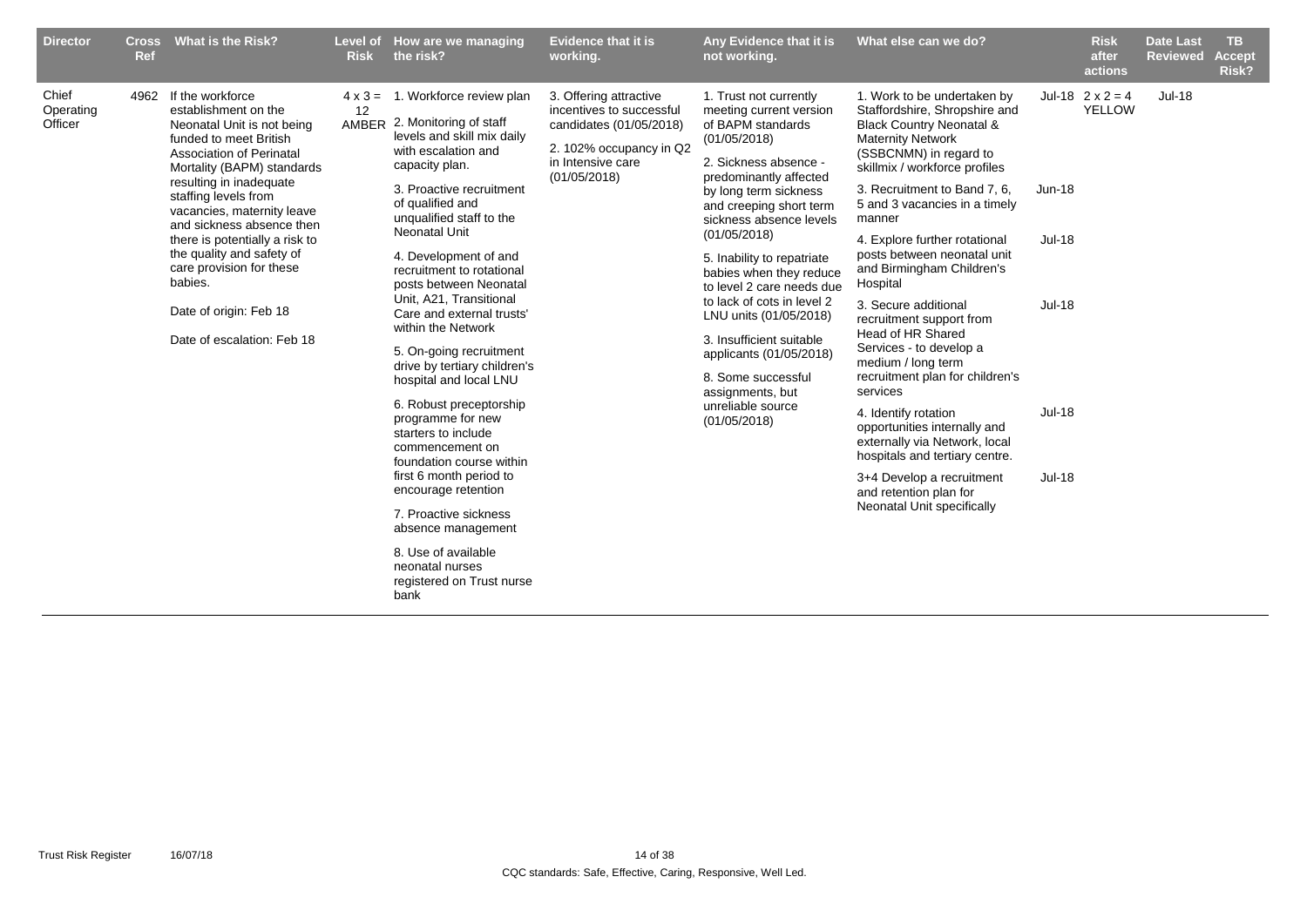| <b>Director</b>             | <b>Ref</b> | Cross What is the Risk?                                                                                                            | Level of<br><b>Risk</b> | How are we managing<br>the risk?                                                                                                                                                                                       | <b>Evidence that it is</b><br>working.                                                        | Any Evidence that it is<br>not working.                                                              | What else can we do?                                                                                      |        | <b>Risk</b><br>after<br>actions         | <b>Date Last</b><br><b>Reviewed</b> | <b>TB</b><br><b>Accept</b><br>Risk? |
|-----------------------------|------------|------------------------------------------------------------------------------------------------------------------------------------|-------------------------|------------------------------------------------------------------------------------------------------------------------------------------------------------------------------------------------------------------------|-----------------------------------------------------------------------------------------------|------------------------------------------------------------------------------------------------------|-----------------------------------------------------------------------------------------------------------|--------|-----------------------------------------|-------------------------------------|-------------------------------------|
| <b>Trust Objective:</b>     |            | Create a culture of compassion, safety & quality                                                                                   |                         |                                                                                                                                                                                                                        |                                                                                               |                                                                                                      |                                                                                                           |        |                                         |                                     |                                     |
| Chief<br>Nursing<br>Officer | O4<br>2952 | Cause: There is a risk of<br>some patients developing a<br>pressure ulcer/s due to<br>delays in the ordering of<br>equipment, poor | 12                      | $4 \times 3 = 1$ ) Mattresses are<br>supplied and maintained<br>AMBER by CERL in Hospitals.<br>Independant Living<br>Service for community                                                                             | 2) Accountability<br>pressure injury process<br>reviewed, October 17 &<br>January 18 July 18) | 2) Lack of regular<br>assurance data from ILS<br>on order to delivery times<br>July 18               | 1.6-8) Contracting Team<br>tendering for new community<br>equipment service - including<br>special orders |        | May-18 $1 \times 3 = 3$<br><b>GREEN</b> | <b>Jul-18</b>                       |                                     |
|                             |            | information and instruction<br>due to significant service<br>under-performance. CCG<br>proposing monthly contract                  |                         | patients with foam and<br>alternative systems July<br>18                                                                                                                                                               | 1) Suitable trolley<br>mattresses in use for<br>A&E July18                                    | 2) RWT is not resourced<br>to follow processes for<br>specialist equipment<br>request/order -July 18 | 1) Contracting looking at<br>solutions to RWT funding for<br>ordering specialist equipment                | Aug-18 |                                         |                                     |                                     |
|                             |            | renewal from June 18.<br>Impact: This may lead to                                                                                  |                         | 2) Community services<br>can access surface<br>selection guide for<br>mattress selection based                                                                                                                         | 3) West Park, CCH and<br>New Cross supplied with<br><b>Hybrid Mattresses -</b><br>July18      | 1) TOTO business case<br>not agreed in April 17<br>(July 18)                                         |                                                                                                           |        |                                         |                                     |                                     |
|                             |            | patient harm.<br>Date of origin: 10.05.2012                                                                                        |                         | on risk and holistic needs<br>July 18                                                                                                                                                                                  | 2)CCG Contracting<br>Team/souial services are                                                 | 1) High demans on<br>mattresses from ILS, no                                                         |                                                                                                           |        |                                         |                                     |                                     |
|                             |            | Date of escalation 19/03/18                                                                                                        |                         | 2) A £55,000 budget for<br>the out-of-hours pressure                                                                                                                                                                   | leading the tender<br>process for community                                                   | assurance on timely<br>delivery July 18                                                              |                                                                                                           |        |                                         |                                     |                                     |
|                             |            | Date of expected closure<br>01/09/18                                                                                               |                         | relieving mattress service<br>in Community until                                                                                                                                                                       | equipment including th<br>TV Team - July 18                                                   | 1) Delays in delivering<br>equipment from ILS July                                                   |                                                                                                           |        |                                         |                                     |                                     |
|                             |            |                                                                                                                                    |                         | October 17 July18)<br>2) SLA in place with<br>Independent Living<br>Service and monitored<br>(July 18)                                                                                                                 | 1) Process in place for<br>wards to monitor integrity<br>of hybrid mattress July 18           | 18                                                                                                   |                                                                                                           |        |                                         |                                     |                                     |
|                             |            |                                                                                                                                    |                         | 2) ILS service community<br>equipment supplied by<br>them on return (July 18)                                                                                                                                          |                                                                                               |                                                                                                      |                                                                                                           |        |                                         |                                     |                                     |
|                             |            |                                                                                                                                    |                         | 2) Special Order<br>Requests for TOTOs,<br>double/unusual sized<br>mattressess, special<br>pressure relief aids are<br>requested via individual<br>funding requests - either<br>approved or rejected by<br>CCG July 18 |                                                                                               |                                                                                                      |                                                                                                           |        |                                         |                                     |                                     |
|                             |            |                                                                                                                                    |                         | 1) Process in place to<br>reassess patients on<br>Symmetrikit Chairs (OT<br>posture managment<br>Chairs) July18                                                                                                        |                                                                                               |                                                                                                      |                                                                                                           |        |                                         |                                     |                                     |
|                             |            |                                                                                                                                    |                         | 3) Notice of concern<br>issued to current provider<br>(July 18)                                                                                                                                                        |                                                                                               |                                                                                                      |                                                                                                           |        |                                         |                                     |                                     |
|                             |            |                                                                                                                                    |                         |                                                                                                                                                                                                                        |                                                                                               |                                                                                                      |                                                                                                           |        |                                         |                                     |                                     |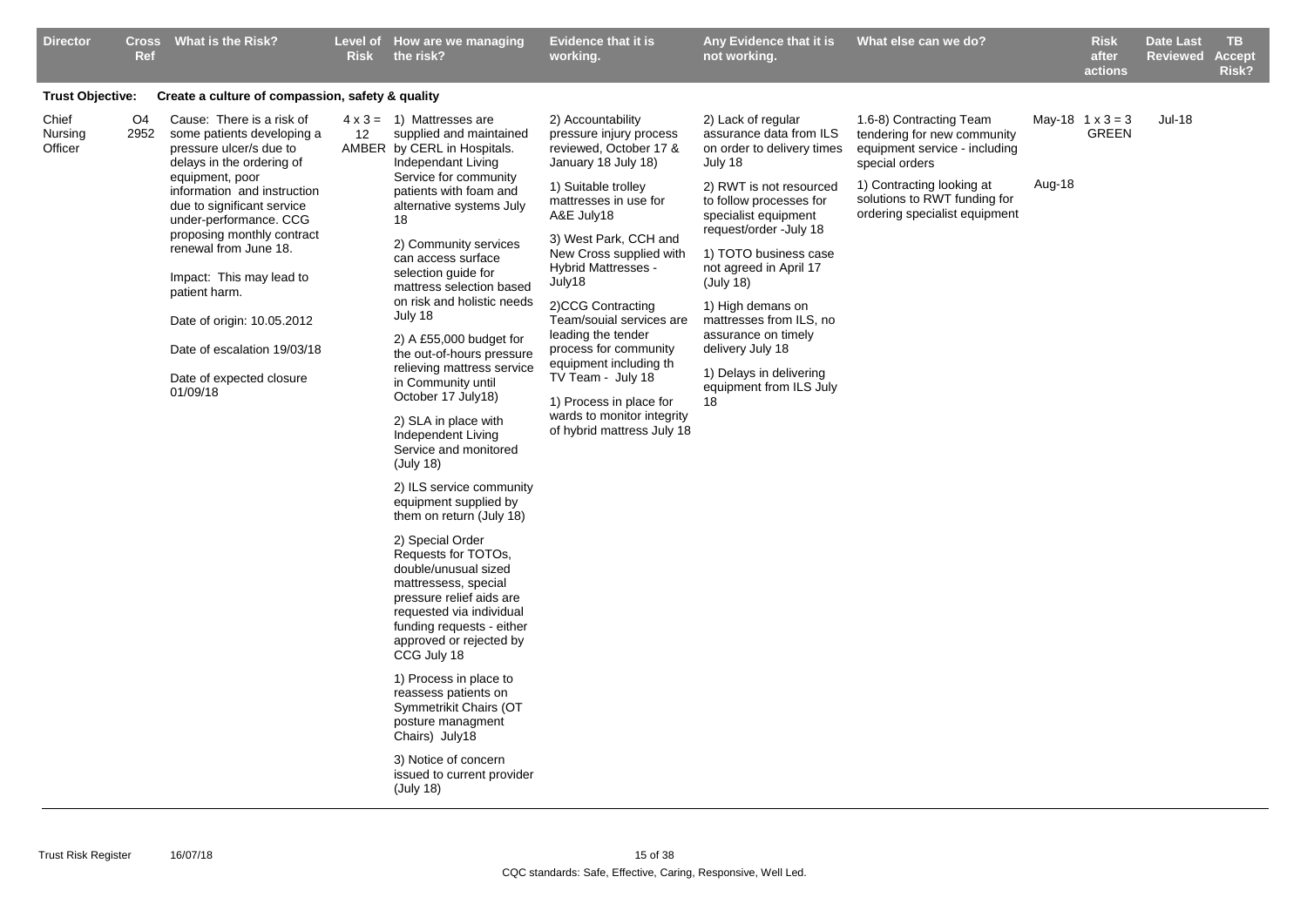| <b>Director</b>               | <b>Ref</b> | Cross What is the Risk?                                                                                             | <b>Risk</b> | Level of How are we managing<br>the risk?                                                                                                                | <b>Evidence that it is</b><br>working.                                                                                                                                               | Any Evidence that it is<br>not working.                                                                                                                | What else can we do?                                                                                                                      |               | <b>Risk</b><br>after<br>actions         | <b>Date Last</b><br><b>Reviewed</b> | TB.<br><b>Accept</b><br>Risk? |
|-------------------------------|------------|---------------------------------------------------------------------------------------------------------------------|-------------|----------------------------------------------------------------------------------------------------------------------------------------------------------|--------------------------------------------------------------------------------------------------------------------------------------------------------------------------------------|--------------------------------------------------------------------------------------------------------------------------------------------------------|-------------------------------------------------------------------------------------------------------------------------------------------|---------------|-----------------------------------------|-------------------------------------|-------------------------------|
| Chief<br>Operating<br>Officer |            | 3069 If a Never Event occurs<br>within the Division this may<br>result in an adverse<br>outcome, there is potential | 12          | $3 \times 4 = 5$ . Monitoring and<br>circulation of incident<br>AMBER notification reports to all<br>senior staff for review                             | 10. Human Factors has<br>been identified as a trend<br>(Jan 2018)                                                                                                                    | 4. There have been 3 x<br>Never Event incidents 2 x<br>Wrong Site Surgery and<br>1 x Retained foreign                                                  | 1-11. All theatre staff to<br>undertake Human Factors<br><b>Training from AFPP</b>                                                        |               | Sep-18 $2 \times 4 = 8$<br><b>AMBER</b> | <b>Jul-18</b>                       | Yes                           |
|                               |            | for severe harm and/or<br>patient death and also<br>reputational impact                                             |             | 6. Trustwide learning via<br>a "Lessons Learned"                                                                                                         | 6. Lessons Learnt<br>included within IGR<br>Lesson Learnt page and                                                                                                                   | object) reported and<br>investigated during 2015                                                                                                       | 2. Programme of Human<br><b>Factors Training for Theatre</b><br>Staff under-development                                                   | <b>Jul-18</b> |                                         |                                     |                               |
|                               |            | including increased external<br>monitoring                                                                          |             | sheet in the monthly IGR,<br><b>Risky Business</b><br>Newsletter and the CLIP                                                                            | circulated across the<br>Directorates. Risky<br><b>Business newsletter</b>                                                                                                           | 4. 5 x NE in 16/17<br>reported to CCG - 1.<br>Maternity NE (retained                                                                                   | 1-11. Staff continue to<br>undertake PCM training                                                                                         | Sep-18        |                                         |                                     |                               |
|                               |            | Date of origin: 19/07/12<br>Date of escalation $=$<br>17/11/15                                                      |             | Group.<br>8. Regular scrutiny of<br>Directorate risk registers<br>and minutes of                                                                         | contained lesson learnt<br>from incident. Quarterly<br>reporting to CLIP Group<br>continues (Oct 17)                                                                                 | tampon) reported (Datix<br>ID: 158830), 2. Radiology<br>NE (wrong ankle injected)<br>reported (Datix 165455),<br>3. Opthalmology (wrong                | 12. Directorates to continue<br>to audit LoCSIPS, presenting<br>at the Divisional Governance<br>Meeting ahead of QSIG<br>presentation     | Sep-18        |                                         |                                     |                               |
|                               |            |                                                                                                                     |             | Directorate governance<br>meetings at the Quality<br>Meetings                                                                                            | 11. Staff supported to<br>undertake PCM training<br>in Maternity & T&O (Dec                                                                                                          | eye injected) reported<br>(Datix 166680) 4.<br>Theatres (retained                                                                                      | 12. Review/Gap analysis of<br>LoCSIPS with AFFP                                                                                           | Sep-18        |                                         |                                     |                               |
|                               |            |                                                                                                                     |             | 2. Review completed of<br>all documentation and<br>Theatre<br>protocols/procedures                                                                       | 17)<br>12. Audit of LocSSIPs<br>are being presented to<br>Division before                                                                                                            | foreign object) reported<br>(Datix ID: 169339) 5.<br>Theatres/T&O Cannock<br>(wrong prosthesis)                                                        | 6. RCA Investigation to be<br>undertaken into the NE<br>Wrong Site Surgery (Wrong<br>tooth) Datix: 194977                                 | <b>Jul-18</b> |                                         |                                     |                               |
|                               |            |                                                                                                                     |             | amalgamating where<br>possible<br>1. Perioperative care                                                                                                  | presentation at QSIG<br>(June 2018)<br>3. Monthly monitoring                                                                                                                         | reported (Datix ID:<br>174038) occured Mar<br>2017<br>4.5 x NE incidents                                                                               | 1-8 Further to CCG meeting,<br>await work to be commenced<br>by AfPP and the CQC<br>National review of NE with                            |               |                                         |                                     |                               |
|                               |            |                                                                                                                     |             | plans are in place across<br>the Trust                                                                                                                   | data of compliance with<br>WHO checklist and<br><b>Procedural Safety</b>                                                                                                             | reporting in 17/18<br>reported to CCG from                                                                                                             | RWT participation.<br>Implement recommendations.                                                                                          |               |                                         |                                     |                               |
|                               |            |                                                                                                                     |             | 9. Agreed communication<br>strategy with Division 2 to<br>share/raise awareness of<br>never events and lessons                                           | Checklist - 100% for full<br>completion in June 18<br>(July 2018)                                                                                                                    | April 2017<br>(175581,179911,181941,1<br>85875 186479) (Dec 17)<br>4. 2018/2019 There has                                                              | 6. RCA Investigation to be<br>undertaken into the NE<br><b>Retained Foreign Object</b><br>(Retained Tampon)                               | Sep-18        |                                         |                                     |                               |
|                               |            |                                                                                                                     |             | learnt<br>3. Monitoring of Policy<br>OP100 and monthly audit<br>of WHO Checklist for<br>agreed procedures.<br>Directorates providing<br>assurance of the | 1 - 8 Meeting between<br>CCG and Trust (April 18)<br>to provide assurance and<br>context regarding<br>reported NEs was largely<br>positive. Actions being<br>taken by the Trust were | been 4 x NEs reported<br>since April 2018 - $2 x$<br>Wrong Site Surgery<br>incidents (Neonates Datix<br>194205 and H&N Datix<br>194977 - both in April | Datix:197654<br>6. RCA Investigation to be<br>undertaken into the NE<br><b>Retained Foreign Object</b><br>(Retained Swab)<br>Datix:197654 | Sep-18        |                                         |                                     |                               |
|                               |            |                                                                                                                     |             | shortfalls in performance<br>at Directorate<br>Governance Meetings<br>and Quality Meetings.                                                              | recognised to be<br>proportionate and timely<br>in response. (June 18)<br>3. Monthly monitoring<br>and compliance with                                                               | 2018). There has been<br>and 2 Retained Foreign<br>Object incidents<br>(Theatres 197654 and<br>Obstetrics 197996 - both<br>in June 2018) (July 2018)   | 6. RCA Investigation to be<br>undertaken into the NE<br><b>Retained Foreign Object</b><br>(Retained Swab<br>Datix:1976966                 | Sep-18        |                                         |                                     |                               |
|                               |            |                                                                                                                     |             | 4. New NE Guidance<br>(published Jan 2018)<br>being used for NE<br>classification                                                                        | WHO checklist use -<br>There has been 100%<br>compliance achieved<br>during June 18 (July 18)                                                                                        |                                                                                                                                                        | 1-12 Division 1 Management<br>team Never Event Action<br>Plan in place                                                                    | Aug-18        |                                         |                                     |                               |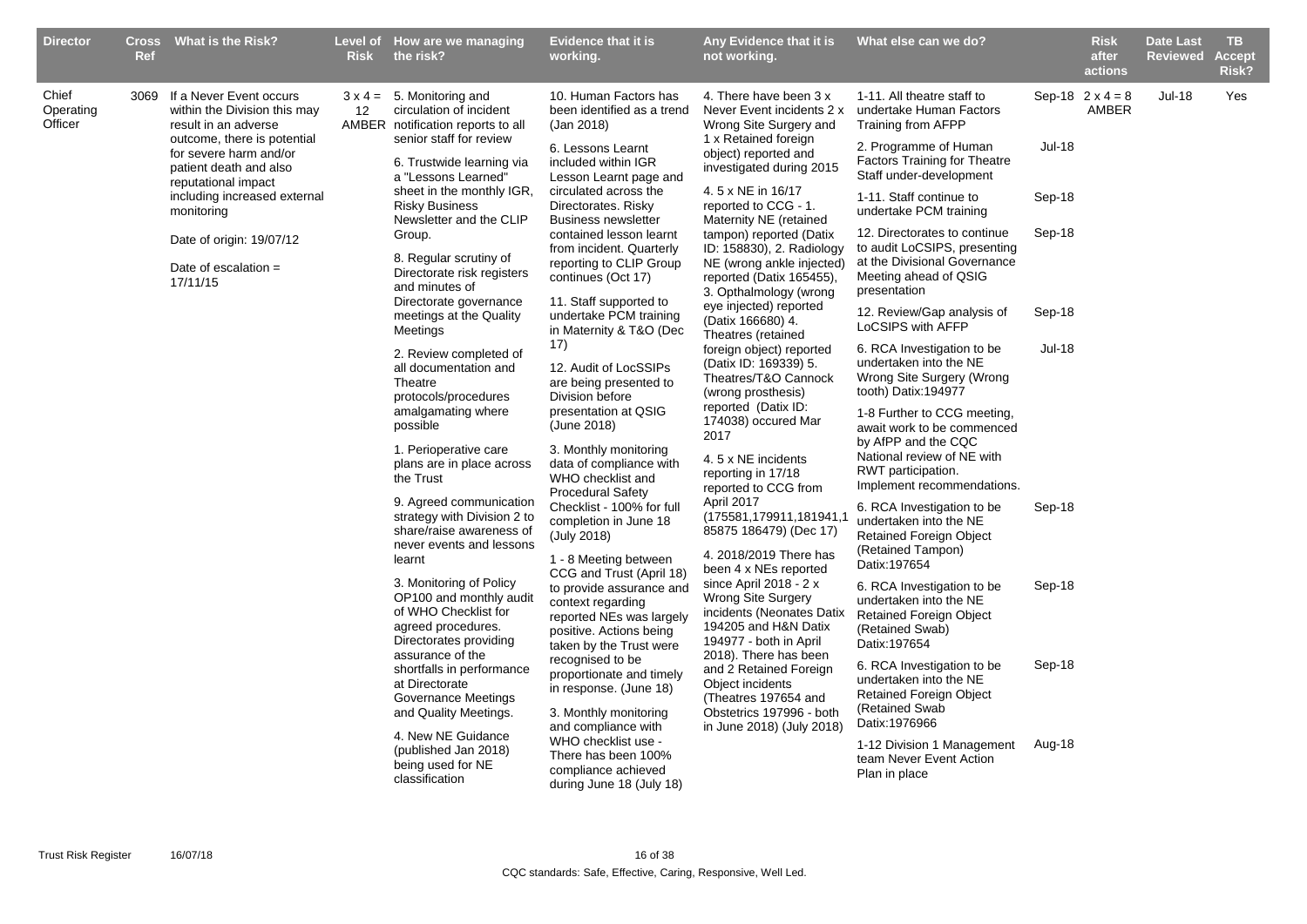| <b>Director</b> | <b>Cross</b><br>Ref | <b>What is the Risk?</b> | Level of<br><b>Risk</b> | How are we managing<br>the risk?                                                                              | <b>Evidence that it is</b><br>working. | Any Evidence that it is<br>not working. | What else can we do? | <b>Risk</b><br>after<br>actions | <b>Date Last</b><br><b>Reviewed</b> | TB.<br>Accept<br>Risk? |
|-----------------|---------------------|--------------------------|-------------------------|---------------------------------------------------------------------------------------------------------------|----------------------------------------|-----------------------------------------|----------------------|---------------------------------|-------------------------------------|------------------------|
|                 |                     |                          |                         | 7. Policy for the<br>management of retained<br>swabs in place                                                 |                                        |                                         |                      |                                 |                                     |                        |
|                 |                     |                          |                         | 10. New qualitative and<br>observational WHO<br>checklist being used in<br>Theatres (Oct 17)                  |                                        |                                         |                      |                                 |                                     |                        |
|                 |                     |                          |                         | 11. Continue to support<br>the Sign up to Safety<br>campaign - T&O and<br>Maternity participation<br>(Oct 17) |                                        |                                         |                      |                                 |                                     |                        |
|                 |                     |                          |                         | 12. LocSSIPs developed<br>by Directorates auditing<br>underway (Jan 2018)                                     |                                        |                                         |                      |                                 |                                     |                        |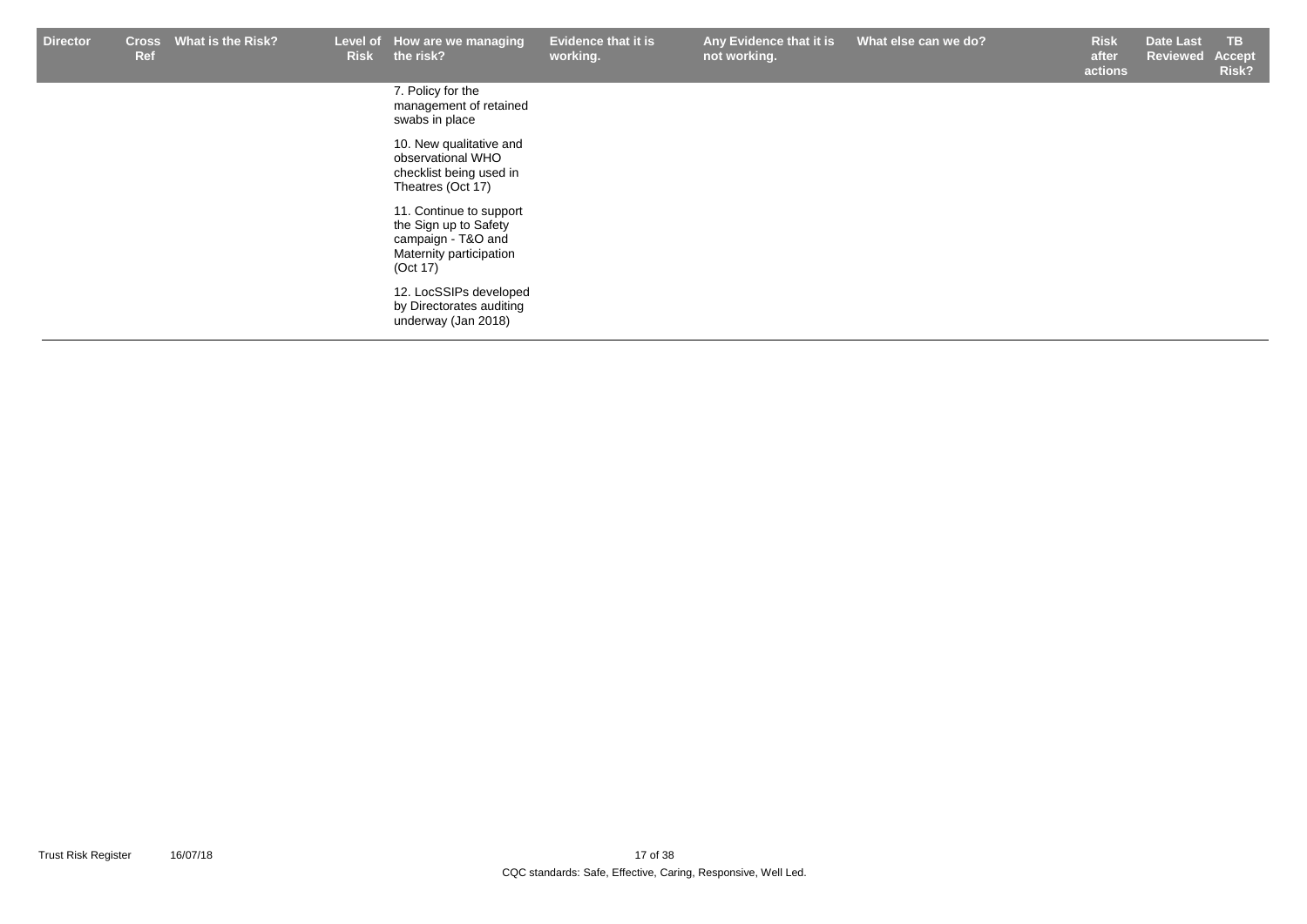| <b>Director</b>             | <b>Ref</b> | Cross What is the Risk?                                                                                                                            | <b>Risk</b> | Level of How are we managing<br>the risk?                                                                                                                                                                                                                                                                                                                                                                                                                                                                                                                                                                                                                                                                                                                                                                                                                                                                                                                                                                                                          | <b>Evidence that it is</b><br>working.                                                                                                                                                                                                                                                                                                                                                                                                                                                                                                                                                                                                                                                                                                                                                                                                                                                                                                                                                                                               | Any Evidence that it is<br>not working.                                                                                                                                                                                                                                                                                                                                                                                                                                                                                                                        | What else can we do?                                                                                                                                                                                                                                                                                                                                                                                                                                                   | <b>Risk</b><br>after<br>actions   | <b>Date Last</b><br><b>Reviewed</b> | <b>TB</b><br><b>Accept</b><br>Risk? |
|-----------------------------|------------|----------------------------------------------------------------------------------------------------------------------------------------------------|-------------|----------------------------------------------------------------------------------------------------------------------------------------------------------------------------------------------------------------------------------------------------------------------------------------------------------------------------------------------------------------------------------------------------------------------------------------------------------------------------------------------------------------------------------------------------------------------------------------------------------------------------------------------------------------------------------------------------------------------------------------------------------------------------------------------------------------------------------------------------------------------------------------------------------------------------------------------------------------------------------------------------------------------------------------------------|--------------------------------------------------------------------------------------------------------------------------------------------------------------------------------------------------------------------------------------------------------------------------------------------------------------------------------------------------------------------------------------------------------------------------------------------------------------------------------------------------------------------------------------------------------------------------------------------------------------------------------------------------------------------------------------------------------------------------------------------------------------------------------------------------------------------------------------------------------------------------------------------------------------------------------------------------------------------------------------------------------------------------------------|----------------------------------------------------------------------------------------------------------------------------------------------------------------------------------------------------------------------------------------------------------------------------------------------------------------------------------------------------------------------------------------------------------------------------------------------------------------------------------------------------------------------------------------------------------------|------------------------------------------------------------------------------------------------------------------------------------------------------------------------------------------------------------------------------------------------------------------------------------------------------------------------------------------------------------------------------------------------------------------------------------------------------------------------|-----------------------------------|-------------------------------------|-------------------------------------|
| Chief<br>Nursing<br>Officer |            | 3644 Failure to make an<br>improvement in compliance<br>gaps with CQC standards.<br>Date of origin: 14/01/14<br>Date of escalation $=$<br>14/01/14 |             | $3 \times 3 = 9$ 2) Monitor recruitment<br>AMBER and retention via WODG<br>and Board monthly<br>3) Monitor monthly<br>performance through the<br>nursing midwifery KPIs<br>for signs of deterioration<br>4) Environmental<br>Standards are monitored<br>via the environmental<br>group monthly<br>6) Daily staffing is<br>monitored via the<br>Divisional QSIG ops<br>meetings<br>5) Internal audit has<br>reviewed the CQC action<br>plan in 2016 and self<br>assessment process in<br>2017. CQC actions which<br>remain ongoing are<br>monitored via relevant<br>Trust level groups e.g<br>recruitment & retention<br>and Medicines<br>Management group<br>which are then reported<br>to the relevant sub board<br>committee.<br>8) Fundamental<br>standards are reviewed &<br>monitored by the<br>designated specialist<br>groups and bi annually by<br>the sponsor which then<br>reports to COG.<br>9) HON/M monitor quality<br>performance metrics on a<br>monthly basis for trends<br>and themes, these are<br>further analysed via<br>QSIG. | 4) Overseas recruitment<br>has seen a further 4<br>potential nurse<br>candidates from the<br>Philippines arrive Jan 18,<br>March OSCE is booked<br>for March 2018 - this will<br>add to the current total of<br>54 qualified Philippine<br>nurses currently in post.<br>5) Nursing and Midwifery<br>KPIs moved to Health<br>Assure reporting and<br>emailed out to ward<br>sisters/matrons and<br>HoNs monthly.<br>2) QRV process is now<br>embedded and refined,<br>plan formulated for<br>ongoing inspections 2018<br>7) CQC insight report<br>shared with Divisions for<br>information, Dec 2018<br>shows a slight decline in<br>the safe domain,<br>remaining domains<br>remain stable<br>7) Biannual skill mix<br>review - slight<br>improvement in vacancy<br>rates<br>3) Lord Carter metrics<br>monitored monthly via<br><b>Divisional Performance</b><br>meetings<br>Business case approved<br>to support the first cohort<br>of 10 Nurse Associate<br>Apprenticeship and 20<br>RN Apprenticeships to<br>commence Sep/Oct 18 | 2) Sickness absence<br>needs to be driven down<br>to Trust average in all<br>ward areas.<br>3) Vacancy rates remain<br>high in some areas<br>3) Phase 1 skill mix<br>review for Adult<br>inpatients shows a deficit<br>4) Safer staffing fill rates<br>remain transient<br>particularly for nights<br>9) Rising Mortality HSMR<br>and SHMI rates are being<br>reported in National data<br>sets<br>10) Inpatient survey<br>results show an average<br>score of 76.7 which is a<br>deterioration from 2015.<br>Scoring is in the bottom<br>20% on 11 questions. | 5) Trust is taking part in the<br>workforce collaborative led by<br>DOH (Lord Carters team) to<br>receive and share good<br>practice<br>Collaborative working with<br>CCG regarding<br>information/education to care<br>homes and carers regarding<br>safeguarding requirements<br>for PI's<br>Action plans to be developed<br>to support National Maternity<br>and CYP survey outcomes<br>Feb 2017<br>Opportunities for recruitment<br>paths currently being explored | $2 \times 2 = 4$<br><b>YELLOW</b> | May-18                              | Yes                                 |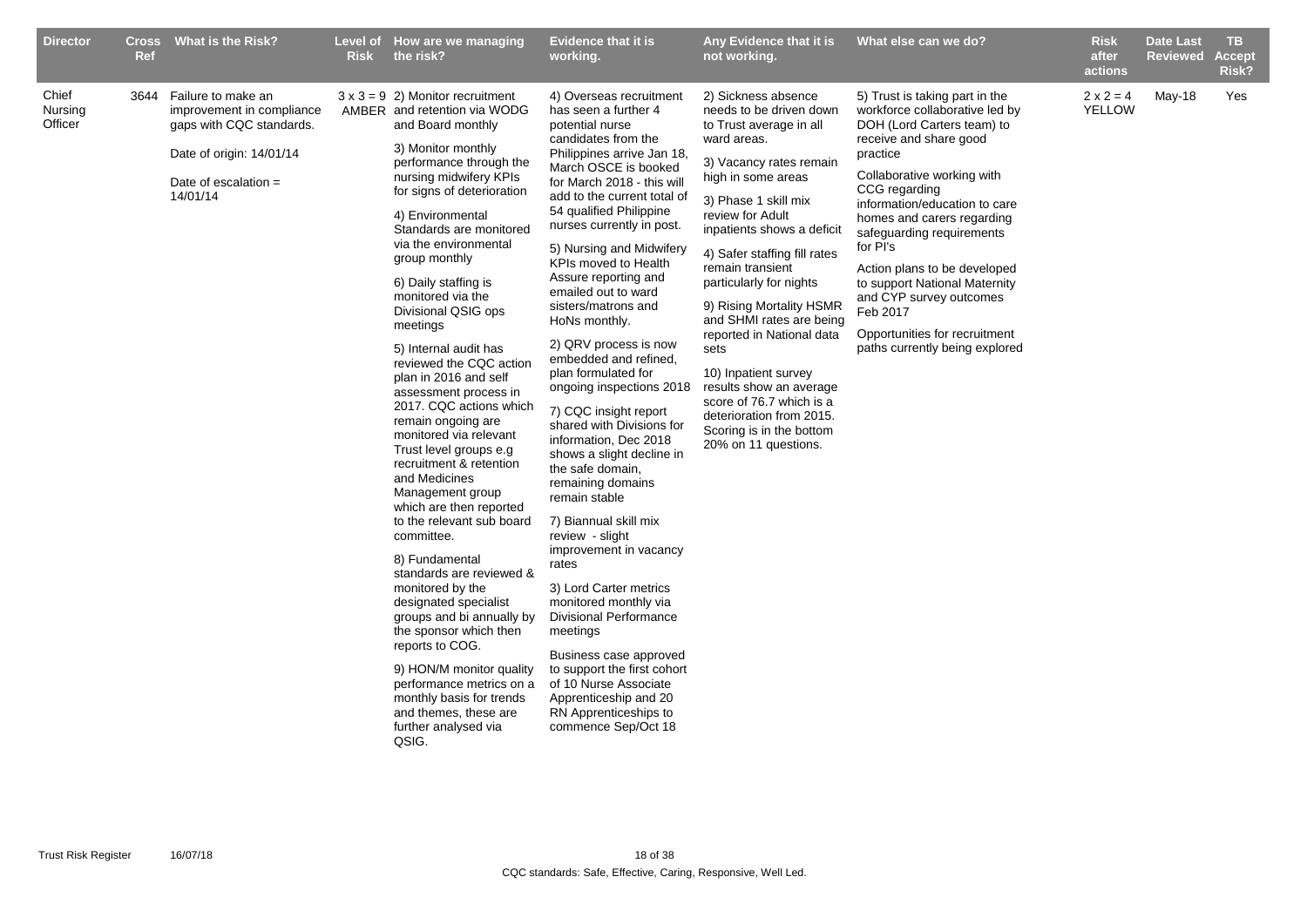| <b>Director</b>               | <b>Ref</b> | Cross What is the Risk?                                                                                                                                                                                                                                                                                                                                           | <b>Risk</b> | Level of How are we managing<br>the risk?                                                                                                                                                                                                                                                                                                                                                                                                                                                                                                                                                                                                                                                                                                                                                                                                                                                                                                                                                                                                                                                       | <b>Evidence that it is</b><br>working.                                                                                                                                                                                                                                                                                                                                                                                                                                                                                                                                                                                                                                                                                                                                                                                                                                                                                                                                                                  | Any Evidence that it is<br>not working.                                                                                                                                                                                                                              | What else can we do?                                                                                                                                                                                                                                                                                            |                            | <b>Risk</b><br>after<br>actions          | <b>Date Last</b><br><b>Reviewed</b> | <b>TB</b><br><b>Accept</b><br>Risk? |
|-------------------------------|------------|-------------------------------------------------------------------------------------------------------------------------------------------------------------------------------------------------------------------------------------------------------------------------------------------------------------------------------------------------------------------|-------------|-------------------------------------------------------------------------------------------------------------------------------------------------------------------------------------------------------------------------------------------------------------------------------------------------------------------------------------------------------------------------------------------------------------------------------------------------------------------------------------------------------------------------------------------------------------------------------------------------------------------------------------------------------------------------------------------------------------------------------------------------------------------------------------------------------------------------------------------------------------------------------------------------------------------------------------------------------------------------------------------------------------------------------------------------------------------------------------------------|---------------------------------------------------------------------------------------------------------------------------------------------------------------------------------------------------------------------------------------------------------------------------------------------------------------------------------------------------------------------------------------------------------------------------------------------------------------------------------------------------------------------------------------------------------------------------------------------------------------------------------------------------------------------------------------------------------------------------------------------------------------------------------------------------------------------------------------------------------------------------------------------------------------------------------------------------------------------------------------------------------|----------------------------------------------------------------------------------------------------------------------------------------------------------------------------------------------------------------------------------------------------------------------|-----------------------------------------------------------------------------------------------------------------------------------------------------------------------------------------------------------------------------------------------------------------------------------------------------------------|----------------------------|------------------------------------------|-------------------------------------|-------------------------------------|
| Chief<br>Operating<br>Officer | 4161       | If there are reduced<br>qualified nursing staffing<br>levels across the Division<br>then there is a risk to<br>patient safety and quality of<br>care.<br>Please note: Risk 4553<br>(Children Services's)<br>staffing risks have been<br>linked to this overarching<br>Divisional staffing risk.<br>Date of origin: 13/05/15<br>Date of escalation $=$<br>18/11/15 | 12<br>AMBER | $4 \times 3 = 1$ . Recruitment strategy in<br>place<br>2. Developed a<br>programme for Band 7s<br>with a support<br>programme wrapped<br>around to assist with<br>attrition and development<br>4. Increasing Band 2<br>support to manage<br>qualified shortfall<br>5. Scrutinising staffing<br>levels daily and moving<br>/re-deploying staff across<br>the Division as necessary<br>6. Friday morning<br>meetings taking place for<br>Matrons to check staffing<br>across the Trust for the<br>weekend to assure safety<br>7. There is now a<br>trustwide transfer staffing<br>pool (aimed to retain<br>staff) (Aug 2016)<br>8. Appointed to Nursing<br>Associate posts - to start<br>end of Jan 17 (Jan 2017)<br>9. Trained and untrained<br>vacancies reviewed by<br>Head of Nursing and<br>reported back to Trust<br><b>Management Committee</b><br>(Oct 17)<br>10. Regular workforce<br>reviews to ensure staffing<br>and service needs match<br>(Oct 2017)<br>11. Nursing posts being<br>reviewed to further retain<br>staff (Surgical Nurse<br>Practitioners, ACCPs,<br>ANPs) (Oct 2017) | 1. Utilising bank where<br>possible and increasing<br>HCA cover as necessary<br>7. Safer escalation -<br>Areas are amber or<br>green. No area has been<br>red.<br>2. Positive feedback<br>received from Band 7s<br>who have attended<br>programme<br>1. Continuing to support<br>offered applicants.<br>3.5 T&O beds on Ward<br>A5 have been opened<br>(Oct 2017)<br>8. From March 2018, all<br>areas will have one<br>Nursing Associate (Jan<br>2018)<br>1 + 11. General Surgery<br>nearly fully established,<br>T&O fully established for<br>beds open (July 2018)<br>12. Theatre Agenda<br>spend usage down to 2<br>staff, on track to<br>completely remove by<br>Dec 2017 (Oct 2017)<br>13. On review - all green<br>now $(Jan 18)$<br>14. Continuting to recuit<br>new areas (Jan 2018)<br>1. Recruited to<br><b>Consultant Nurse post</b><br>(March 18)<br>1. Previoulsy increased<br>expenditure for bank<br>payments in ICCU,<br>month 12 no enhanced<br>payments since<br>2/04/2018 (Apr 2018) | 5. Peak annual leave<br>seasons challenge to<br>cover bank shifts.<br>1. Trustwide position:<br>Philippines recuitment<br>successful but long lead<br>in time for staff to arrive<br>in UK<br>1. SEU Band 5 gaps<br>lilkely due to internal<br>promotions (March 18) | 1. Review SOP for enhanced<br>rates for ICCU staff<br>1. Pilot 'Stay' Interviews<br>within Paediatrics Directorate<br>1. Scoping with Division 2<br>and Corporate Services re:<br>recruitment events for the<br>next 12 months<br>1. Pending Business Case<br>being developed for overseas<br>nurse recruitment | Aug-18<br>Aug-18<br>Aug-18 | Aug-18 $2 \times 2 = 4$<br><b>YELLOW</b> | <b>Jul-18</b>                       | Yes                                 |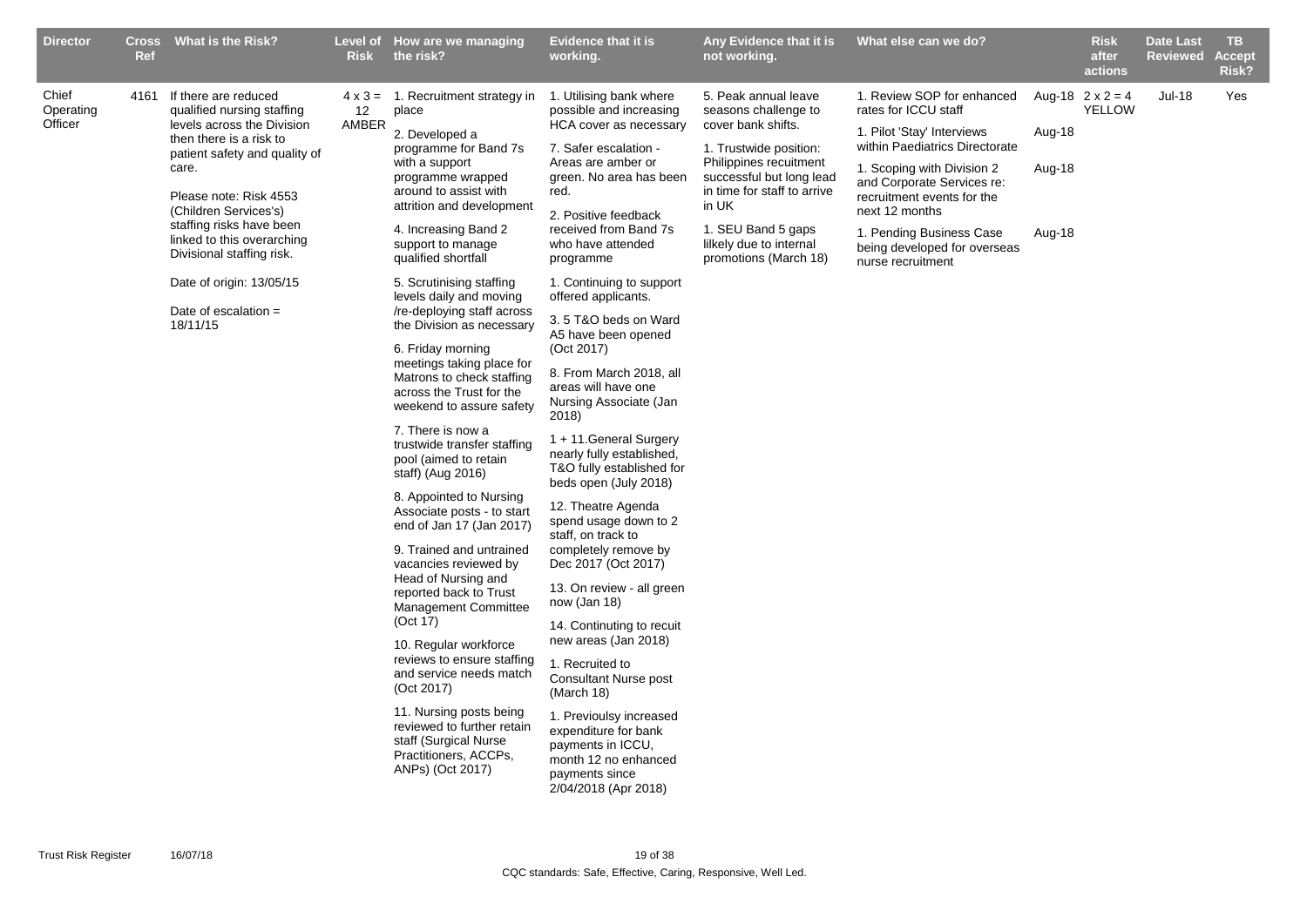| <b>Director</b> | <b>Cross</b><br>Ref | What is the Risk? | <b>Risk</b> | Level of How are we managing<br>the risk?                                                                 | <b>Evidence that it is</b><br>working.                                                 | Any Evidence that it is<br>not working. | What else can we do? | <b>Risk</b><br>after<br>actions | <b>Date Last</b><br>Reviewed | TB.<br><b>Accept</b><br>Risk? |
|-----------------|---------------------|-------------------|-------------|-----------------------------------------------------------------------------------------------------------|----------------------------------------------------------------------------------------|-----------------------------------------|----------------------|---------------------------------|------------------------------|-------------------------------|
|                 |                     |                   |             | 12. Action Plan to<br>remove all agency spend<br>in theatres completed<br>(Jan 18)                        | 1. Children & Neonates<br>Open Day was<br>successful, recruited 18<br>nurses (July 18) |                                         |                      |                                 |                              |                               |
|                 |                     |                   |             | 3. Beds reconfigured on<br>Ward A5 and A6 and<br>Hilton Main (Oct 2017)                                   |                                                                                        |                                         |                      |                                 |                              |                               |
|                 |                     |                   |             | 13. Continuing with<br>Weekly e-rosta meetings<br>to ensure scruitny of<br>unused by the ward (Jan<br>18) |                                                                                        |                                         |                      |                                 |                              |                               |
|                 |                     |                   |             | 14. Shared Governance<br>being rolled out to the<br>pilot areas (Jan 18)                                  |                                                                                        |                                         |                      |                                 |                              |                               |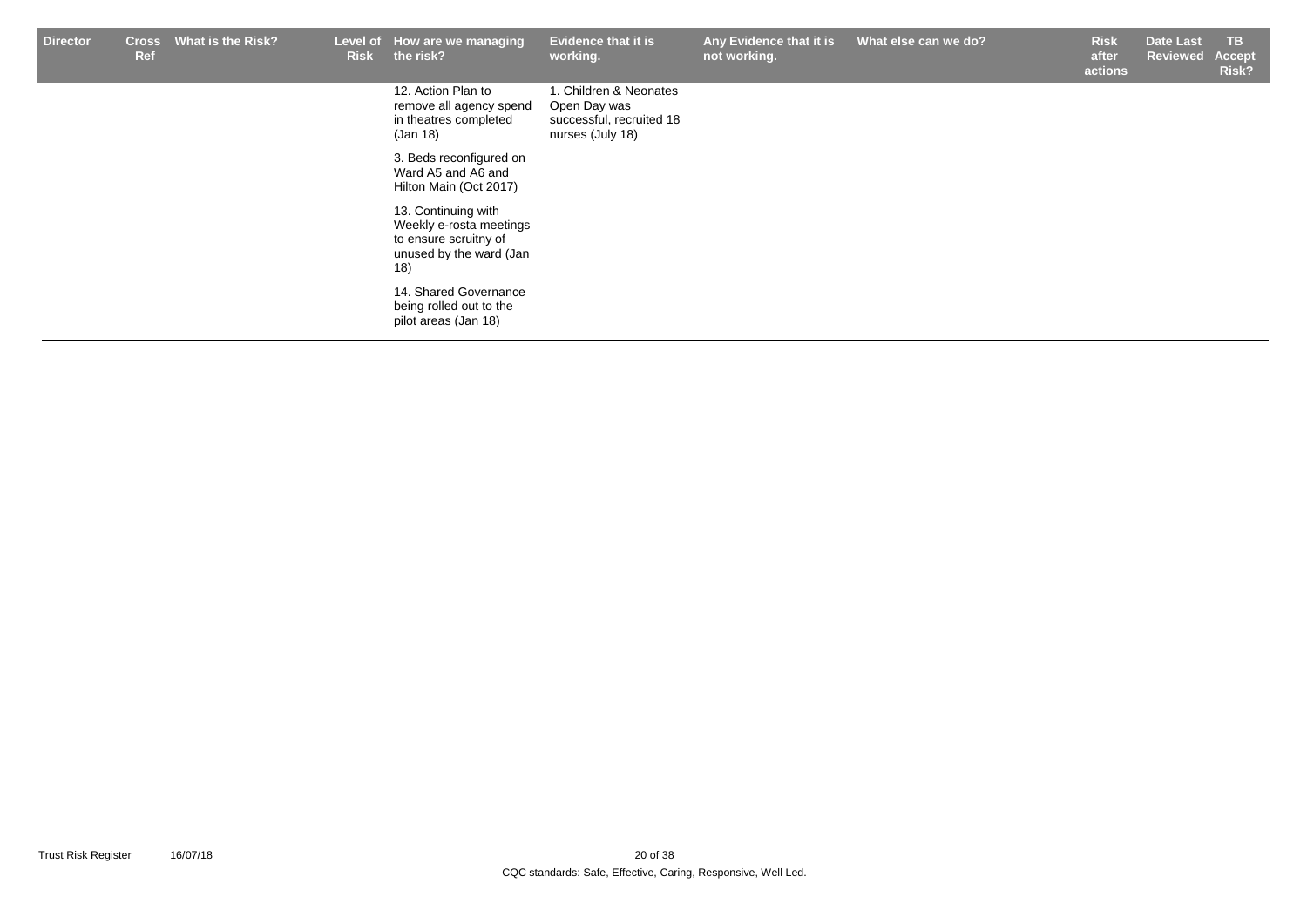| <b>Director</b>               | <b>Cross</b><br>Ref | What is the Risk?                                                                                                                                                                                                                                                                                                                                                               | <b>Risk</b> | Level of How are we managing<br>the risk?                                                                                                                                                                                                                                                                                                                                                                                                            | <b>Evidence that it is</b><br>working.                                                                                                                                                                                                                                                                                    | Any Evidence that it is<br>not working.                                | What else can we do?                                                                                                                                                                                                                                                                                                                    | <b>Risk</b><br>after<br>actions   | <b>Date Last</b><br><b>Reviewed</b> | <b>TB</b><br><b>Accept</b><br>Risk? |
|-------------------------------|---------------------|---------------------------------------------------------------------------------------------------------------------------------------------------------------------------------------------------------------------------------------------------------------------------------------------------------------------------------------------------------------------------------|-------------|------------------------------------------------------------------------------------------------------------------------------------------------------------------------------------------------------------------------------------------------------------------------------------------------------------------------------------------------------------------------------------------------------------------------------------------------------|---------------------------------------------------------------------------------------------------------------------------------------------------------------------------------------------------------------------------------------------------------------------------------------------------------------------------|------------------------------------------------------------------------|-----------------------------------------------------------------------------------------------------------------------------------------------------------------------------------------------------------------------------------------------------------------------------------------------------------------------------------------|-----------------------------------|-------------------------------------|-------------------------------------|
| Chief<br>Operating<br>Officer | 4375                | (NX87) Heart Centre - Fire<br>Safety:<br>As a consequence of<br>shortfalls in structural fire<br>protection (including<br>emergency lighting) and the<br>recent failure of external<br>ACM cladding, fire could<br>spread both externally and<br>internally throughout the<br>building, compromising life<br>safety.<br>Date of origin: July 2017<br>Date of escalation: Sep 17 | 12          | $3 \times 4 =$ Implementation of a 4<br><b>Stage Risk Mitigation</b><br>AMBER Plan; details include<br>1) Restricted parking of<br>vehicles to 6m<br>2) Management of waste<br>in the external compound<br>3) Increased security and<br>surveillance<br>4) Augmented Fire<br>Service reponse<br>5) Increased Trust Fire<br>Response<br>6) Additional Fire<br>Wardens trained<br>7) Additional fire<br>exercises and drills<br>8) Review of fire risk | 10) 0 incidents relating to<br>Reportable Fire's within<br><b>June 2018</b><br>3) Additional Security<br>Fire Patrols undertaken<br>and recorded<br>9) Priority Planned<br>Preventative<br>Maintenance undertaken<br>2) Waste compound has<br>been relocated<br>7) Third Floor Fire<br>Evacuation Exercise on<br>31.05.18 | 10) 2 Unwanted Fire<br>Signals within June 2018<br>(aerosol & cooking) | 9) Compartmentation survey<br>to be completed<br>(commenced)<br>7) Further Evacuation<br>Exercises to be completed<br>for Wards<br>1-10) The Trust has been<br>awarded funding from NHSI<br>(PDC) of approximately<br>£1.195m. Planning to<br>undertake phase 1 asap<br>(courtyards). Refer to 4<br>stage plan attached in<br>documents | $2 \times 2 = 4$<br><b>YELLOW</b> | $Jul-18$                            |                                     |
|                               |                     |                                                                                                                                                                                                                                                                                                                                                                                 |             | assessments (15<br>completed, local risks<br>managed by Directorates)<br>9) Building &<br>Maintenance risks<br>managed by Estates via<br><b>Planet FM</b><br>10) Statutory fire alarm<br>testing (weekly), Fire<br>Damper Testing (Annual)                                                                                                                                                                                                           |                                                                                                                                                                                                                                                                                                                           |                                                                        |                                                                                                                                                                                                                                                                                                                                         |                                   |                                     |                                     |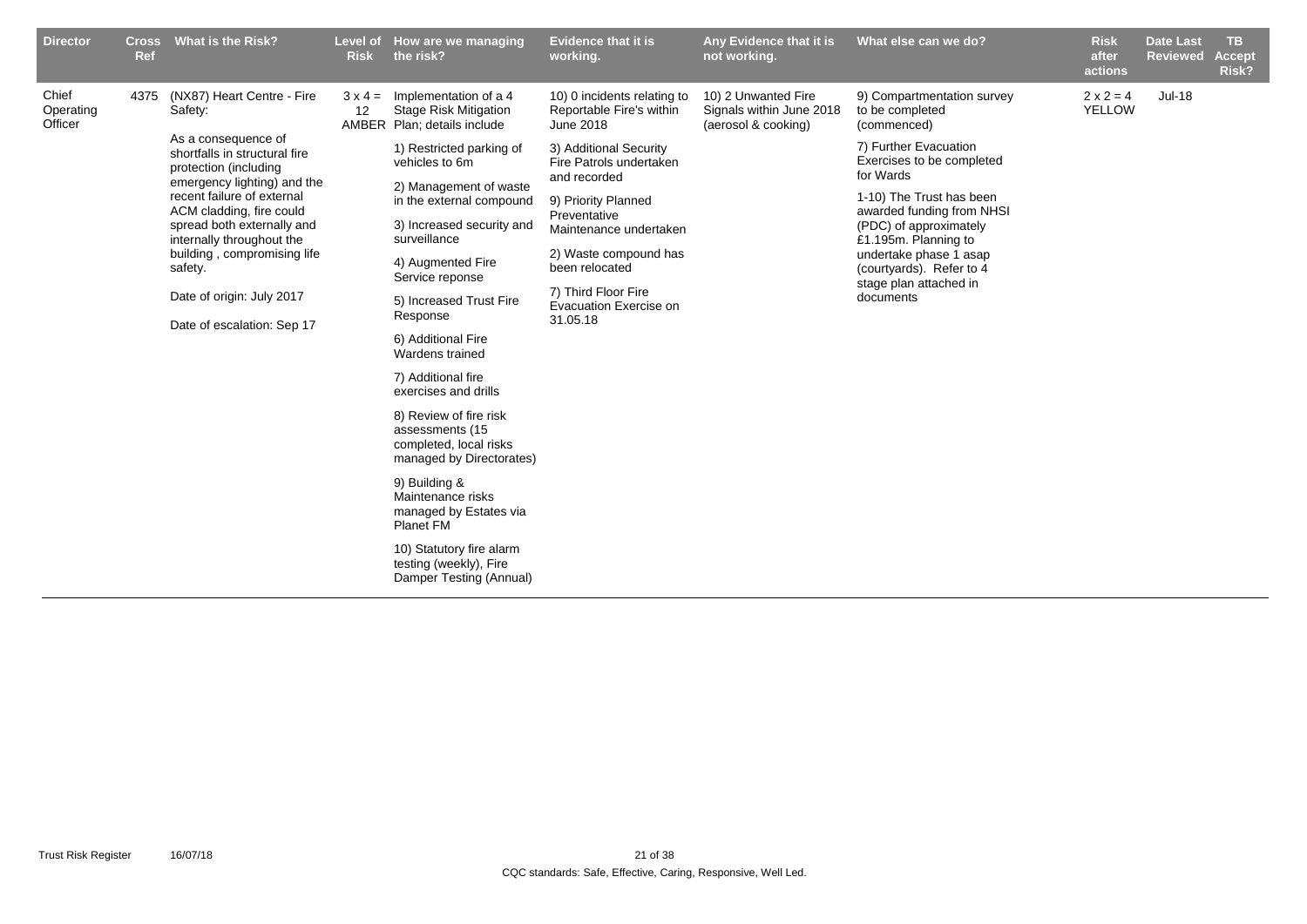| <b>Director</b>               | <b>Cross</b><br>Ref | What is the Risk?                                                                                                                                                                                                                                                                                                                                                                                                                          | Level of<br><b>Risk</b>       | How are we managing<br>the risk?                                                                                                                                                                                                                                                                                                                                                | <b>Evidence that it is</b><br>working.                                                                                                                                           | Any Evidence that it is<br>not working.                                  | What else can we do?                                                                                                                                                                                                                                                                                            |        | <b>Risk</b><br>after<br>actions   | <b>Date Last</b><br><b>Reviewed</b> | TB<br><b>Accept</b><br>Risk? |
|-------------------------------|---------------------|--------------------------------------------------------------------------------------------------------------------------------------------------------------------------------------------------------------------------------------------------------------------------------------------------------------------------------------------------------------------------------------------------------------------------------------------|-------------------------------|---------------------------------------------------------------------------------------------------------------------------------------------------------------------------------------------------------------------------------------------------------------------------------------------------------------------------------------------------------------------------------|----------------------------------------------------------------------------------------------------------------------------------------------------------------------------------|--------------------------------------------------------------------------|-----------------------------------------------------------------------------------------------------------------------------------------------------------------------------------------------------------------------------------------------------------------------------------------------------------------|--------|-----------------------------------|-------------------------------------|------------------------------|
| Chief<br>Operating<br>Officer | 4411                | (NX08/09) McHale - Fire<br>Safety:<br>As a consequence of<br>shortfalls in structural fire<br>protection and the<br>identification of polystyrene<br>foam insulation installed<br>between metal cladding, fire<br>could spread uncontrolled<br>throughout the building<br>effecting critical operational<br>services that could<br>compromise hospital<br>business continuity.<br>Date of origin: 14/02/2018<br>Date of escalation: Sep 17 | $3 \times 4 =$<br>12<br>AMBER | . Statutory fire alarm<br>testing (weekly)<br>2. Departmental Fire Risk<br>Assessments undertaken<br>3. Statutory Planned<br>Preventative<br>Maintenance<br>4. Waste Management<br>6. Fire Evacuation Drill<br>due 13th June 2018<br>5. Departmental Fire<br><b>Warden Daily Checks</b><br>undertaken<br>7. Tugway Safety &<br><b>Environmental Group</b><br>commenced May 2018 | 1.0 Unwanted Fire<br>Signals within June 2018<br>1. 0 incidents relating to<br>Reportable Fire's within<br>June 2018<br>7. Fire Stopping has<br>taken place within the<br>Tugway | 2. Poor housekeeping<br>including combustible<br>materials in the Tugway | 4. Remove or relocate<br>combustible storage in the<br>Tugway<br>2. Departmental Business<br>Continuity Plans need to be<br>updated<br>4. Tugway Safety<br><b>Environmental Audit Group</b><br>monitoring action plan<br>7. Risk profile to be reviewed<br>following installation of CCTV<br>within the Tugway. | Aug-18 | $2 \times 2 = 4$<br><b>YELLOW</b> | Jul-18                              |                              |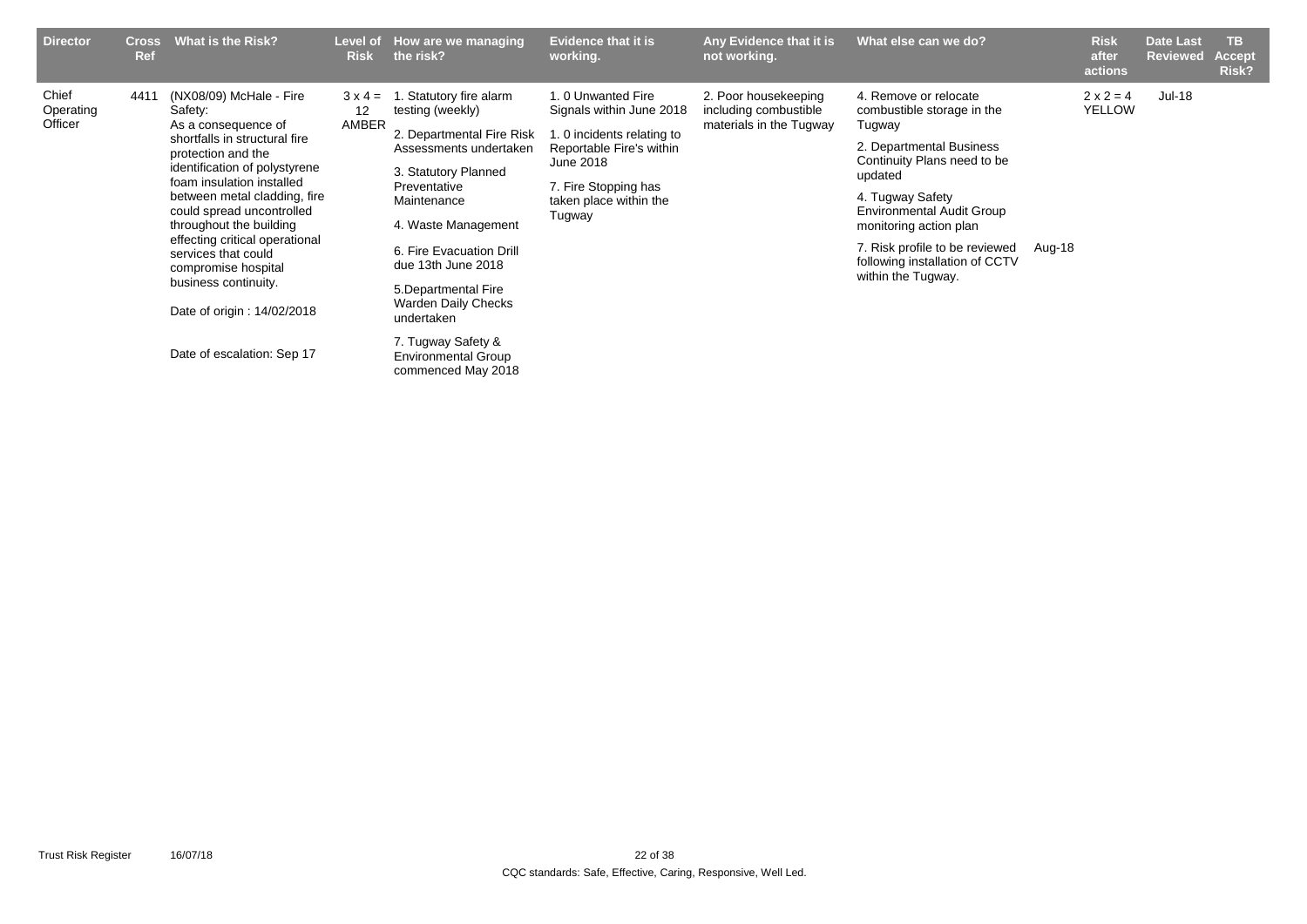| <b>Director</b>               | <b>Ref</b> | Cross What is the Risk?                                                                                                                                                                                                                                                                                                                         | <b>Risk</b> | Level of How are we managing<br>the risk?                                                                                                                                                                                                                                                                                                                                                                                                                                                                                                                                                                                                                                                                                                                                                                                                                                                                                                                                                                                                                                                                                                                | <b>Evidence that it is</b><br>working.                                                                                                                                                                                                                                                                                                                                                                                                     | Any Evidence that it is<br>not working.                                                                                                                                                                                                                                                                                                                                                                                                                                                                                                                                                                                                                                                                                                                                                                                         | What else can we do?                                                                                                                                                                                                                                                                                                                                                                                                                                                                                                                                                                                                                                                                                                                                                                  |                                                              | <b>Risk</b><br>after<br>actions          | <b>Date Last</b><br><b>Reviewed</b> | <b>TB</b><br><b>Accept</b><br>Risk? |
|-------------------------------|------------|-------------------------------------------------------------------------------------------------------------------------------------------------------------------------------------------------------------------------------------------------------------------------------------------------------------------------------------------------|-------------|----------------------------------------------------------------------------------------------------------------------------------------------------------------------------------------------------------------------------------------------------------------------------------------------------------------------------------------------------------------------------------------------------------------------------------------------------------------------------------------------------------------------------------------------------------------------------------------------------------------------------------------------------------------------------------------------------------------------------------------------------------------------------------------------------------------------------------------------------------------------------------------------------------------------------------------------------------------------------------------------------------------------------------------------------------------------------------------------------------------------------------------------------------|--------------------------------------------------------------------------------------------------------------------------------------------------------------------------------------------------------------------------------------------------------------------------------------------------------------------------------------------------------------------------------------------------------------------------------------------|---------------------------------------------------------------------------------------------------------------------------------------------------------------------------------------------------------------------------------------------------------------------------------------------------------------------------------------------------------------------------------------------------------------------------------------------------------------------------------------------------------------------------------------------------------------------------------------------------------------------------------------------------------------------------------------------------------------------------------------------------------------------------------------------------------------------------------|---------------------------------------------------------------------------------------------------------------------------------------------------------------------------------------------------------------------------------------------------------------------------------------------------------------------------------------------------------------------------------------------------------------------------------------------------------------------------------------------------------------------------------------------------------------------------------------------------------------------------------------------------------------------------------------------------------------------------------------------------------------------------------------|--------------------------------------------------------------|------------------------------------------|-------------------------------------|-------------------------------------|
| Chief<br>Operating<br>Officer | 4472       | If patients wait over 2 hours<br>for assessment in cubicles<br>in the Emergency<br>Department and wait over<br>15 minutes for triage, then<br>an urgent clinical need may<br>not be identified within<br>appropriate timescales,<br>which could compromise<br>patient care.<br>Date of Origin: 24/02/2016<br>Date of escalation $=$<br>15/04/16 |             | $4 \times 4 = 1$ ) National quidance in<br>16 RED place (15 minutes for<br>triage & 2 hours for<br>assessment) (15/04/16)<br>2) Use of MSS to monitor<br>times for triage and<br>assessment (15/04/16)<br>3) Huddles held with ED<br>management, Consultant<br>in charge, Nurse co-<br>ordinator and nurse<br>change at regular<br>intervals to monitor times<br>and implement actions to<br>reduce waiting times and<br>escalate as appropriate<br>using escalation plan.<br>(15/04/16)<br>4) Reallocation of doctors<br>to areas with high waiting<br>times if appropriate<br>(15/04/16)<br>5) Reallocation of nurse<br>to support triage nurse<br>(15/04/16)<br>6) Bed meetings held at<br>regular intervals where<br>status of Emergency<br>Department is discussed<br>with representatives of<br>both Divisions to facilitate<br>flow (15/04/16)<br>7) Monitoring staffing<br>ratios and man-power<br>plans regularly reviewed<br>(15/04/16)<br>8) Acute Physician team<br>available to support<br>department from 10am<br>until 21.30 every day<br>(15/04/16)<br>9) UCC opened on 1st<br>April 2016 (15/04/16) and<br>joint triage model in place. | 8) No concerns raised re<br>Acute Physician support<br>[04/07/18]<br>14) Nurse led RAT<br>working well [11/07/18]<br>15) New starters are<br>familiar with the<br>department and its<br>processes/ policies when<br>they start $[04/07/18]$<br>7) Reduced reliance on<br>locum agencies (internal<br>staff have knowledge of<br>local policies and<br>processes) [04/07/18]<br>2) Metric developed re<br>initial assessments<br>(10/07/18) | hour assessment and 15<br>minute triage [04/07/18]<br>3) Huddles not routinely<br>taking place and<br>escalation tool does not<br>include actions to<br>address ratings and does<br>not highlight problem<br>areas [04/07/18]<br>4,5) Staff not always<br>available to be<br>reallocated [04/07/18]<br>6) Delays in ED linked to<br>bed availability [04/07/18]<br>7) Medical and nursing<br>vacancies and sickness/<br>annual leave resulting in<br>gaps in rota. Link to risk<br>4496 and 2374 [04/07/18]<br>8) Consistently at 2 hour<br>wait by evening<br>[04/07/18]<br>9) UCC not impacting on<br>pt numbers and delays in<br>assessments (on<br>average 29 patients per<br>day redirected to UCC in<br>Feb) [04/07/18]<br>10) BEST tool identified<br>dept is 20 nurses short<br>(10 trained/10 untrained)<br>[04/07/18] | 1, 2) Inability to achieve 2 7) Continue with recruitment<br>of medical staff - ECIP tool<br>has identified need for more<br>staff in the morning<br>1, 2) Work commenced with<br>VOCARE and CCG to<br>process map current<br>pathways to Urgent Care.<br>Follow up meeting to be<br>arranged<br>2) Metric developed re initial<br>assessments, dashboard with<br>ED for review<br>7) New ED mgt team to<br>review staff rota<br>1) Division in discussion with<br>industry staff to review<br>systems to improve<br>timeliness of reviews<br>3) DR and WW to review final Aug-18<br>version of escalation tool<br>before it goes live<br>3) Business case for new<br>cubicles is approved and an<br>the drawings are currently<br>being drawn up by the design<br>team and architect | Aug-18<br><b>Jul-18</b><br><b>Jul-18</b><br>Aug-18<br>Nov-18 | Jul-18 $1 \times 4 = 4$<br><b>YELLOW</b> | $Jul-18$                            | Yes                                 |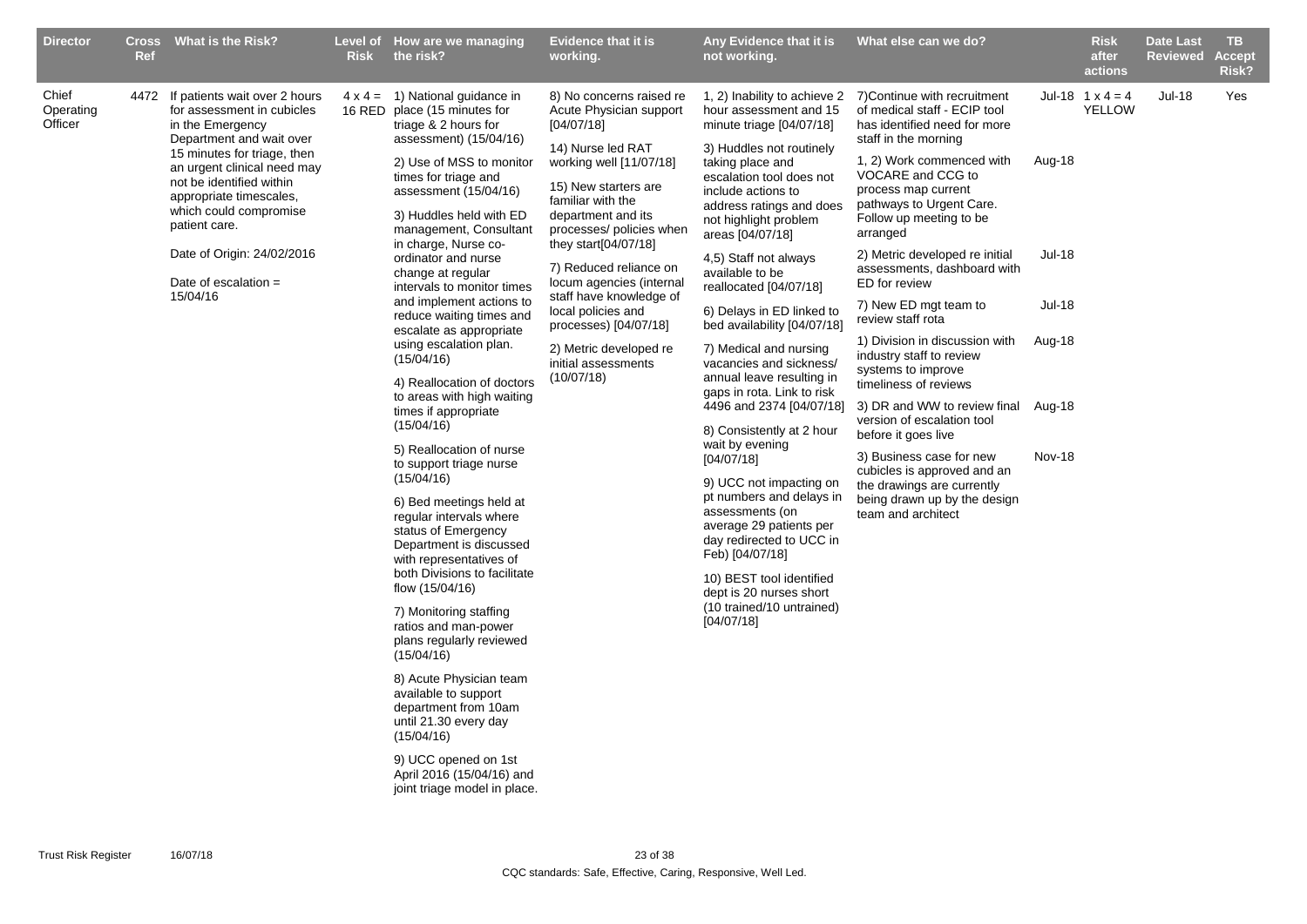**Evidence that it is working.**

**not working.**

**Risk after** 

**actions Date Last Reviewed Accept Risk?**

| 10) Powerpoint<br>presentation around<br>National ED standards<br>included in new starters<br>induction and within<br>annual mandatory<br>training sessions<br>(15/04/16) |
|---------------------------------------------------------------------------------------------------------------------------------------------------------------------------|
| 11) Human factors<br>training undertaken<br>[08/11/16]                                                                                                                    |
| 13) Medical and nurse<br>staffing managed via the<br>risk regsiter (risk 2374 &<br>4496) [08/11/16]                                                                       |
| 14) Nurse led RAT and<br>SOP ratified and in place<br>(Sept 17)                                                                                                           |
| 15) Where possible,<br>newly qualified starters<br>have their last student<br>placement transferred to<br>RWT ED [07/09/17]                                               |
| 16) System in place to<br>ensure that Cat 2<br>patients are shown red at<br>15 minutes [05/10/17]                                                                         |
| 17) Use of internal bank<br>rather than locum<br>agencies where possible<br>[05/10/17]                                                                                    |
| 18) Extra Triage room<br>and escalation process in<br>place [13/03/18]                                                                                                    |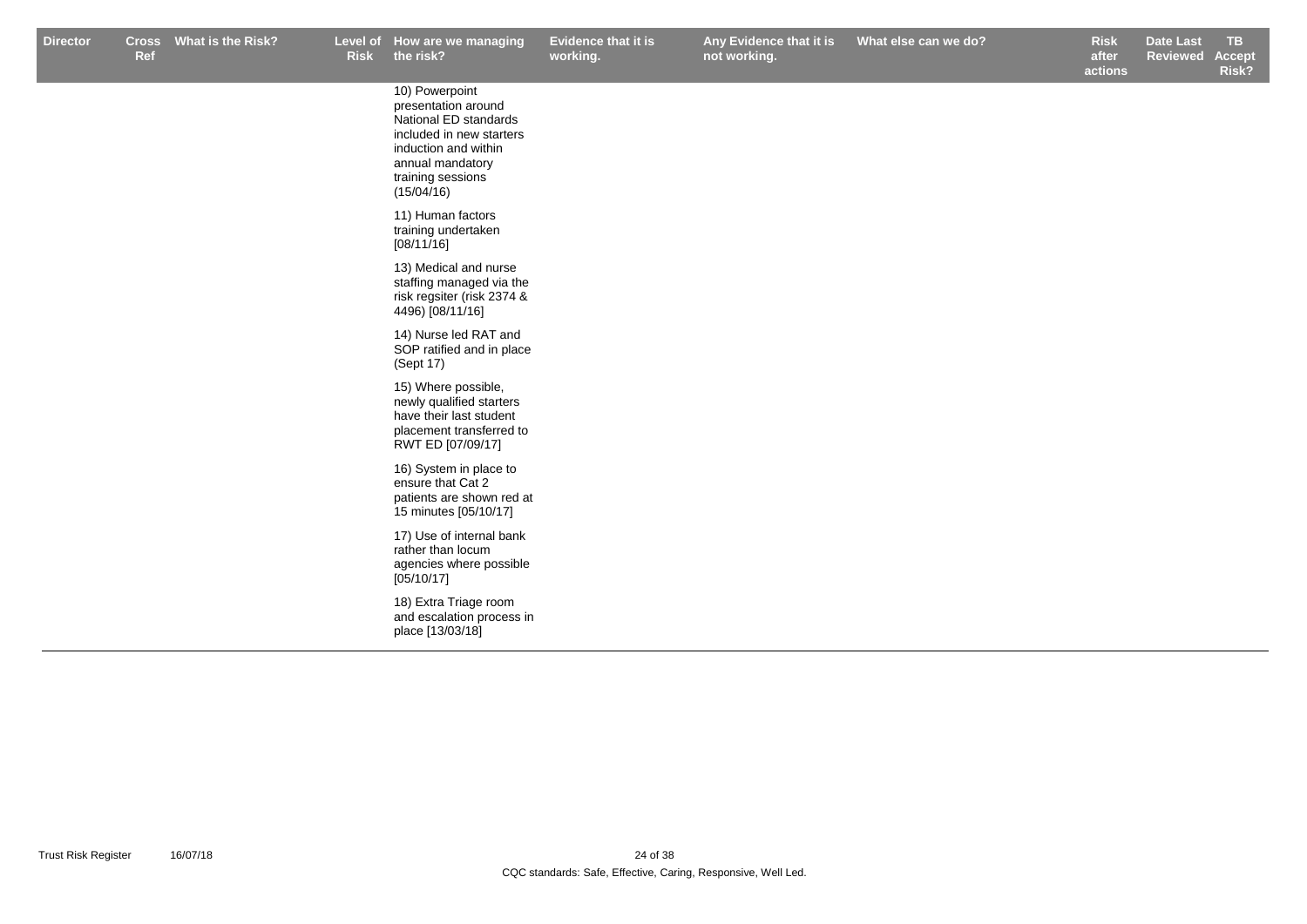| <b>Director</b>               | <b>Cross</b><br>Ref | What is the Risk?                                                                                                                                                                                                                                                                                                                                                                                                                                                         | <b>Level of</b><br><b>Risk</b> | How are we managing<br>the risk?                                                                                                                                                                                                                       | <b>Evidence that it is</b><br>working.          | Any Evidence that it is<br>not working.                                                                                                                                                                                                                                                                                                                                                                                                                                                                                                                                                                                                                                                        | What else can we do?                                                                                | <b>Risk</b><br>after<br>actions          | <b>Date Last</b><br><b>Reviewed</b> | TB.<br><b>Accept</b><br>Risk? |
|-------------------------------|---------------------|---------------------------------------------------------------------------------------------------------------------------------------------------------------------------------------------------------------------------------------------------------------------------------------------------------------------------------------------------------------------------------------------------------------------------------------------------------------------------|--------------------------------|--------------------------------------------------------------------------------------------------------------------------------------------------------------------------------------------------------------------------------------------------------|-------------------------------------------------|------------------------------------------------------------------------------------------------------------------------------------------------------------------------------------------------------------------------------------------------------------------------------------------------------------------------------------------------------------------------------------------------------------------------------------------------------------------------------------------------------------------------------------------------------------------------------------------------------------------------------------------------------------------------------------------------|-----------------------------------------------------------------------------------------------------|------------------------------------------|-------------------------------------|-------------------------------|
| Chief<br>Operating<br>Officer | 4528                | If Clinical Web Portal does<br>not contain full copies of<br>patient's notes/health<br>records if seen before 2013<br>as well as all Paediatric<br>admissions then incomplete<br>health records may be the<br>only record available for<br>inpatient and outpatient<br>encounters. Lack of a<br>comprehensive record may<br>impact on the accuracy<br>and/or timeliness of clinical<br>decision making.<br>Date of origin: 29/04/16<br>Date of escalation $=$<br>17/05/16 | $4 \times 3 =$<br>12<br>AMBER  | 1. Ability to request paper<br>notes (May 2016)<br>2. Process for both<br>access to patient records<br>aswell as the process for<br>when there is a need to<br>have a complete patient<br>scanned has been<br>circulated by Patient<br>Access (Dec 16) | 1) No continuous Datix<br>incidents (July 2018) | 1. Datix Incident<br>reported - 185209 non-<br><b>STEIS</b> investigation<br>underway. There has<br>been identification that<br>the information included<br>in hospital notes not<br>available via clinical web-<br>portal (Apr 2018)<br>1. Records are not<br>always available for<br>elective clinics, even if<br>they are available this<br>creates a time lag within<br>the clinic (Apr 2018)<br>1. Further incident<br>identiifed re: 2017/30511<br>$(186645)$ - Unexpected<br>Injury/Extravasation injury<br>to neonate (Apr 2018)<br>1. Inability to access<br>medical records is also<br>impacting upon the Legal<br>Services Dept, slowing<br>down leagl services work<br>(June 2018) | 1-2. Monitor ongoing incidents<br>1-2. Non-STEIS investigation<br>being undertaken Datix:<br>185209 | Sep-18 $2 \times 2 = 4$<br>Aug-18 YELLOW | <b>Jul-18</b>                       | Yes                           |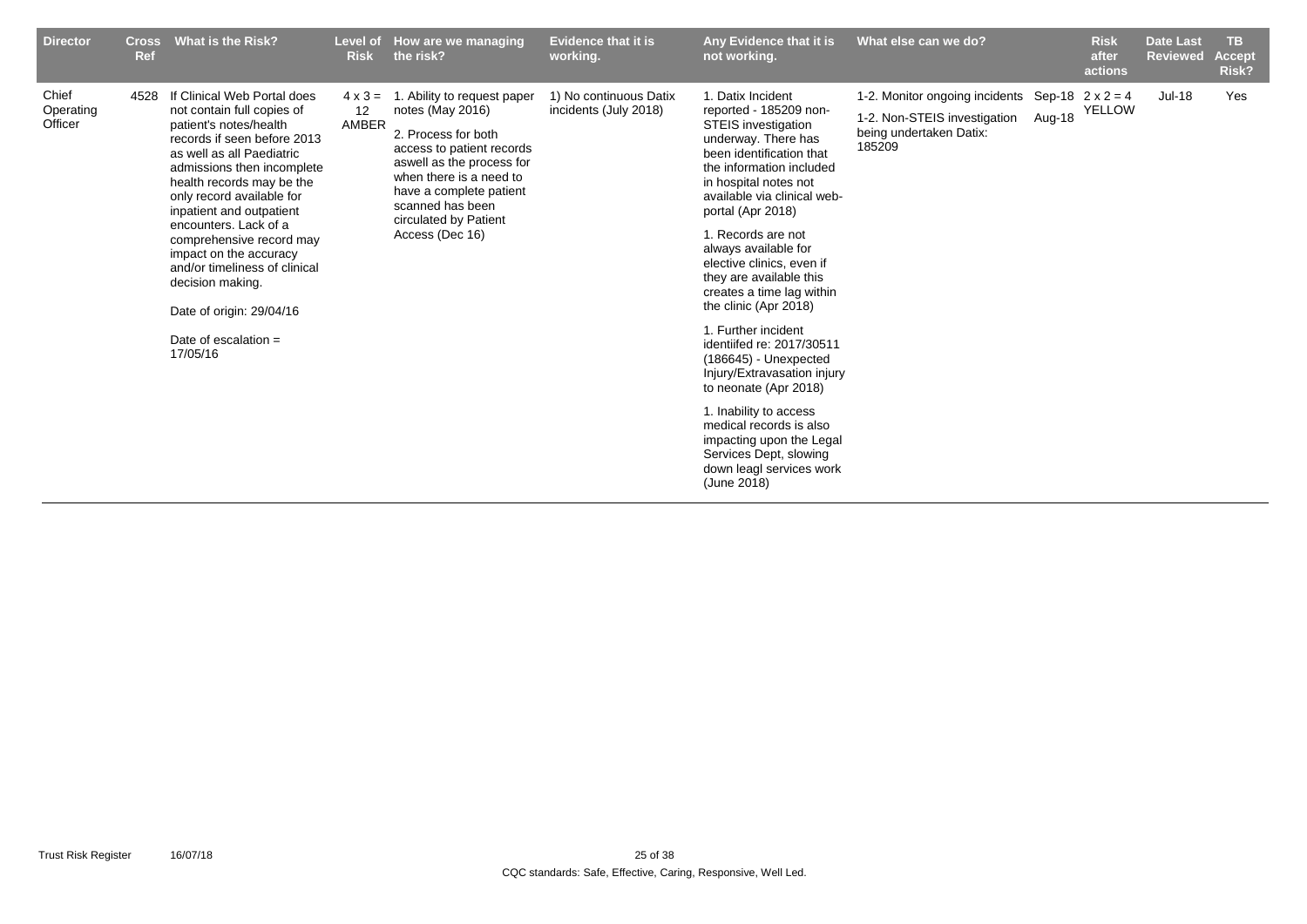| <b>Director</b>               | <b>Cross</b><br><b>Ref</b> | What is the Risk?                                                                                                                     | <b>Risk</b> | Level of How are we managing<br>the risk?                                                                                                                                                                                                                | <b>Evidence that it is</b><br>working.                                                                   | Any Evidence that it is<br>not working.                                                               | What else can we do?                                                                              |        | <b>Risk</b><br>after<br>actions          | <b>Date Last</b><br><b>Reviewed</b> | TB.<br><b>Accept</b><br>Risk? |
|-------------------------------|----------------------------|---------------------------------------------------------------------------------------------------------------------------------------|-------------|----------------------------------------------------------------------------------------------------------------------------------------------------------------------------------------------------------------------------------------------------------|----------------------------------------------------------------------------------------------------------|-------------------------------------------------------------------------------------------------------|---------------------------------------------------------------------------------------------------|--------|------------------------------------------|-------------------------------------|-------------------------------|
| Chief<br>Operating<br>Officer | 4565                       | If the use of Agency staffing<br>continues across the                                                                                 | 12          | $4 \times 3 = 2$ ) Utilisation of fellowship<br>programme                                                                                                                                                                                                | 1-9) Significant decrease<br>in Locum expenditure                                                        | 1-9) Locum expenditure<br>has increased for some                                                      | 2. Continue to implement<br><b>Recruitment Strategy</b>                                           |        | Aug-18 $2 \times 2 = 4$<br><b>YELLOW</b> | $Jul-18$                            | Yes                           |
|                               |                            | Divisions (due to being<br>unable to recruit to<br>substantive posts) then<br>there is potential for an<br>impact upon the continuity | AMBER       | 3) Recruitment Strategy<br>in place for consultant +<br>middle grade post (Jul<br>2018)                                                                                                                                                                  | overall (May 2018)<br>1-9) Medical workforce<br>vacancy rate 69.96 for<br>Band 5 qualified nurses        | specialties (July 2018)<br>6) Orthotist and 2 x<br>Cardiac Investigations<br>HCP in place (July 2018) | 2+3. Request further support<br>nationally - collaborative<br>working with other<br>organisations | Aug-18 |                                          |                                     |                               |
|                               |                            | of patient care and service<br>being delivered. Also, as<br>staffing is dependent on the                                              |             | 1) Agency spend<br>reviewed monthly at<br>Directorate/Divisional                                                                                                                                                                                         | (July 18)<br>1-9) Nursing Agency<br>workforce is minimal                                                 | 8) Some clerical agency<br>remains to support<br>projects (July 2018)                                 | 1. Focus on reducing agency<br>spend in non-clinical areas<br>initially                           | Aug-18 |                                          |                                     |                               |
|                               |                            | market place this may also<br>result in an unavoidable<br>breach in the agency cap<br>levels.                                         |             | Meetings<br>4) Establishment of<br>workforce group to                                                                                                                                                                                                    | (July 2018)<br>6) There continues to be<br>a decrease in agency                                          |                                                                                                       | 2. Continue scrutiny of CPD<br>to use academic fellowship<br>programme                            | Aug-18 |                                          |                                     |                               |
|                               |                            | Date of origin: 22/06/16                                                                                                              |             | review/monitor use of<br>medical locums/agency<br>(Oct 16)                                                                                                                                                                                               | spend in non-clinical<br>areas (June 2018)                                                               |                                                                                                       | 7. Review of CVs with<br><b>Clinicans Connect</b>                                                 | Sep-18 |                                          |                                     |                               |
|                               |                            | Date of escalation $=$<br>28/07/16                                                                                                    |             | 5) Overseas recruitment<br>continuing via Clinicans<br>Connected membership<br>(June 2018)                                                                                                                                                               | 1-9) Achieved forecasted<br>year end agency cap for<br>April 18, new cap set for<br>April 19 (July 2018) |                                                                                                       |                                                                                                   |        |                                          |                                     |                               |
|                               |                            |                                                                                                                                       |             | 6) Focus on reducing<br>agency spend in non-<br>clinical areas initially<br>(Nov 2017). Star<br>chamber review in Sept<br>17                                                                                                                             |                                                                                                          |                                                                                                       |                                                                                                   |        |                                          |                                     |                               |
|                               |                            |                                                                                                                                       |             | 8) The Trust is working<br>collaboratively with other<br>Trusts in the region as<br>part of a Regional<br>Agency Cluster Group to<br>standardise rates of pay<br>and reduce agency<br>spend. This became<br>effective on 30th October<br>2017 (Nov 2017) |                                                                                                          |                                                                                                       |                                                                                                   |        |                                          |                                     |                               |
|                               |                            |                                                                                                                                       |             | 10) Challenge for<br>Bank/Agency requests<br>and more effective<br>use/administration of<br>workforce shift through e-<br>roster (Dec 2017)                                                                                                              |                                                                                                          |                                                                                                       |                                                                                                   |        |                                          |                                     |                               |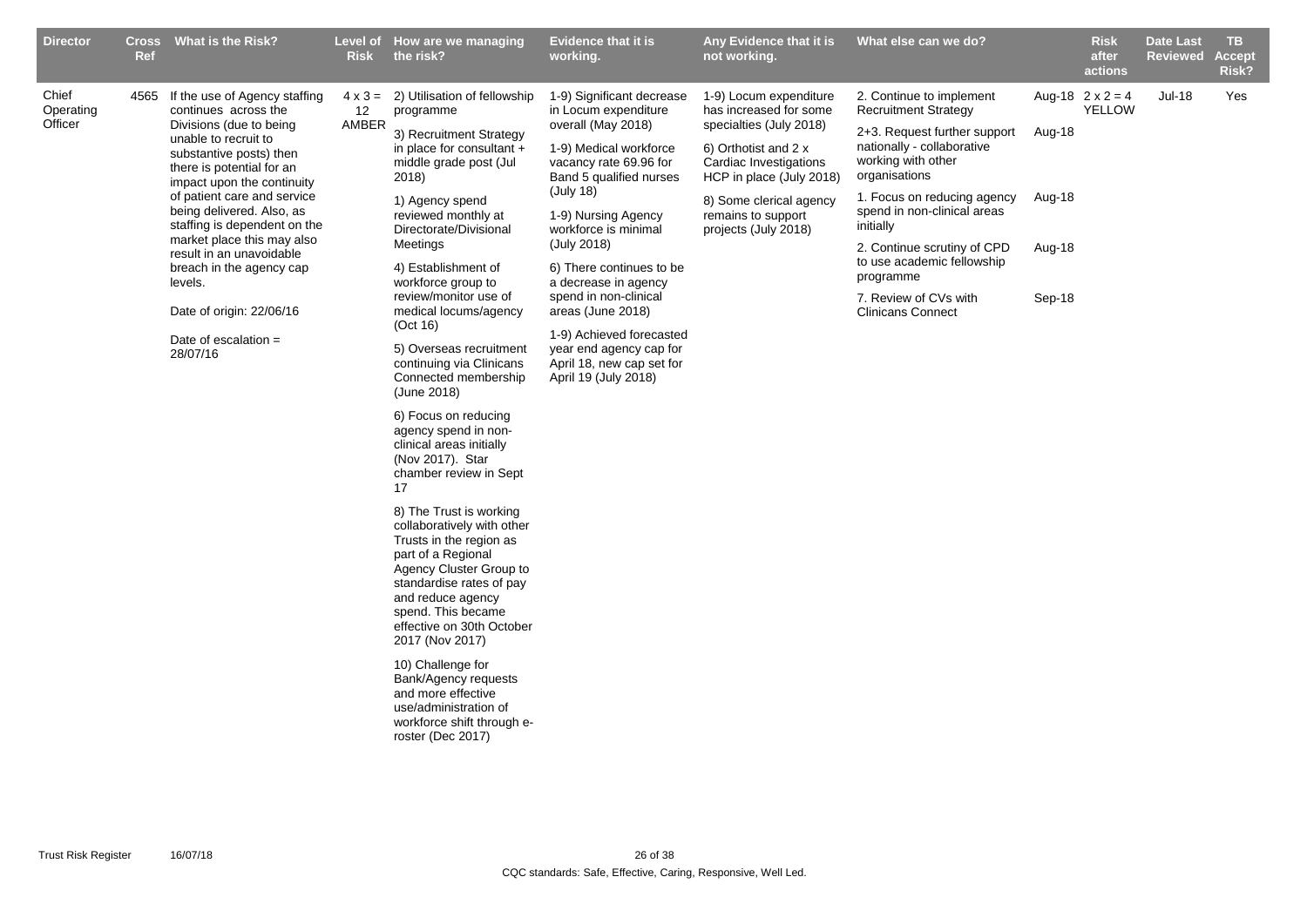| <b>Director</b>     | Cross<br>Ref | What is the Risk?                                                                                                                                                                                                                                                                                                                                                                                                                                             | <b>Risk</b> | Level of How are we managing<br>the risk?                                                                                                                                                                                                                                                                                                                                                                                                                                                                                                  | <b>Evidence that it is</b><br>working.                                                                                                                                                                                                                                                                                                                                                                                                                                                                                                                                                                                                                                                                                                                             | Any Evidence that it is<br>not working.                                                                                                                                                                                                                                                                                                                                                                                                                                                        | What else can we do?                                                                                          |        | <b>Risk</b><br>after<br>actions | <b>Date Last</b><br><b>Reviewed</b> | TB.<br><b>Accept</b><br>Risk? |
|---------------------|--------------|---------------------------------------------------------------------------------------------------------------------------------------------------------------------------------------------------------------------------------------------------------------------------------------------------------------------------------------------------------------------------------------------------------------------------------------------------------------|-------------|--------------------------------------------------------------------------------------------------------------------------------------------------------------------------------------------------------------------------------------------------------------------------------------------------------------------------------------------------------------------------------------------------------------------------------------------------------------------------------------------------------------------------------------------|--------------------------------------------------------------------------------------------------------------------------------------------------------------------------------------------------------------------------------------------------------------------------------------------------------------------------------------------------------------------------------------------------------------------------------------------------------------------------------------------------------------------------------------------------------------------------------------------------------------------------------------------------------------------------------------------------------------------------------------------------------------------|------------------------------------------------------------------------------------------------------------------------------------------------------------------------------------------------------------------------------------------------------------------------------------------------------------------------------------------------------------------------------------------------------------------------------------------------------------------------------------------------|---------------------------------------------------------------------------------------------------------------|--------|---------------------------------|-------------------------------------|-------------------------------|
|                     |              |                                                                                                                                                                                                                                                                                                                                                                                                                                                               |             | 7) Use of agency<br>reported at Ops Finance<br>+ Finance + Performance<br>meeting + directorates<br>via the dashboard (June<br>2018)                                                                                                                                                                                                                                                                                                                                                                                                       |                                                                                                                                                                                                                                                                                                                                                                                                                                                                                                                                                                                                                                                                                                                                                                    |                                                                                                                                                                                                                                                                                                                                                                                                                                                                                                |                                                                                                               |        |                                 |                                     |                               |
| Medical<br>Director | 4661         | Lack of robust effective<br>system for the<br>communication of high risk<br>or abnormal/ unexpected<br>investigation results, and<br>evidence of receipt, review<br>and actions taken by<br>clinicians. Risk of delayed<br>or missed opportunities for<br>diagnoses and appropriate<br>treatment for patients,<br>which could result in<br>Serious Incidents, litigation<br>and complaints.<br>Date of origin: 17/11/16<br>Date of escalation $=$<br>17/11/16 |             | $4 \times 4 = 5$ ) Monitoring via incident<br>16 RED reporting<br>4) Directorate/ specialty<br>local 'safety net'<br>procedures to ensure<br>results are received and<br>reviewed<br>3) Pathology local<br>procedure(s) for the<br>escalation of abnormal<br>results<br>2) Radiology local<br>procedure(s)<br>"Communication of<br>Critical and/ or<br>Unexpected Findings to<br><b>Referring Doctors"</b><br>1) Trust wide Policy<br>CP50 for the<br>Management of Risks<br>Associated with Clinical<br>Diagnostic Tests and<br>Screening | 5) Small proportion of<br>incidents to number of<br>investigations undertaken<br>2) There is a policy for<br>urgent and critical<br>findings (June 2017)<br>2) A flag is also added to<br>the report which will send<br>in the subject matter of<br>the e-mailed report<br>***Urgent Findings*** or<br><b>Unexpected Significant</b><br>Findings, this will alert<br>the referring consultant<br>(June 2017)<br>2) There is now also a<br>Cancer Suspicious flag<br>which can also be<br>attached (June 2017)<br>3) There are a list of tests<br>that fall into the urgent<br>action category, the<br>clinicans are telephoned<br>about these. Other less<br>urgent abnormal results<br>are highlighted as such in<br>TD Web when they are<br>reviewed (June 2017) | 1-4) Audit of local safety<br>net procedures<br>demonstrated significant<br>gaps (Nov 16)<br>2) Size of Radiology<br>reports is significant<br>resulting in inbox limits<br>being frequently<br>exceeded (Nov 16)<br>5) Incidents continue to<br>be reported where the<br>reviewing if abnormal<br>results has been delayed<br>with significant<br>consequences to patient<br>outcome (May 17)<br>3) No further action can<br>be taken by Pathology<br>until ICE is implemented<br>(June 2017) | 1-4) Implement the ICE<br>system, ensuring it<br>addresses the current gaps in<br>review of reports (ongoing) | Nov-17 | $x =$                           | <b>Jul-18</b>                       | Yes                           |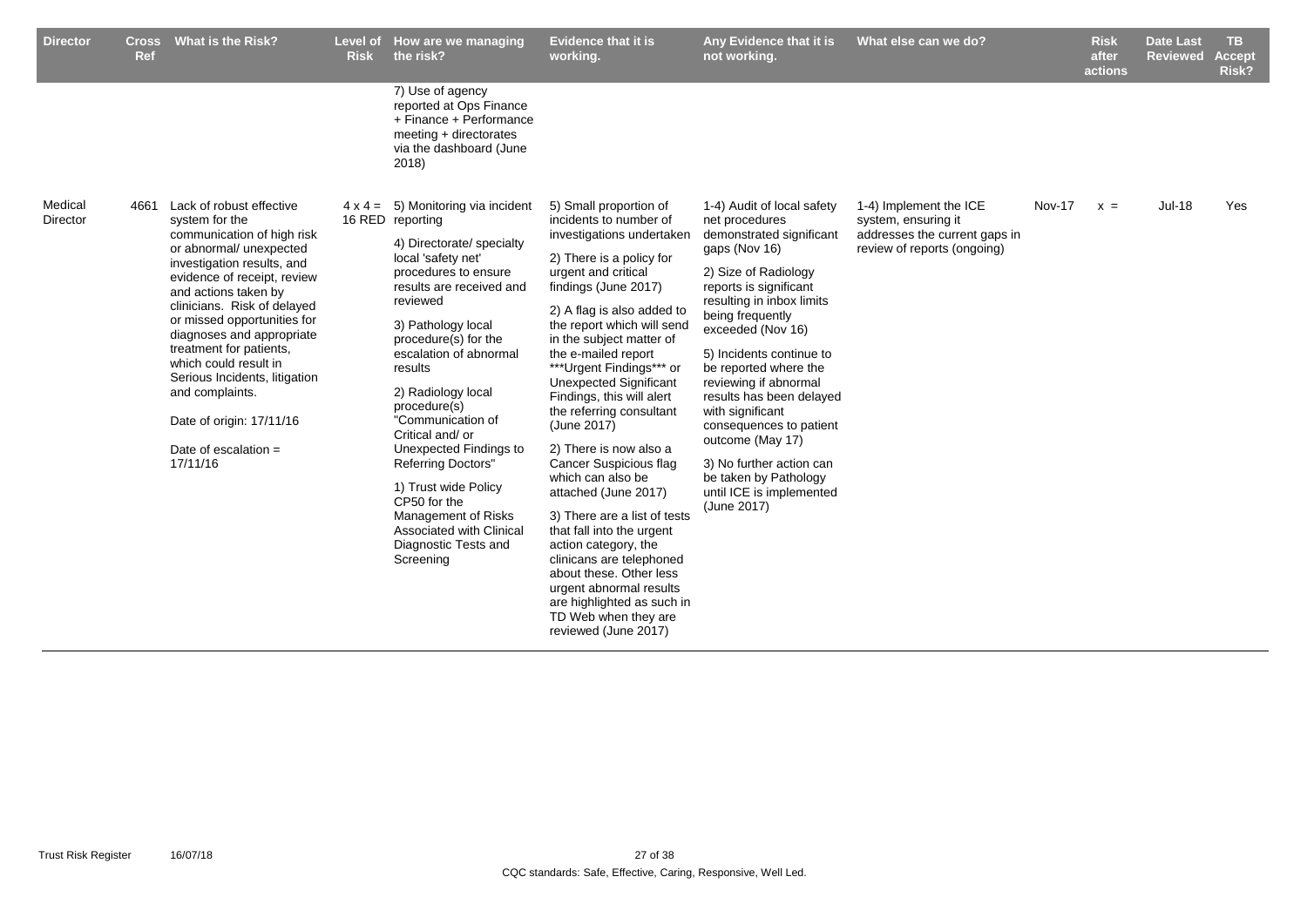| <b>Director</b>               | <b>Cross</b><br>Ref | <b>What is the Risk?</b>                                                                                                                                                                                                                                                                                                                                                                                                                                                                                                                                                                       | Level of<br><b>Risk</b> | How are we managing<br>the risk?                                                                                                            | <b>Evidence that it is</b><br>working.                                                                                                                                                                                                                                                                                                                                 | Any Evidence that it is<br>not working.                                                                                                                                                                                                                                                                                                                                        | What else can we do?                                                                                                  |        | <b>Risk</b><br>after<br>actions          | <b>Date Last</b><br><b>Reviewed</b> | TB.<br><b>Accept</b><br><b>Risk?</b> |
|-------------------------------|---------------------|------------------------------------------------------------------------------------------------------------------------------------------------------------------------------------------------------------------------------------------------------------------------------------------------------------------------------------------------------------------------------------------------------------------------------------------------------------------------------------------------------------------------------------------------------------------------------------------------|-------------------------|---------------------------------------------------------------------------------------------------------------------------------------------|------------------------------------------------------------------------------------------------------------------------------------------------------------------------------------------------------------------------------------------------------------------------------------------------------------------------------------------------------------------------|--------------------------------------------------------------------------------------------------------------------------------------------------------------------------------------------------------------------------------------------------------------------------------------------------------------------------------------------------------------------------------|-----------------------------------------------------------------------------------------------------------------------|--------|------------------------------------------|-------------------------------------|--------------------------------------|
| Chief<br>Operating<br>Officer | 4665                | If the X-ray and CR<br>processing equipment at<br>Cannock Hospital (which is<br>over 13 years old) is not<br>replaced within the Capital<br>Programme then due to the<br>age of the equipment there<br>is an increased possibility<br>that there will be equipment<br>breakdowns/failures which<br>could then directly impact<br>the service offered. Also,<br>patients are currently not in<br>receipt of the advances in<br>technology which a new<br>machine could offer them<br>i.e. lower doses of radiation<br>and a speedier/quicker<br>service.<br>Date of origin: 17<br>November 2016 | $3 \times 4 =$<br>12    | 1) Maintenance Contract<br>in place $(E19,000$ per<br>AMBER annum) (Jul 2018)<br>2) Access to Mobile<br>Imaging (if required) (Oct<br>2016) | 1) Breakdowns are<br>usually fixed under a 'fix<br>as you go' contract. (Jul<br>2018)<br>2) There is a mobile X-<br>ray unit at CCH which<br>can be brought down to<br>the X-ray room and used<br>to continue the X-ray<br>service for patients. (Jul<br>2018)<br>1) & 2) Equipment<br>replacement confirmed<br>on capital replacement<br>programme 18-19 (Jul<br>2019 | 1) Any breakdown<br>causes disruption to the<br>service offered to<br>patients. Breakdowns<br>encountered with CR<br>readers 2; X-ray<br>equipment 0 (Jun 2018)<br>2) No focus choice on<br>mobile X-ray unit and<br>reliance on ageing CR<br>processing equipment<br>(Jul 2018)<br>2) X-ray service will not<br>be available if CR<br>processing facilites fail<br>(Jul 2018) | 1) & 2) To continue to<br>monitor any equipment<br>breakdown<br>1) & 2) Replacement of<br>equipment planned for 18/19 | Apr-19 | Oct-18 $2 \times 2 = 4$<br><b>YELLOW</b> | <b>Jul-18</b>                       | Yes                                  |

Date of escalation: 26 April 2017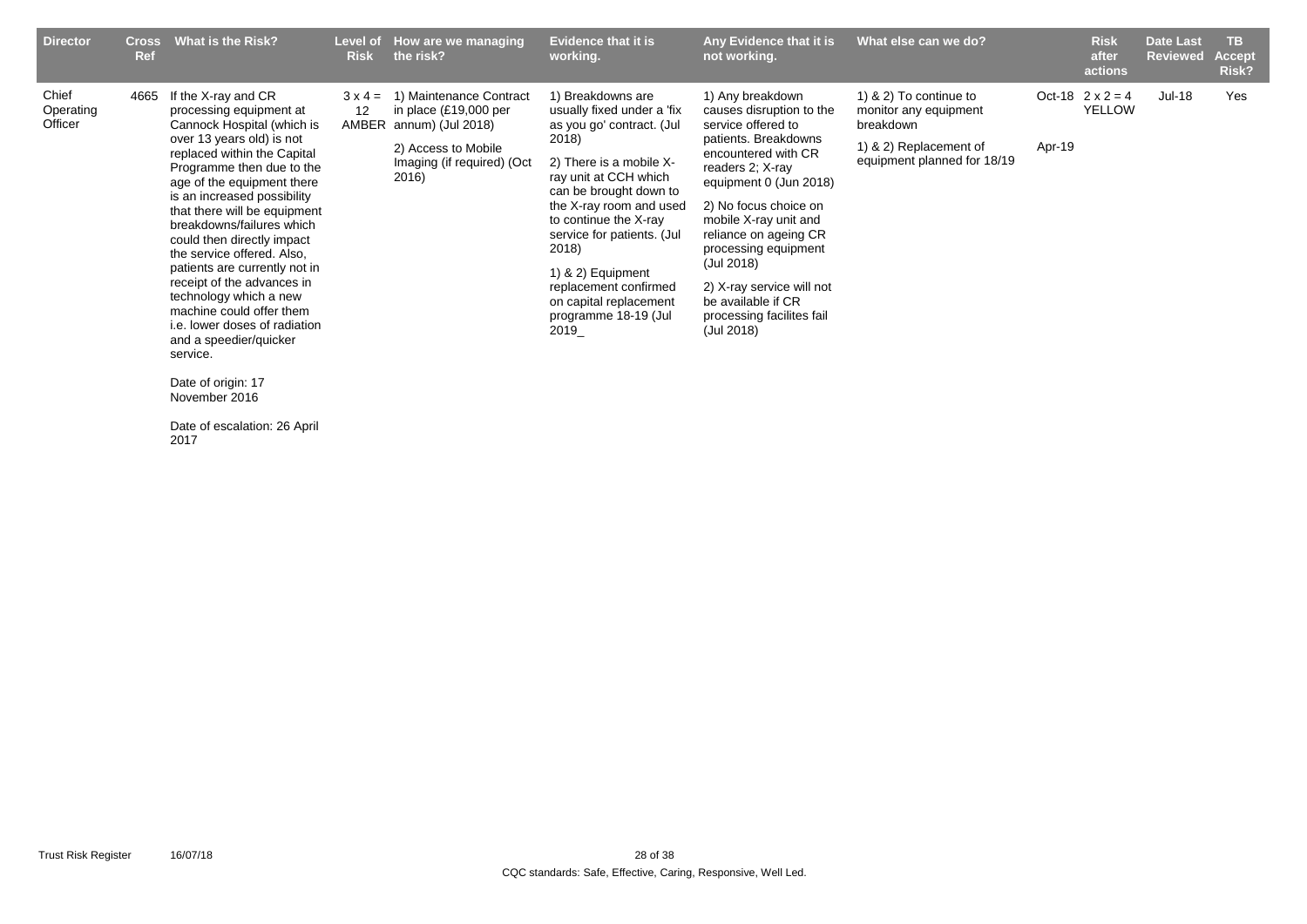| <b>Director</b>               | <b>Cross</b><br>Ref | What is the Risk?                                                                                                                                                                                                                                                                                                                                                                                                                                       | Level of<br><b>Risk</b>       | How are we managing<br>the risk?                                                                                                                                                                                                                                                                                                                                                           | <b>Evidence that it is</b><br>working.                                                                                                                                                                                                                                          | Any Evidence that it is<br>not working.                                                                                                                                                                                                                                                                                                                                                                                                                                                                                                       | What else can we do?                                                                                                                                                                                                                                                                                                                                                                                                                                                                                                                                                                                                                                                                       |                                      | <b>Risk</b><br>after<br>actions  | <b>Date Last</b><br><b>Reviewed</b> | <b>TB</b><br>Accept<br>Risk? |
|-------------------------------|---------------------|---------------------------------------------------------------------------------------------------------------------------------------------------------------------------------------------------------------------------------------------------------------------------------------------------------------------------------------------------------------------------------------------------------------------------------------------------------|-------------------------------|--------------------------------------------------------------------------------------------------------------------------------------------------------------------------------------------------------------------------------------------------------------------------------------------------------------------------------------------------------------------------------------------|---------------------------------------------------------------------------------------------------------------------------------------------------------------------------------------------------------------------------------------------------------------------------------|-----------------------------------------------------------------------------------------------------------------------------------------------------------------------------------------------------------------------------------------------------------------------------------------------------------------------------------------------------------------------------------------------------------------------------------------------------------------------------------------------------------------------------------------------|--------------------------------------------------------------------------------------------------------------------------------------------------------------------------------------------------------------------------------------------------------------------------------------------------------------------------------------------------------------------------------------------------------------------------------------------------------------------------------------------------------------------------------------------------------------------------------------------------------------------------------------------------------------------------------------------|--------------------------------------|----------------------------------|-------------------------------------|------------------------------|
| Chief<br>Operating<br>Officer | 4696                | If non-urgent imaging<br>studies are not reported<br>within the timescale of $3 - 6$<br>weeks, delays may have an<br>impact on timely patient<br>management. Ideally,<br>imaging should be reported<br>as soon as they are<br>undertaken but this is not<br>possible given the national<br>shortage of staff.<br>Date of origin: 5 January<br>2017<br>Approved by Division: 28<br>December 2016<br>Accepted onto Trust Risk<br>Register: 5 January 2017 | $3 \times 4 =$<br>12<br>AMBER | 1) Monitoring of<br>unreported<br>scans/imaging studies on<br>a weekly basis (Jan 2017)<br>3) Clinical Fellows are<br>being employed (Jan<br>2017)<br>4) Regular meetings<br>between Clinical Director<br>and Group Manager (Jan<br>2017)<br>5) Waiting list initiatives<br>for Trust Radiologists on<br>going $($ Jan 2017 $)$<br>6) Outsourcing work to<br>extenal company (May<br>2018) | 3) Clinical Fellows have<br>been appointed (3 in<br>place) (Jul 2018)<br>4) Review meetings are<br>happening fortnightly (Jul<br>2018)<br>1) Backlog has reduced<br>from 7332 May 2017 to<br>less than 3673 in June<br>2018 (Jun 2018)<br>3) Office space sourced<br>(Jul 2018) | 1) Approximately 3673<br>non-urgent imaging<br>studies unreported June<br>2018 (inclusive of 620 CT<br>scans and 1181 MRI<br>scans) (Jun 2018)<br>1) Poor patient<br>experience if patients and<br>doctors are unsure when<br>their scans are reported<br>(Jul 2018)<br>$3, 4, 8, 5$ Demand for<br>reporting imaging studies<br>is higher than expanded<br>reporting capacity (Jul<br>2018)<br>3) Infrastructure in terms<br>of equipment and office<br>space not currently<br>available for the<br>additional clinical fellows<br>(Jul 2018) | 1,3,4 & 5) Offer opportunities<br>to Radiologists from other<br>localities to work in our Trust.<br>Radiology will liaise with HR<br>about the possibility of head<br>hunting Radiologists from<br>other Trusts<br>1,3,4 $\&$ 5) To revisit plan to<br>recruit 5 Radiologists<br>1,3,4 & 5) Educate referrers<br>periodically on requesting<br>only appropriate imaging<br>studies. Clinical Directors will<br>be contacted about this via e-<br>mail to help with reducing<br>inappropriate demand for<br>imaging studies<br>1,3,4 & 5) Monitor<br>outsourcing work and assess<br>impact on reducing<br>outstanding numbers<br>1,3,4 & 5) Continue to utilise<br>waiting list initiatives | Oct-18<br>Oct-18<br>Oct-18<br>Oct-18 | Oct-18 $2 \times 4 = 8$<br>AMBER | Jul-18                              | Yes                          |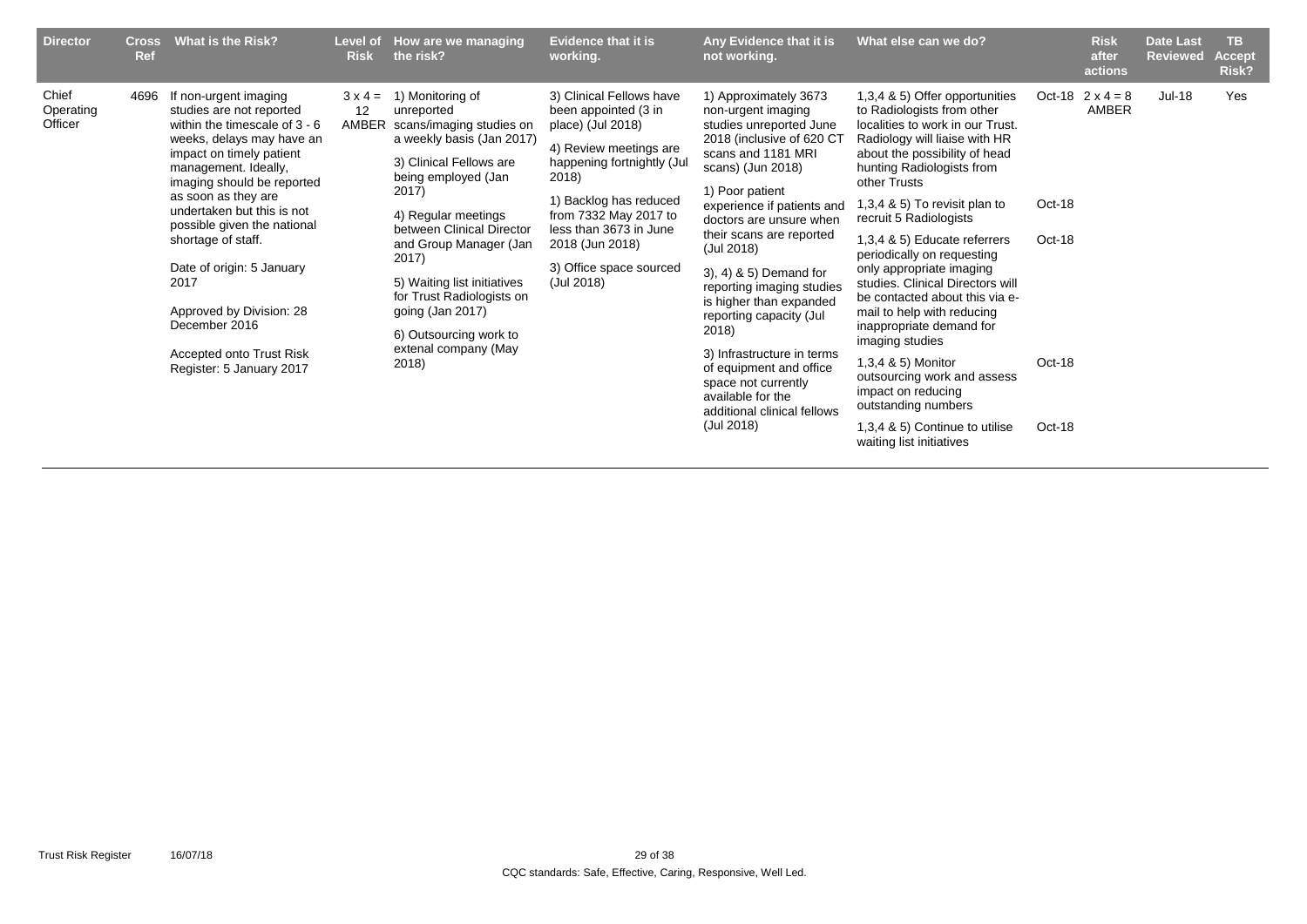| <b>Director</b>               | <b>Cross</b><br>Ref | <b>What is the Risk?</b>                                                                                                                                                                                                                                                                                                                                                                                                                                                                                                                                                                                                                  | <b>Risk</b> | Level of How are we managing<br>the risk?                                                                                                                                                                                                                                                                                         | <b>Evidence that it is</b><br>working.                                                                                                                                                                                                                                        | Any Evidence that it is<br>not working.                                                                                                                                                                                                                                                                                                                                                                                                                                                                                                                                                                                                                                                                                                                                                                                                                                                                                                               | What else can we do?                                                                                                                                                                                        |        | <b>Risk</b><br>after<br>actions         | <b>Date Last</b><br><b>Reviewed</b> | TB.<br><b>Accept</b><br>Risk? |
|-------------------------------|---------------------|-------------------------------------------------------------------------------------------------------------------------------------------------------------------------------------------------------------------------------------------------------------------------------------------------------------------------------------------------------------------------------------------------------------------------------------------------------------------------------------------------------------------------------------------------------------------------------------------------------------------------------------------|-------------|-----------------------------------------------------------------------------------------------------------------------------------------------------------------------------------------------------------------------------------------------------------------------------------------------------------------------------------|-------------------------------------------------------------------------------------------------------------------------------------------------------------------------------------------------------------------------------------------------------------------------------|-------------------------------------------------------------------------------------------------------------------------------------------------------------------------------------------------------------------------------------------------------------------------------------------------------------------------------------------------------------------------------------------------------------------------------------------------------------------------------------------------------------------------------------------------------------------------------------------------------------------------------------------------------------------------------------------------------------------------------------------------------------------------------------------------------------------------------------------------------------------------------------------------------------------------------------------------------|-------------------------------------------------------------------------------------------------------------------------------------------------------------------------------------------------------------|--------|-----------------------------------------|-------------------------------------|-------------------------------|
| Chief<br>Operating<br>Officer | 4706                | Longstanding maintenance<br>challenge around<br>infrastructure/environment<br>in Nucleus Theatres, which<br>includes:<br>1. Sewerage ingress<br>2. Drainage system<br>2. Electrical infrastructure<br>3. Fire safety<br>4. Operating lights<br>5. Air-flow/ventilation<br>6. Storage<br>7. Infestations<br>Could lead to a risk of<br>patient and staff safety<br>being compromised, non-<br>compliance with external<br>regulations and/or internal<br>standard/ audits and also<br>adverse media publicity and<br>increasing number of<br>raising concerns via local<br>policy.<br>Date of origin: Feb 17<br>Date of escalation: Sep 17 | 12          | $4 \times 3 = 1$ . Existing programme of<br>theatre works in place (1<br>AMBER per year) - (Feb 17)<br>2. All incidents reported<br>to management are<br>escalated to Hotel<br>Services - (Sept 17)<br>3. Theatre 5 has<br>remained closed since<br>25th April 2017 (Apr 18)<br>4. Moving work to<br>Cannock Theatres (Apr<br>18) | 1+2. Programme of<br>works underway (Mar 18)<br>4. Lack of cancellations<br>on site due to estate<br>issues (Apr 18)<br>3. Ceiling space above<br>Theatre 5 has been<br>surveyed regarding the<br>sewage leaks (Mar 18)<br>3. Theatre 5 is now fully<br>refurbished (July 18) | $1+2$ . There has been 1<br>incident (Datix 192843 -<br>10/03/2018) of sewage<br>ingress into Theatres<br>(Mar 18)<br>1+2. In 2017 there were<br>9 incidents were<br>reported, two during<br>operations, one where<br>sewage dripped onto the<br>scrub nurse, there are<br>also no known<br>consequences for the<br>patients (Sept 17)<br>1+2. In 2017 there were<br>16 incidents reported on<br>Datix of insects in<br>Theatres, two during<br>operations with no known<br>patient consequences<br>(Sept 17)<br>1+2 From Jan-April 2018<br>there have been 4<br>incidents reported on<br>Datix of insects in<br><b>NucleusTheatres (April</b><br>18)<br>1+2 12/07/18 since<br>10/03/18 - 4x incidents of<br>Brown Fluid coming from<br>ceilings in A15 last one<br>05/07, 1 of the<br>temperature controls<br>failing in Theatre1 (09/07)<br>and 4 of flies in theatres<br>1 and 2 (13 x flies) last<br>incident of flies was<br>01/06/18 - Incident | 1. Work commence on<br>Theatres 9 and 10 and then<br>3 and 4 to repair minor<br>defects, surface and paint<br>issues<br>1. Reconfiguration of the<br>Reception Storage being<br>planned by the Estates Dept | Sep-18 | Aug-18 $2 \times 1 = 2$<br><b>GREEN</b> | <b>Jul-18</b>                       |                               |
|                               |                     |                                                                                                                                                                                                                                                                                                                                                                                                                                                                                                                                                                                                                                           |             |                                                                                                                                                                                                                                                                                                                                   |                                                                                                                                                                                                                                                                               | report has been attached<br>to this risk assessment                                                                                                                                                                                                                                                                                                                                                                                                                                                                                                                                                                                                                                                                                                                                                                                                                                                                                                   |                                                                                                                                                                                                             |        |                                         |                                     |                               |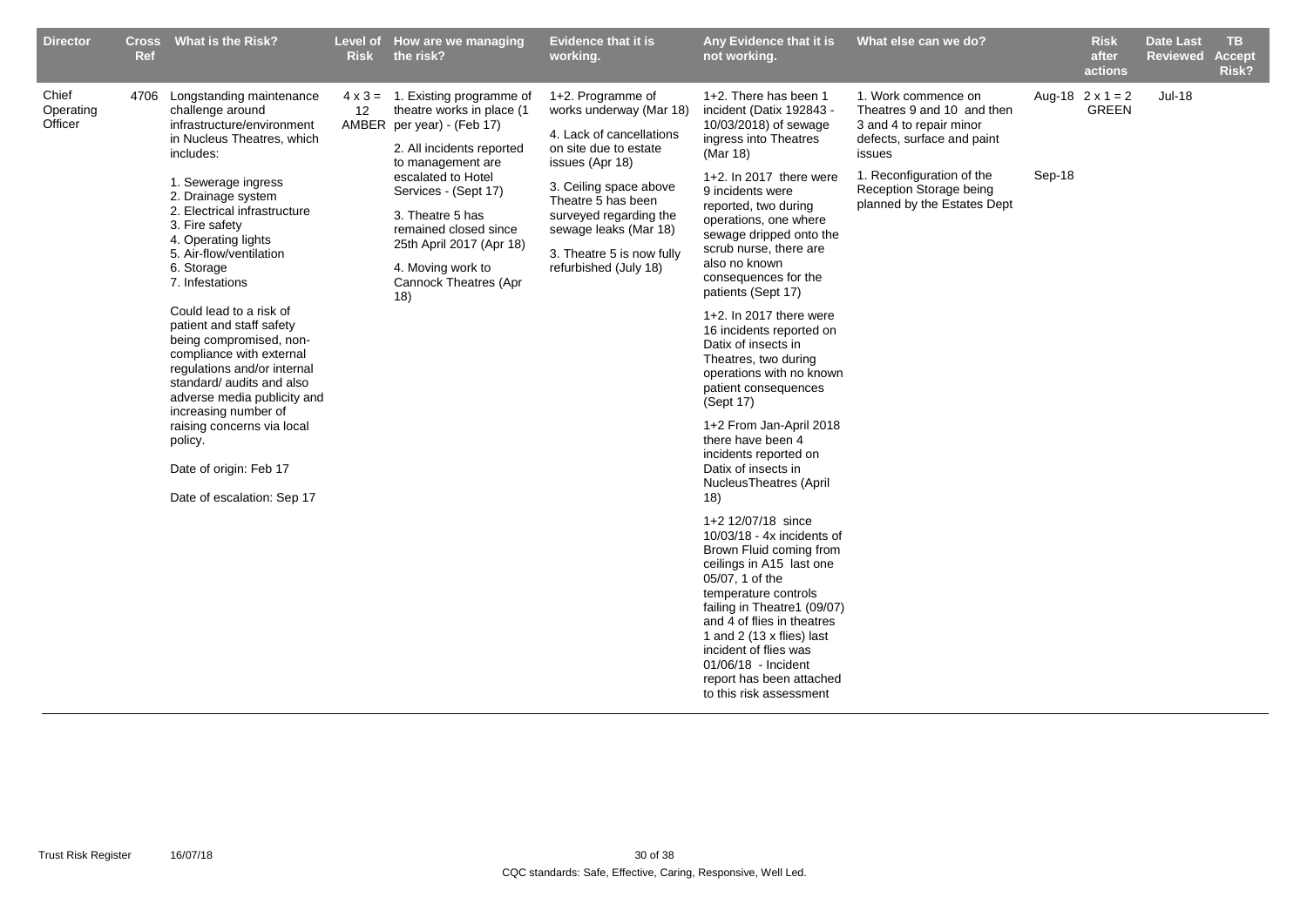| <b>Director</b>     | <b>Ref</b> | Cross What is the Risk?                                                                                                                                                                                                                                                                                                                                                                                                                                                                                                                                                                                                                                                                                                                                                                                                                                      | <b>Risk</b>       | Level of How are we managing<br>the risk?                                                                                                                                                                                                                                                                                                                                                                                                                                                                                                                                                                                                                                                                                                                                                                                                                                                                                                                                                                                                                                                                                                                                               | <b>Evidence that it is</b><br>working. | Any Evidence that it is<br>not working. | What else can we do?                                                                                                                                                                                                                                                                                                                                                                                                                                                                                                                                                                                                                                                                                                                                                                                                                                    | <b>Risk</b><br>after<br>actions   | Date Last<br><b>Reviewed</b> | TB.<br><b>Accept</b><br>Risk? |
|---------------------|------------|--------------------------------------------------------------------------------------------------------------------------------------------------------------------------------------------------------------------------------------------------------------------------------------------------------------------------------------------------------------------------------------------------------------------------------------------------------------------------------------------------------------------------------------------------------------------------------------------------------------------------------------------------------------------------------------------------------------------------------------------------------------------------------------------------------------------------------------------------------------|-------------------|-----------------------------------------------------------------------------------------------------------------------------------------------------------------------------------------------------------------------------------------------------------------------------------------------------------------------------------------------------------------------------------------------------------------------------------------------------------------------------------------------------------------------------------------------------------------------------------------------------------------------------------------------------------------------------------------------------------------------------------------------------------------------------------------------------------------------------------------------------------------------------------------------------------------------------------------------------------------------------------------------------------------------------------------------------------------------------------------------------------------------------------------------------------------------------------------|----------------------------------------|-----------------------------------------|---------------------------------------------------------------------------------------------------------------------------------------------------------------------------------------------------------------------------------------------------------------------------------------------------------------------------------------------------------------------------------------------------------------------------------------------------------------------------------------------------------------------------------------------------------------------------------------------------------------------------------------------------------------------------------------------------------------------------------------------------------------------------------------------------------------------------------------------------------|-----------------------------------|------------------------------|-------------------------------|
| Medical<br>Director |            | 4734 The Trust is shown to have<br>a higher than expected<br>standardised mortality rate<br>(SMR; the SHMI indicator<br>published in England)<br>based on a statistical model<br>where the Trust's outcomes<br>are compared with the rest<br>of the acute trusts in<br>England. This is driven by a<br>decrease in expected<br>mortality, which does not<br>reflect the severity of illness<br>of patients admitted at the<br>Trust.<br>There is no increase in<br>unadjusted mortality rates,<br>which have seen very little<br>variation for the past 3<br>years.<br>The higher than expected<br>SHMI does not indicate<br>quality of care or excess<br>mortality but variation in<br>data. The Trust has<br>investigated and has put<br>actions in place to address<br>the issues identified.<br>Date of origin: 03/04/17<br>Date of escalation: 03/04/17 | $12 \overline{ }$ | $4 \times 3 = 1$ . Mortality data are<br>reviewed and<br>AMBER investigated and findings<br>are discussed at MRG<br>(monthly) and MoRAG (bi-<br>monthly). A report is<br>presented at TB on a<br>quarterly basis.<br>2. Audits of coding and<br>clinical documentation<br>are undertaken regularly<br>to ensure the treated<br>conditions are reflected<br>accurately in the data<br>used for the calculation of<br>mortality statistics<br>3. The Trust requires all<br>directorates to follow the<br>process set out by the<br>Learning form Deaths<br>policy (OP87). All deaths<br>are undergoing an initial<br>review using an approved<br>methodology; a cohort of<br>cases is then referred for<br>a second stage,<br>multidisciplinary review.<br>The findings are reviewed<br>at MRG<br>4. For all diagnosis<br>groups showing a higher<br>than expected SHMI (at<br>internal alert level, which<br>is a lower threshold than<br>external alerts) a coding<br>and data quality as well<br>as a clinical review where<br>appropriate are<br>undertaken.<br>5. A Trust wide action<br>plan was approved to<br>investigate potential<br>causes of the elevated<br>SMRs and provide |                                        |                                         | Robust governance<br>processes to evidence<br>learning from mortality<br>reviews embedded in all<br>clinical areas.<br>Follow up on the<br>recommendations from the<br>internal and external data<br>and clinical audits<br>Ensure the mortality policy<br>(OP87) is correctly followed<br>by all specialties.<br>Strengthening the<br>collaborative working<br>between coders and<br>clinicians in order to improve<br>quality of clinical<br>documentation and coding.<br>The Head of Coding and<br>Data Quality is setting out the<br>revised working process with<br>senior clinicians.<br>Reducing the number of<br>unspecific primary diagnoses<br>and imrpoving the capture<br>and coding of secondary<br>diagnoses on the admission<br>episode by reducing the<br>number of the multiple short<br>episodes for emergency<br>medical admissions. | $2 \times 2 = 4$<br><b>YELLOW</b> | <b>Jul-18</b>                | Yes                           |
|                     |            |                                                                                                                                                                                                                                                                                                                                                                                                                                                                                                                                                                                                                                                                                                                                                                                                                                                              |                   | assurance in relation to<br>the quality of clinical care.                                                                                                                                                                                                                                                                                                                                                                                                                                                                                                                                                                                                                                                                                                                                                                                                                                                                                                                                                                                                                                                                                                                               |                                        |                                         |                                                                                                                                                                                                                                                                                                                                                                                                                                                                                                                                                                                                                                                                                                                                                                                                                                                         |                                   |                              |                               |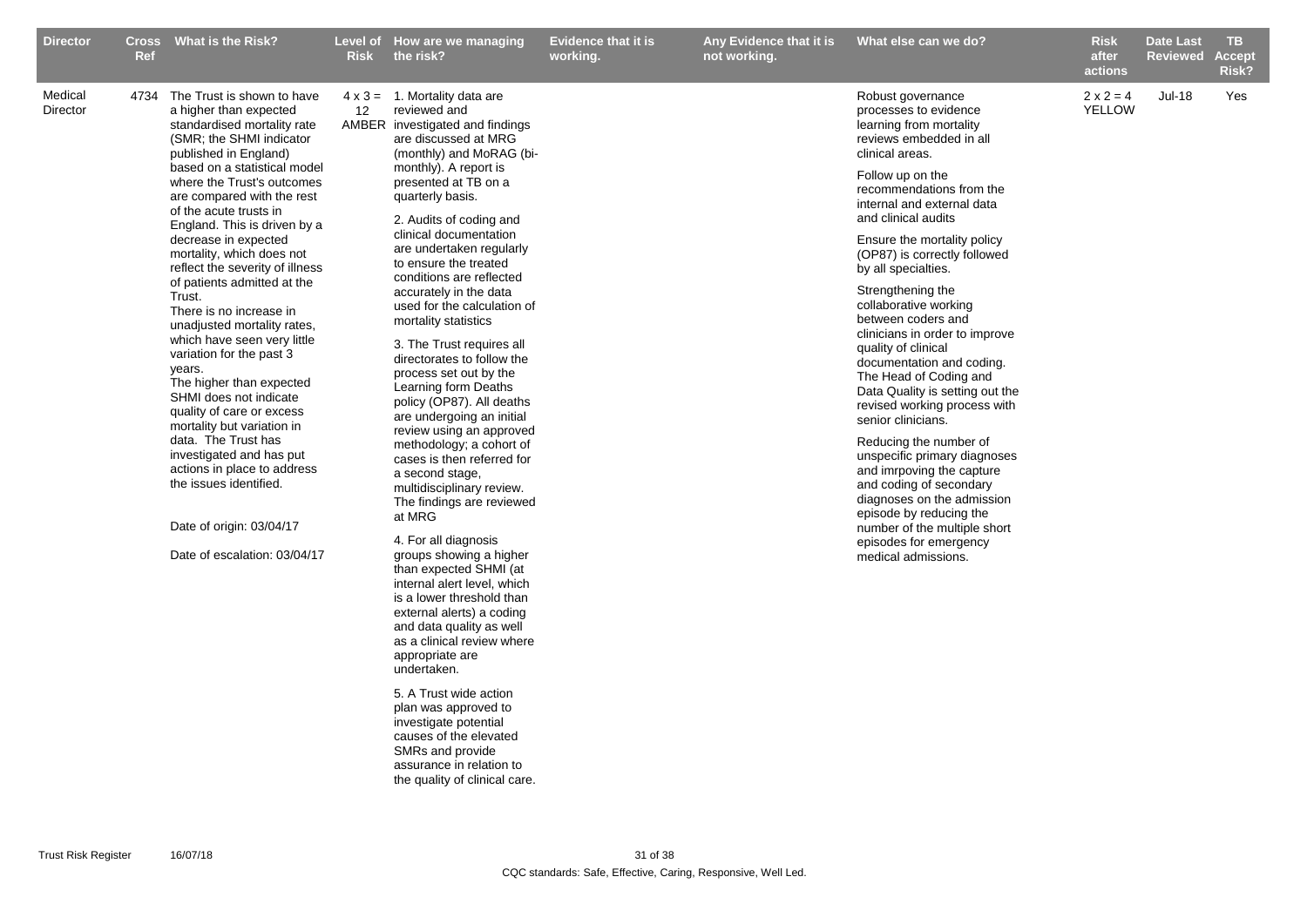5.1. An external data

**Evidence that it is working.**

**Any Evidence that it is not working.**

r Cross What is the Risk? Level of How are we managing Evidence that it is Any Evidence that it is What else can we do? Risk Date Last TB **Risk after What else can we do? Box Black Elect Elect Property Risk Date Last** 

**actions ReviewedAccept Risk?**

review was undertaken by an independent company. The results confirmed internal findings that the higher SMRs were due partly to the admission avoidance program (reduced denominator), the higher than average number of short episodes for emergency medical admissions leading to a higher proportion of unspecific primary diagnoses on admission, which drive a lower expected mortality. 5.2. An external coding review was undertaken by an independent company. Overall coding quality was found to be good in the sample audited. Recommendations were made also for reducing the number of short emergency medical admission which can lead to richer coding on the admitting episode. Some room for improvement was identified in the coding for primary diagnosis where a 7% error rate was found.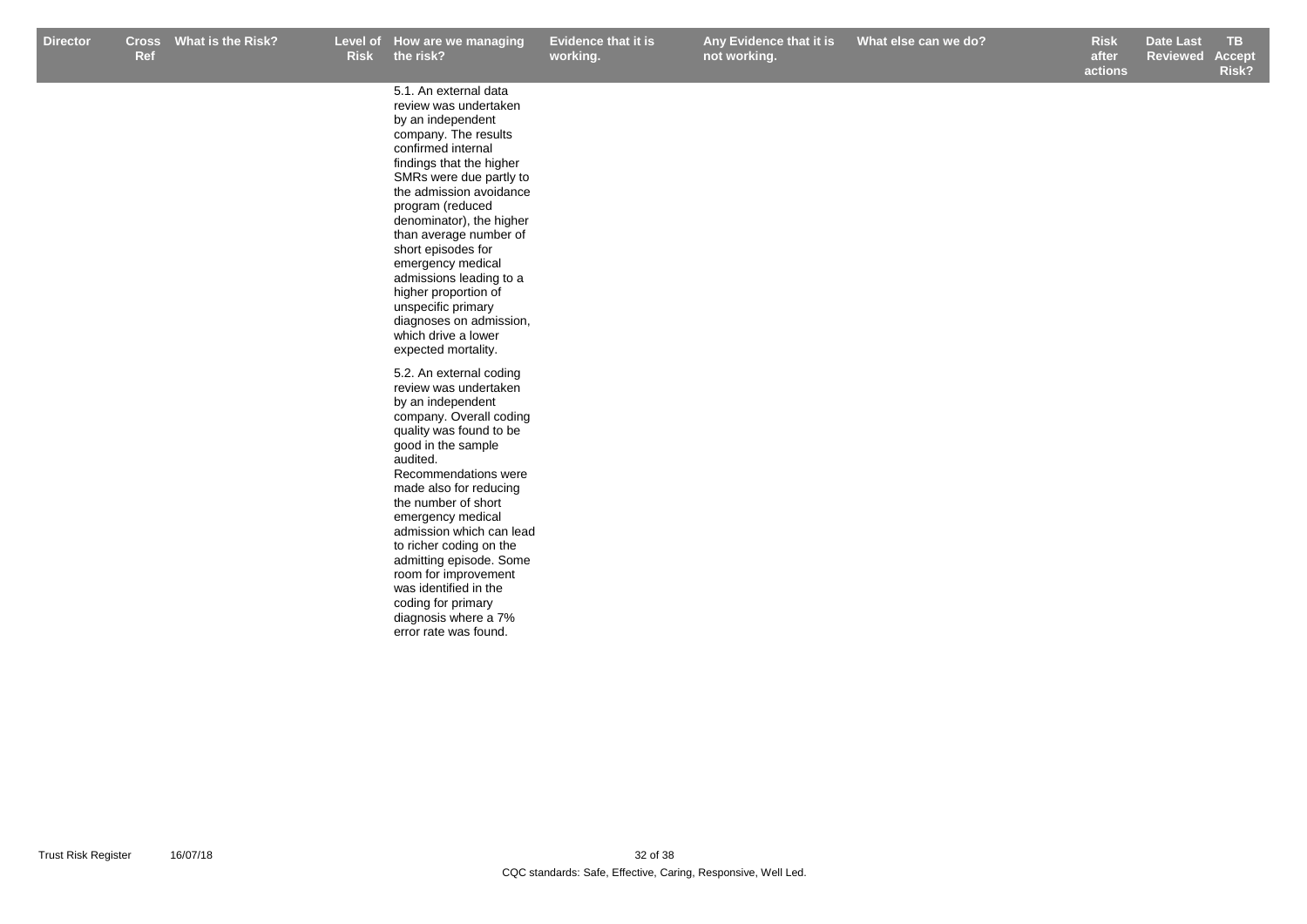**Any Evidence that it is not working.**

**Risk after What else can we do? Box Black Elect Elect Property Risk Date Last** 

**actions Reviewed Accept Risk?**

5.3 An external retrospective case notes review of a sample of 100 deceased patients was undertaken by an independent clinician. The reviewer highlighted that care for the deceased patients was found generally to be good and outstanding in some cases. A query was raised around an important proportion of frail, elderly patients who died within 5 days, as to whether admission to hospital was in the patients' best interest or they could have been cared for in the community. 5.4 A review of the

pneumonia clinical pathway was undertaken by an independent company. The findings were generally positive and areas where improvement was needed were identified.

5.5 The early introduction of the Medical Examiner Role is being pursued.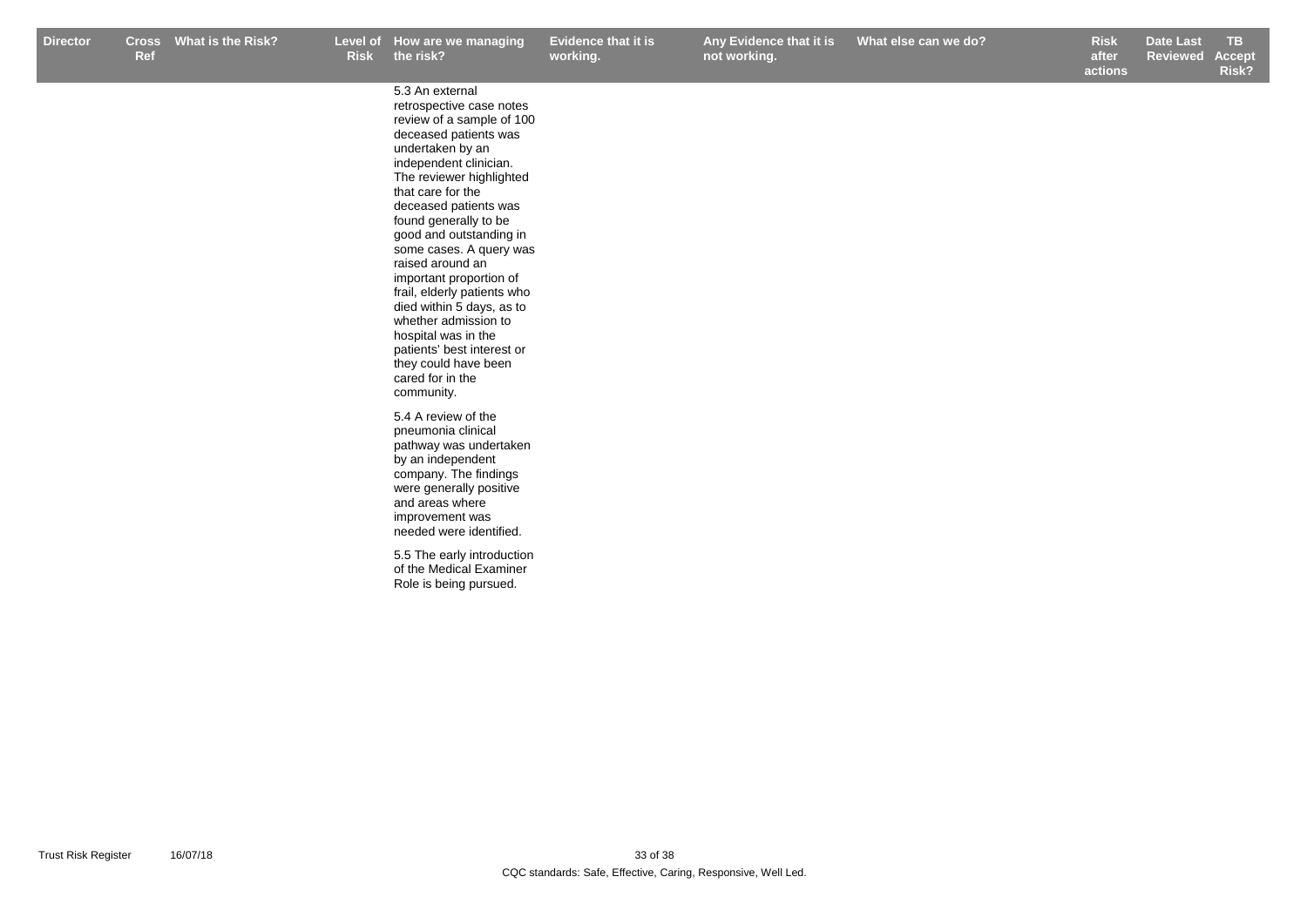| <b>Director</b>               | <b>Cross</b><br><b>Ref</b> | What is the Risk?                                                                                                                                                                                                                                                                                                                                                                                                                                                                                                                                                                                                                                                                                                                                           | Level of<br><b>Risk</b> | How are we managing<br>the risk?                                                                                                                                                                                                                                                                                                                           | <b>Evidence that it is</b><br>working.                                                                                                                                                                                                                                                                                                                                                                                                                                                    | Any Evidence that it is<br>not working.                                                                                                                                   | What else can we do?                                                                                                                                                                                                                                                                                                                                                                                              |                                      | <b>Risk</b><br>after<br>actions | <b>Date Last</b><br><b>Reviewed</b> | TB<br><b>Accept</b><br>Risk? |
|-------------------------------|----------------------------|-------------------------------------------------------------------------------------------------------------------------------------------------------------------------------------------------------------------------------------------------------------------------------------------------------------------------------------------------------------------------------------------------------------------------------------------------------------------------------------------------------------------------------------------------------------------------------------------------------------------------------------------------------------------------------------------------------------------------------------------------------------|-------------------------|------------------------------------------------------------------------------------------------------------------------------------------------------------------------------------------------------------------------------------------------------------------------------------------------------------------------------------------------------------|-------------------------------------------------------------------------------------------------------------------------------------------------------------------------------------------------------------------------------------------------------------------------------------------------------------------------------------------------------------------------------------------------------------------------------------------------------------------------------------------|---------------------------------------------------------------------------------------------------------------------------------------------------------------------------|-------------------------------------------------------------------------------------------------------------------------------------------------------------------------------------------------------------------------------------------------------------------------------------------------------------------------------------------------------------------------------------------------------------------|--------------------------------------|---------------------------------|-------------------------------------|------------------------------|
| Chief<br>Operating<br>Officer | 4756                       | If the activity continues<br>above 5000 births then the<br>increased activity could<br>potentially lead to<br>increasing challenges for<br>staff to provide safe<br>midwifery and medical care.<br>This could also potentially<br>result in increased maternal<br>morbidity and/or mortality.<br>Poor patient experience<br>may also occur due to care<br>being compromised as a<br>result of delays which<br>include medical reviews.<br>treatment/procedures,<br>seeing new admissions,<br>admissions for induction of<br>labour, starting the<br>induction of labour process,<br>transfers to Delivery Suite<br>and/or theatre and delay in<br>antenatal and postnatal<br>transfers to the ward.<br>Date of origin: Apr 17<br>Date of escalation: May 17 | $3x4=$<br>12<br>AMBER   | 1) Number of women<br>having Mid Trimester<br>scans giving EDD data is<br>being monitored and<br>indicates predicted<br>monthly activity in<br>relation to births 24.1.18<br>2) The number of women<br>booking at RWT is being<br>monitored by Antenatal<br><b>Payment By Results</b><br>(PBR) 24.1.18<br>3) 13/11/2017 Birth<br>Activity capped (24/1/18) | 1) Predicted<br>births/booking are<br>recorded on the Maternity<br>Dashboard, RAG-rated<br>and discussed at monthly<br>Governance & Risk<br>Management meeting<br>(13.6.18)<br>2) Close observation of<br>activity in relation to<br>number of predicted<br>births (13.6.18)<br>3) HOM raised at the last<br>governance risk<br>management directorate<br>meeting held on 23/5/18<br>that from reviewing the<br>dashboard figures the<br>cap is starting to become<br>effective (13/6/18) | 1,2) Activity levels are<br>variable and<br>uncontrollable due to<br>births occurring at<br>varying gestations and<br>women transferring in<br>from other units (13.6.18) | 1.2) Liaise with Neonatal<br>Services to utilise/staff to full<br>capacity on the TC Ward<br>1,2) Recruitment of Midwives<br>to fill vacancies and achieve<br>1:30 Birthrate Plus ratio<br>1,2) Continue to monitor<br>activity via dashboard<br>3) Continue to monitor birth<br>activity as a result and<br>decline inappropriate<br>bookings<br>1.2 Full service review to be<br>carried out by Birth Rate Plus | Sep-18<br>Sep-18<br>Sep-18<br>Sep-18 | Sep-18 $3x2=6$<br><b>YELLOW</b> | <b>Jul-18</b>                       | Yes                          |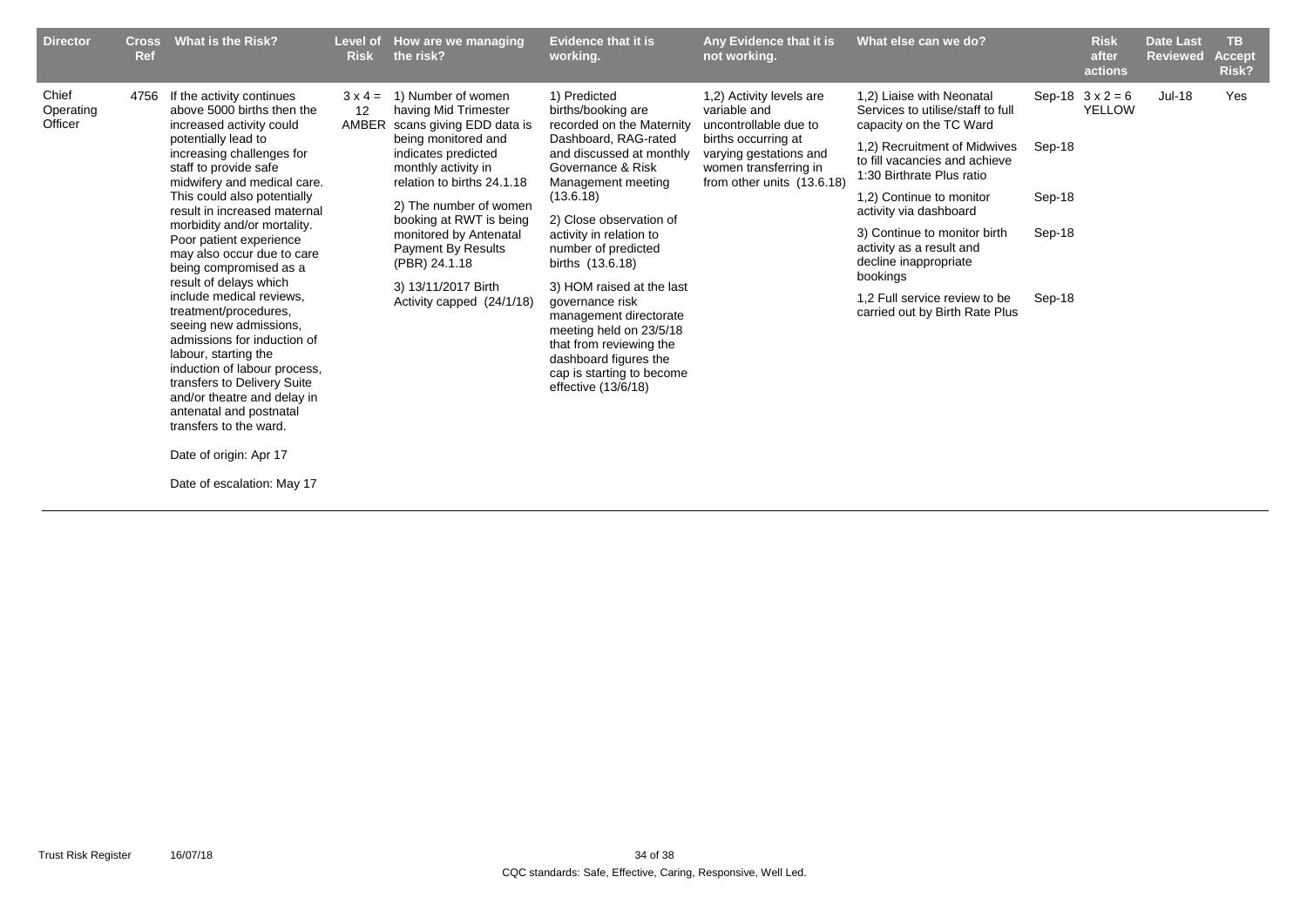| <b>Director</b>             | <b>Cross</b><br>Ref | <b>What is the Risk?</b>                                                                                                                                                                                                                                                                                                                                                                                                                                                                                                                        | <b>Level of</b><br><b>Risk</b> | How are we managing<br>the risk?                                                                                                                                                                                                                                                                                                                                                                                                                                                                                                                                                                                        | <b>Evidence that it is</b><br>working.                                                                                                                                                                                                                                                                                                                                                                                                                                                                                                                                                                                                                          | Any Evidence that it is<br>not working.                                                                                                                  | What else can we do?                                                                                                     |        | <b>Risk</b><br>after<br>actions         | <b>Date Last</b><br><b>Reviewed</b> | TB.<br><b>Accept</b><br>Risk? |
|-----------------------------|---------------------|-------------------------------------------------------------------------------------------------------------------------------------------------------------------------------------------------------------------------------------------------------------------------------------------------------------------------------------------------------------------------------------------------------------------------------------------------------------------------------------------------------------------------------------------------|--------------------------------|-------------------------------------------------------------------------------------------------------------------------------------------------------------------------------------------------------------------------------------------------------------------------------------------------------------------------------------------------------------------------------------------------------------------------------------------------------------------------------------------------------------------------------------------------------------------------------------------------------------------------|-----------------------------------------------------------------------------------------------------------------------------------------------------------------------------------------------------------------------------------------------------------------------------------------------------------------------------------------------------------------------------------------------------------------------------------------------------------------------------------------------------------------------------------------------------------------------------------------------------------------------------------------------------------------|----------------------------------------------------------------------------------------------------------------------------------------------------------|--------------------------------------------------------------------------------------------------------------------------|--------|-----------------------------------------|-------------------------------------|-------------------------------|
| Chief<br>Nursing<br>Officer | 4841                | If CPE is not detected early<br>then outbreaks and<br>incidents of untreatable<br>clinical infections are<br>possible. CPE is a group of<br>emerging organisms that<br>has become endemic in<br>some areas of the NHS<br>and international<br>healthcare. National policy<br>has not responded to<br>changes in epidemiology.<br>Local processes are in<br>place but there is a<br>significant threat from inter<br>hospital transfers in<br>particular.<br>Date of risk 17/08/17<br>Expected date of closure<br>17/08/18<br>Escalated 10/05/18 |                                | $3 \times 3 = 9$ 2) Trust IV team in place<br>AMBER supporting best IV<br>practice July 18<br>1) Electronic monitoring<br>of CPE screens July 18<br>1) 7 day montiriing of IP<br>alters by Infection<br>Prevention Team July18<br>1) All CPE contacts<br>tagged on ICNet with link<br>to Clinical Web portal<br>Infections alerts July18<br>1) Higest level of national<br>guidance in Trust Policy<br>July 18<br>2) Electronic observation<br>allowing identification of<br>patients with urinary<br>catheters and Peripheral<br>venous cannuale (July18)<br>1) Isolation matrix<br>reviewed and relaunched<br>July 18 | 2) CPE performance<br>dashboard de-escallated<br>to quarterly at Feb 18<br>IPCG due to reduced<br>numbers July18<br>1) CPE screening<br>compliance audits 70%<br>compliant July 18<br>1) Known CPE poistive<br>patients being alerted on<br>readmission 7 days/week<br>July 18<br>1) Automated 1) link to<br>Clinical Web Portal on<br>patients requiring<br>screens due to previous<br>alerts July 18<br>2) Understanding of<br>impact of isolation due to<br>high risk of CPE on bed<br>utilisation July18<br>1) Reduction to 2 cases<br>of RWT acquired CPE<br>cases in 17/18 despite<br>increased numbers from<br>improved screening<br>compliance July 18. | 1) Lack of denominator<br>data for those at<br>high/increased risk of<br>CPE July18<br>2) Increase in numbers of<br>CPE detected iin 17/18<br>(Ju, y 18) | 1) Complete business case<br>for molecular testing for CPE<br>2) Reaudit compliance with<br>screening high risk patients | Aug-18 | Aug-18 $3 \times 1 = 3$<br><b>GREEN</b> | <b>Jul-18</b>                       |                               |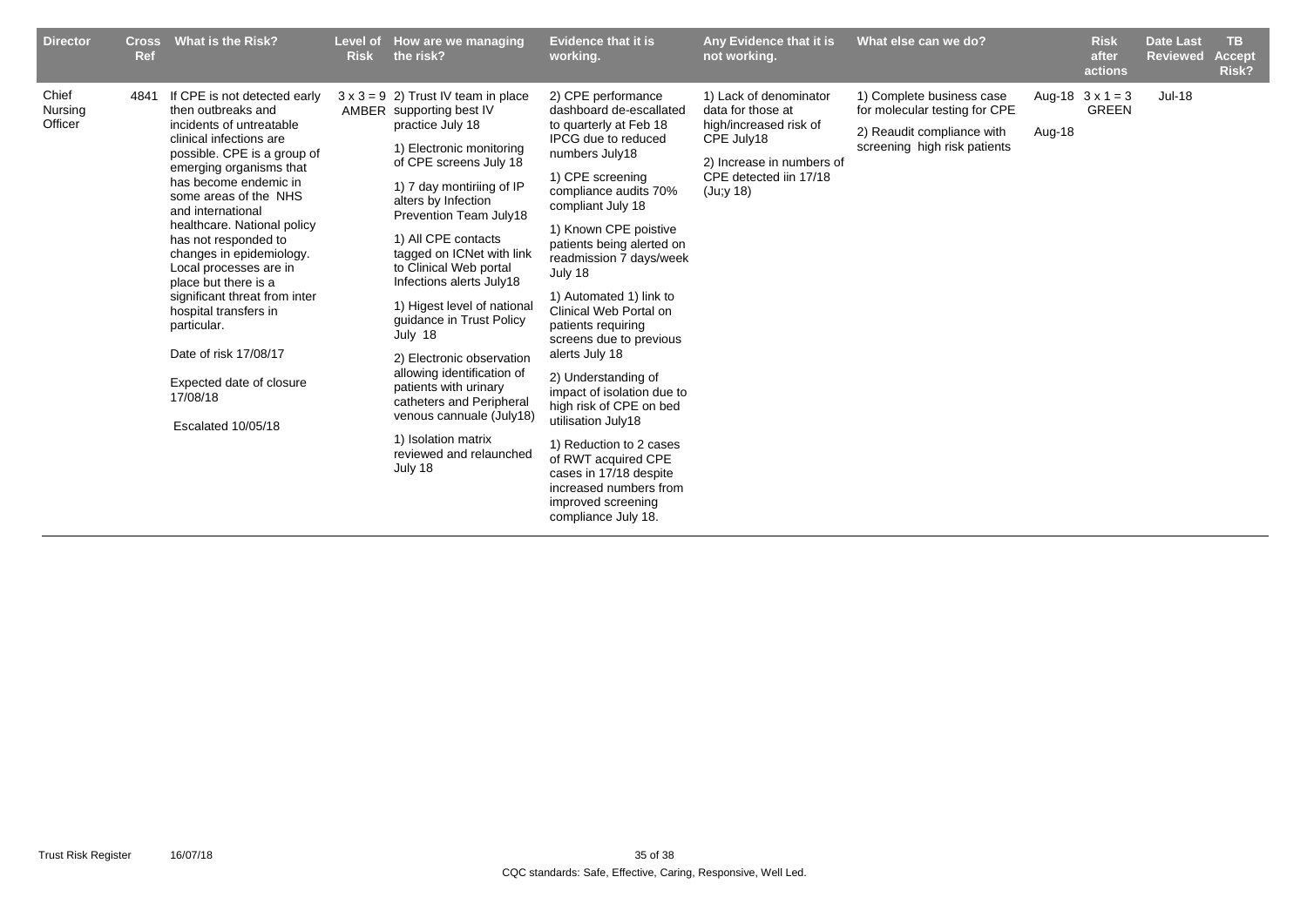| <b>Director</b>               | <b>Cross</b><br>Ref | What is the Risk?                                                                                                                                                                                                                                                                                                                                                                                                                                                                                                                                                                                                                                                                                                                                                                                                                                                                                                                                                                                                                  | Level of<br><b>Risk</b> | How are we managing<br>the risk?                                                                                                                                                                                                                                                                                                                                                                                                                                                                                                                                                                               | <b>Evidence that it is</b><br>working.                                                                                                                                                                                                                                                                                                                                                                                     | Any Evidence that it is<br>not working.                                                                                                                                                                                                                                                                     | What else can we do?                                              | <b>Risk</b><br>after<br>actions          | <b>Date Last</b><br><b>Reviewed</b> | TB.<br><b>Accept</b><br>Risk? |
|-------------------------------|---------------------|------------------------------------------------------------------------------------------------------------------------------------------------------------------------------------------------------------------------------------------------------------------------------------------------------------------------------------------------------------------------------------------------------------------------------------------------------------------------------------------------------------------------------------------------------------------------------------------------------------------------------------------------------------------------------------------------------------------------------------------------------------------------------------------------------------------------------------------------------------------------------------------------------------------------------------------------------------------------------------------------------------------------------------|-------------------------|----------------------------------------------------------------------------------------------------------------------------------------------------------------------------------------------------------------------------------------------------------------------------------------------------------------------------------------------------------------------------------------------------------------------------------------------------------------------------------------------------------------------------------------------------------------------------------------------------------------|----------------------------------------------------------------------------------------------------------------------------------------------------------------------------------------------------------------------------------------------------------------------------------------------------------------------------------------------------------------------------------------------------------------------------|-------------------------------------------------------------------------------------------------------------------------------------------------------------------------------------------------------------------------------------------------------------------------------------------------------------|-------------------------------------------------------------------|------------------------------------------|-------------------------------------|-------------------------------|
| Chief<br>Operating<br>Officer |                     | 4849 If the Trust is not able to<br>achieve CT reporting for<br>trauma patients within 1<br>hour then this may lead to<br>delayed diagnosis and<br>treatment of patients and a<br>failure to meet national<br>requirements, potentially<br>resulting in harm to patients<br>and legal action being taken<br>against the Trust. If ED are<br>unable to obtain 1hr<br>reporting for trauma<br>patients out of hours then<br>this will result in the Trust<br>consistently failing to<br>achieve national standards<br>as reflected by the data<br>submitted to the Trauma<br>Audit and Research<br>Network (TARN) and<br>through Peer review. The<br>RCR standard is that the<br>report should be issued by<br>a radiologist within 1 hour of<br>image acquisition which is a<br>recommendation from the<br>Royal College of<br>Radiologists and not an<br>actual regulation. NICE<br>guidelines only state the<br>report should be done as<br>early as possible.<br>Date of origin: 29.08.2017<br>Date of escalation:<br>11.11.2017 |                         | $3 \times 3 = 9$ 3) ED have access to<br>AMBER Radiology on call (Jul<br>$2017$ )<br>2) All scans are reported<br>by Radiology the<br>following day (Jul 2017)<br>1) CT head scans are<br>interpreted by ED<br>Consultants (Jul 2017)<br>4) Audit has been<br>undertaken to compare<br>ED interpretation of CT<br>head scans with<br>radiology report (Sep<br>2017)<br>5) Two tier reporting<br>system now in place to<br>enable reporting of all CT<br>heads within 1 hour (Dec<br>2017)<br>6) Ongoing recruitment of<br>radiologists (Dec 2017)<br>7) Outsourcing ED<br>CTscans process in<br>place (Mar 18) | 4) No significant<br>discrepancies found<br>between ED Consultant<br>interpretation and<br>Radiology report [Jul<br>2018)<br>5) CTs are being reported<br>within 1 hr [Jul 2018)<br>1-4) Compliance met with<br>CG176 Head injuries<br>recommendations (Jul<br>2018)<br>7) WMQRS from their<br>visit in Feb 2018 are<br>happy with this process<br>(Jul 2018)<br>6) 3 Clinical Fellows<br>commenced position (Jul<br>2018) | 1) Two incidents under<br>investigation involving CT<br>images [Jul 2018)<br>3) Excessive use of on-<br>call for emergencies can<br>result in Radiologist<br>elective sessions being<br>cancelled [Jul 2018)<br>1-6) There are often<br>delays in remote access<br>to PACS/loss of<br>connection [Jul 2018) | 1-6) Identify and solve<br>problems with remote access<br>to PACS | Jun-18 $1 \times 4 = 4$<br><b>YELLOW</b> | Jul-18                              |                               |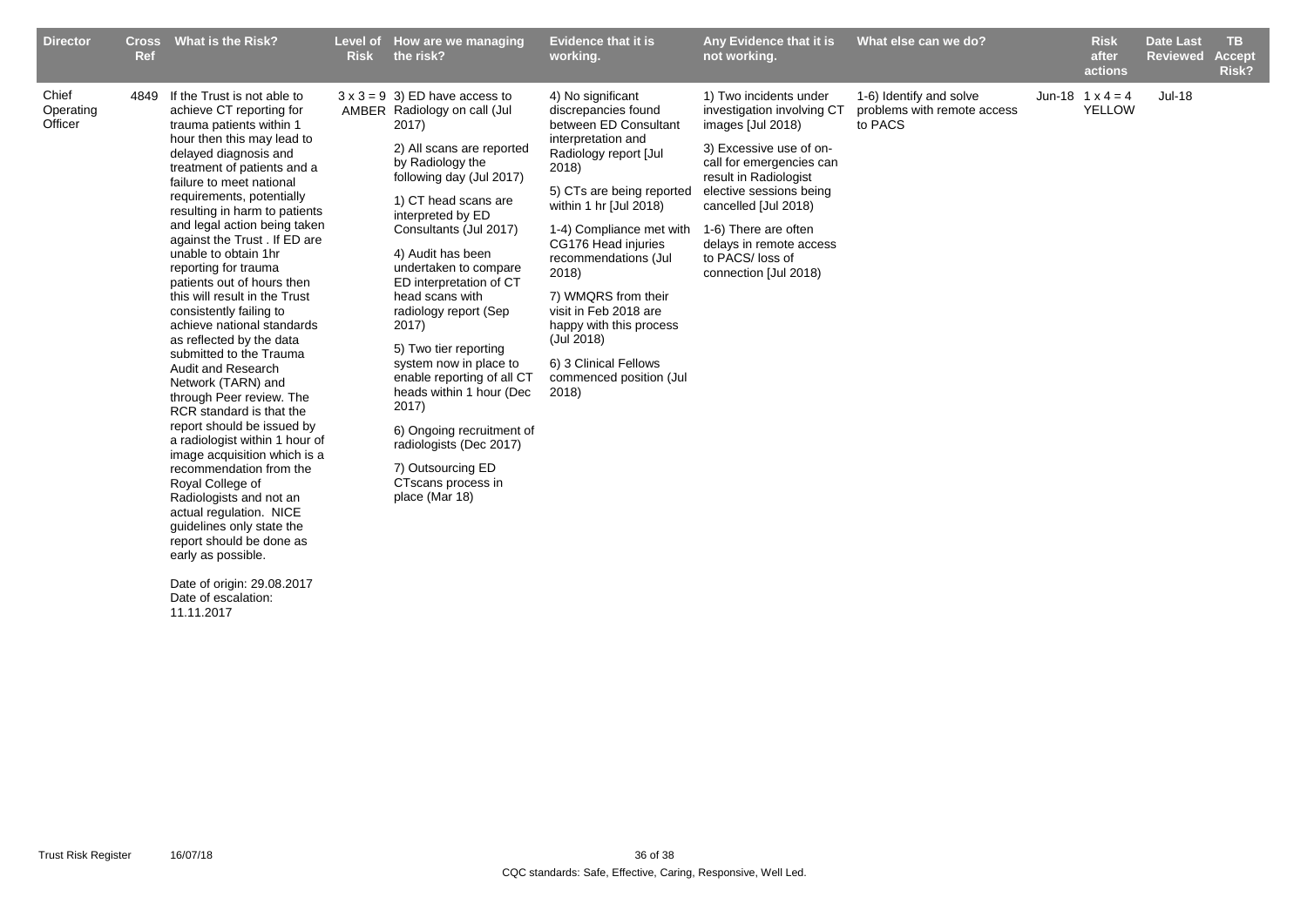| <b>Director</b>     | Ref | Cross What is the Risk?                                                                                                                                                                                                                                                                                                                                                                                                                                                                                                                                                                                                                                                                                                                                                                                                                                                                                                                                                                                                                                                                                                                                                                                                                                              | <b>Level of</b><br><b>Risk</b> | How are we managing<br>the risk?                                                                                                                                                                                                                                                                                                                                                                                                                                                                                                                                                                                                                                                    | <b>Evidence that it is</b><br>working.                                                                                                                                                                                                                                                                                                                                                                                                                                                                                                                                                                                                                                                                                                                                                                                                                                                                                | Any Evidence that it is<br>not working.                                                                                       | What else can we do? | <b>Risk</b><br>after<br>actions | Date Last<br>Reviewed | TB.<br><b>Accept</b><br>Risk? |
|---------------------|-----|----------------------------------------------------------------------------------------------------------------------------------------------------------------------------------------------------------------------------------------------------------------------------------------------------------------------------------------------------------------------------------------------------------------------------------------------------------------------------------------------------------------------------------------------------------------------------------------------------------------------------------------------------------------------------------------------------------------------------------------------------------------------------------------------------------------------------------------------------------------------------------------------------------------------------------------------------------------------------------------------------------------------------------------------------------------------------------------------------------------------------------------------------------------------------------------------------------------------------------------------------------------------|--------------------------------|-------------------------------------------------------------------------------------------------------------------------------------------------------------------------------------------------------------------------------------------------------------------------------------------------------------------------------------------------------------------------------------------------------------------------------------------------------------------------------------------------------------------------------------------------------------------------------------------------------------------------------------------------------------------------------------|-----------------------------------------------------------------------------------------------------------------------------------------------------------------------------------------------------------------------------------------------------------------------------------------------------------------------------------------------------------------------------------------------------------------------------------------------------------------------------------------------------------------------------------------------------------------------------------------------------------------------------------------------------------------------------------------------------------------------------------------------------------------------------------------------------------------------------------------------------------------------------------------------------------------------|-------------------------------------------------------------------------------------------------------------------------------|----------------------|---------------------------------|-----------------------|-------------------------------|
| Medical<br>Director |     | 5045 Sepsis and severe infection<br>are perhaps the most<br>common reasons for<br>admission to hospital and<br>cause of inpatient<br>deterioration.<br>It is estimated by the<br>Sepsis trust that sepsis<br>claims at least 46,000 lives<br>every year and may be as<br>high as 67,000.<br>By recognising and<br>managing sepsis promptly,<br>it is estimated that we can<br>save 14,000 lives every<br>year.<br>Reducing deaths from<br>sepsis is a priority for the<br>NHS, the Royal<br>Wolverhampton Hospitals<br>NHS Trust and must be a<br>priority for all healthcare<br>professionals.<br>All healthcare professionals<br>at the Royal<br><b>Wolverhampton Hospitals</b><br>NHS Trust have a<br>responsibility and are<br>accountable to ensuring<br>patients with sepsis receive<br>high quality and timely care.<br>Fundamental to preventing<br>death and harm to patients<br>from sepsis is the detection,<br>recognition and<br>management of<br>deteriorating patients:<br>* The early warning score<br>and sepsis screening tool<br>assist in the early detection<br>and recognition of<br>deteriorating patients and<br>those with sepsis<br>* The sepsis 6 and staff<br>training provide the means<br>to ensure an effective<br>response to reduce | 12                             | $4 \times 3 =$ Training staff in the<br>recognition and<br>AMBER management of sepsis.<br>Early warning systems<br>for paediatric, maternal<br>and adult patients assist<br>in the detection of<br>deteriorating patients -<br>many of whom will have<br>sepsis.<br>Sepsis screening tools<br>exist for paediatric,<br>maternal and adult<br>patients who deteriorate<br>and may have sepsis.<br>Optimal utilisation of<br>these tools help reduce<br>the mortality and<br>morbidity from sepsis.<br>A trust antimicrobial<br>guideline has been<br>developed to advise<br>appropriate antibiotics for<br>given indications. This is<br>available as an app and<br>on the intranet. | Mandatory training<br>compliance in IP and<br>Sepsis is monitored at<br>directorate governance<br><b>Early Warning Score</b><br>audit compliance.<br>Auditing medical records<br>to ensure the processes<br>of detection, recognition<br>and management of<br>deteriorating patients is<br>robust with feedback of<br>performance to<br>directorates and the<br>development of action<br>plans to achieve<br>compliance<br>Compliance with sepsis<br>screening and sepsis 6<br>delivery. Auditing the<br>use of the sepsis<br>screening tool and<br>delivery of the sepsis 6<br>with feedback of<br>performance to<br>directorates and the<br>development of action<br>plans to achieve<br>compliance<br>Antimicrobial prescribing<br>compliance. To ensure<br>that antimicrobial<br>prescribing is compliant<br>with trust guidance and<br>that antimicrobials are<br>reviewed to reduce<br>antimicrobial resistance | Mandatory training<br>performance report.<br>Non-Compliance with<br>EWS audit.<br>Non-compliance with<br>Antimicrobial audit. |                      | $x =$                           | <b>Jul-18</b>         |                               |